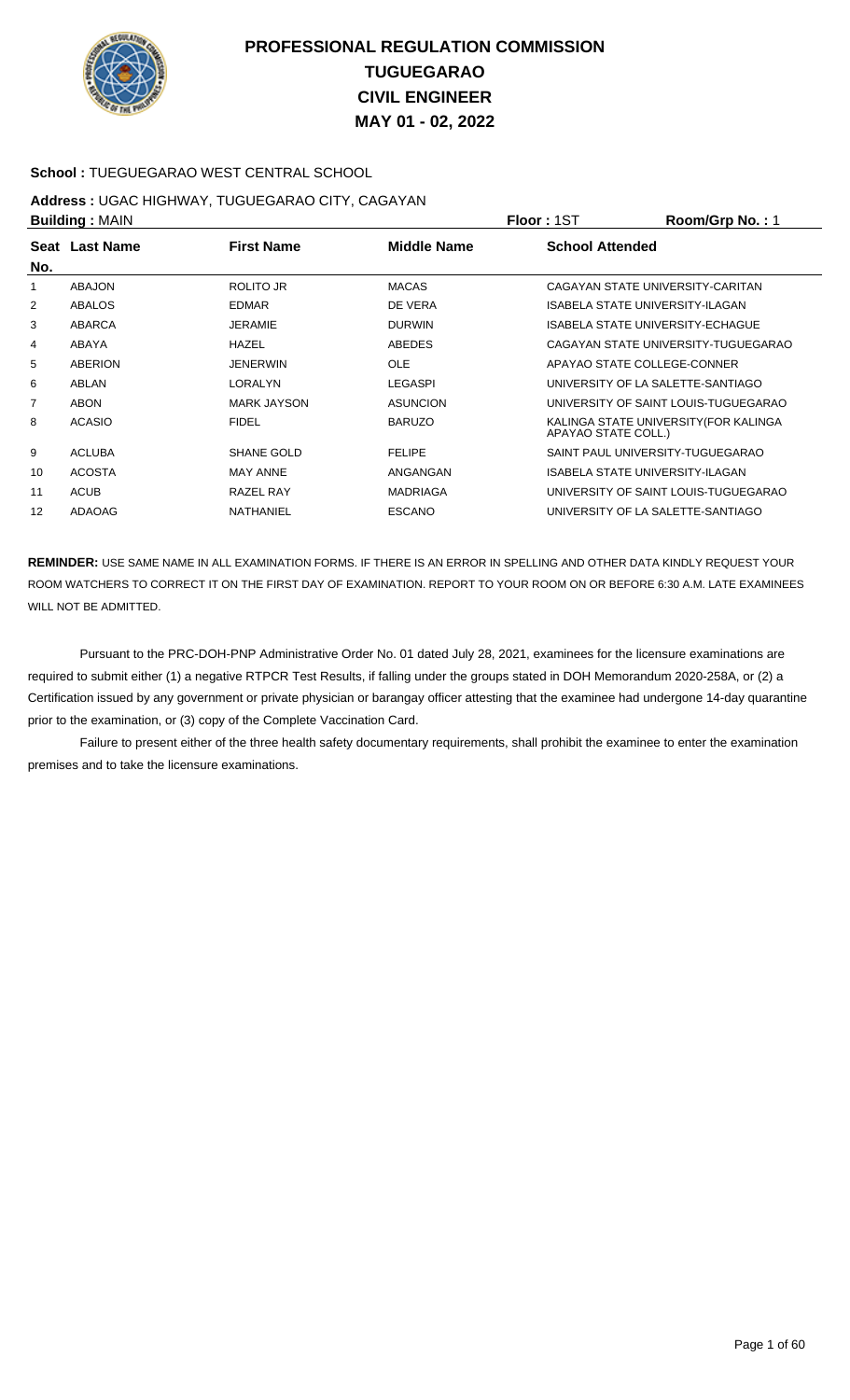

### **School :** TUEGUEGARAO WEST CENTRAL SCHOOL

#### **Address :** UGAC HIGHWAY, TUGUEGARAO CITY, CAGAYAN **Building :** MAIN **Floor :** 1ST **Room/Grp No. :** 2

|     | рананга гилипт   |                     |                    | .                                                            |
|-----|------------------|---------------------|--------------------|--------------------------------------------------------------|
| No. | Seat Last Name   | <b>First Name</b>   | <b>Middle Name</b> | <b>School Attended</b>                                       |
|     | ADDURU           | <b>JEROME</b>       | QUILANG            | UNIVERSITY OF SAINT LOUIS-TUGUEGARAO                         |
| 2   | <b>ADORA</b>     | <b>CLOYD JEREMY</b> | <b>BADDONGON</b>   | UNIVERSITY OF SAINT LOUIS-TUGUEGARAO                         |
| 3   | <b>ADORA</b>     | <b>VIRLEEN LYRA</b> | <b>BUA-AY</b>      | UNIVERSITY OF SAINT LOUIS-TUGUEGARAO                         |
| 4   | <b>ADORIO</b>    | <b>KELVIN JIM</b>   | VALDEZ             | CAGAYAN STATE UNIVERSITY-TUGUEGARAO                          |
| 5   | <b>ADVIENTO</b>  | NIÑO ANGELO         | <b>MAGORA</b>      | UNIVERSITY OF SAINT LOUIS-TUGUEGARAO                         |
| 6   | AGABAS           | <b>ROMEL</b>        | <b>LUBUANGON</b>   | KALINGA STATE UNIVERSITY (FOR KALINGA<br>APAYAO STATE COLL.) |
| 7   | AGBAYANI         | <b>GLORYBETH</b>    | <b>SANTOS</b>      | UNIVERSITY OF LA SALETTE-SANTIAGO                            |
| 8   | <b>AGCAOILI</b>  | SONY BOY            | <b>BALUCAS</b>     | <b>ISABELA STATE UNIVERSITY-ILAGAN</b>                       |
| 9   | <b>AGGARAO</b>   | <b>MARYFLOR</b>     | ABAD               | ISABELA STATE UNIVERSITY-ILAGAN                              |
| 10  | <b>AGLUSULOS</b> | <b>LEANDRO JOHN</b> | <b>SIMBI</b>       | UNIVERSITY OF LA SALETTE-SANTIAGO                            |
| 11  | <b>AGNO</b>      | <b>JOHN HUSTLEE</b> | <b>SEGUI</b>       | UNIVERSITY OF SAINT LOUIS-TUGUEGARAO                         |
| 12  | AGPAD            | KAREN               | <b>BAS-IL JR</b>   | CAGAYAN STATE UNIVERSITY-TUGUEGARAO                          |

**REMINDER:** USE SAME NAME IN ALL EXAMINATION FORMS. IF THERE IS AN ERROR IN SPELLING AND OTHER DATA KINDLY REQUEST YOUR ROOM WATCHERS TO CORRECT IT ON THE FIRST DAY OF EXAMINATION. REPORT TO YOUR ROOM ON OR BEFORE 6:30 A.M. LATE EXAMINEES WILL NOT BE ADMITTED.

 Pursuant to the PRC-DOH-PNP Administrative Order No. 01 dated July 28, 2021, examinees for the licensure examinations are required to submit either (1) a negative RTPCR Test Results, if falling under the groups stated in DOH Memorandum 2020-258A, or (2) a Certification issued by any government or private physician or barangay officer attesting that the examinee had undergone 14-day quarantine prior to the examination, or (3) copy of the Complete Vaccination Card.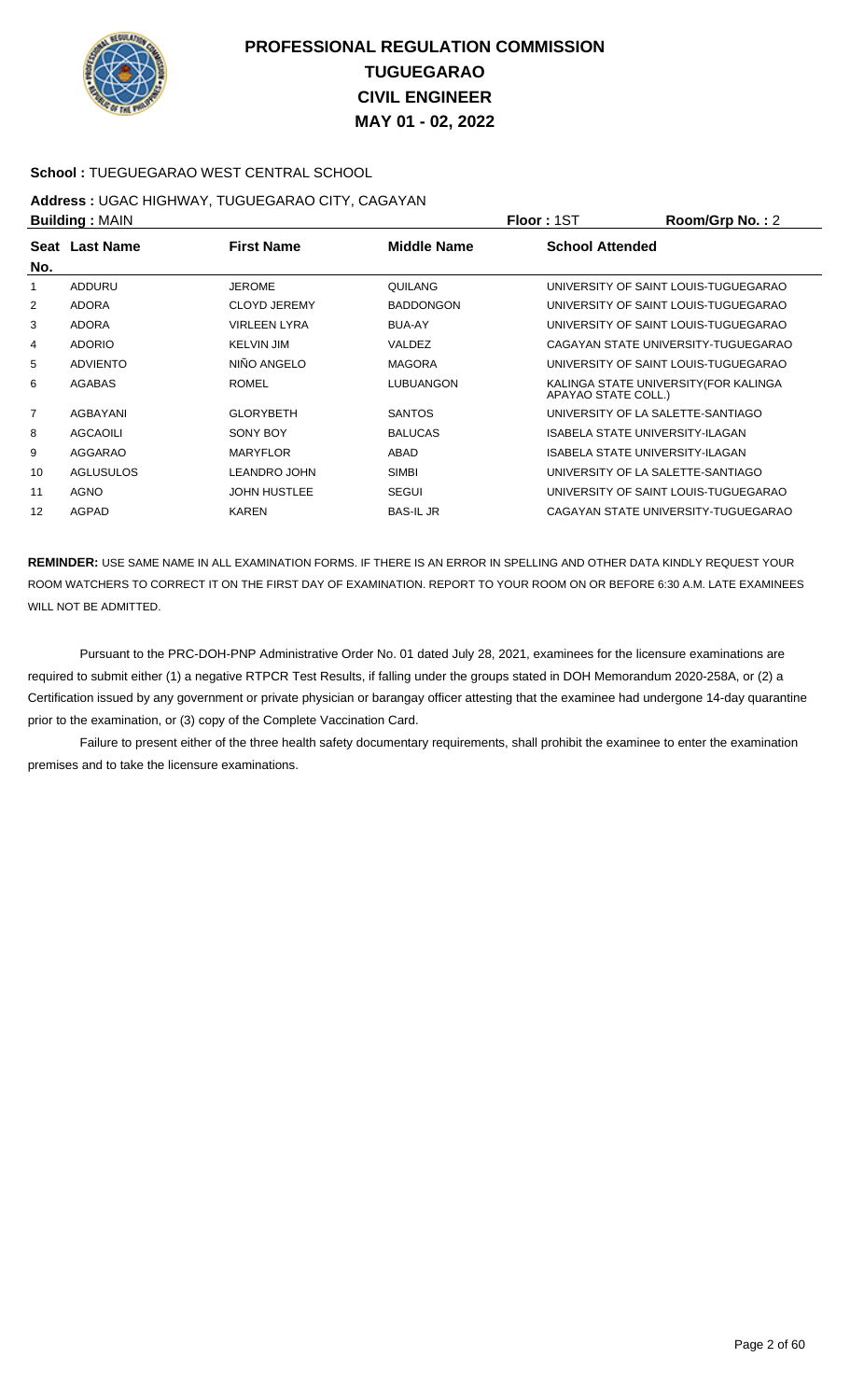

### **School :** TUEGUEGARAO WEST CENTRAL SCHOOL

### **Address :** UGAC HIGHWAY, TUGUEGARAO CITY, CAGAYAN **Building :** MAIN **Floor :** 1ST **Room/Grp No. :** 3

|     | P              |                       |                  | 1 IVVI 1 IVI                          |
|-----|----------------|-----------------------|------------------|---------------------------------------|
| No. | Seat Last Name | <b>First Name</b>     | Middle Name      | <b>School Attended</b>                |
|     | <b>AGPOLDO</b> | <b>MARK BRYAN</b>     | <b>GABBAOAN</b>  | MARIANO MARCOS STATE UNIVERSITY-BATAC |
| 2   | AGSUNOD        | <b>MITZ ANCHEREEN</b> | <b>FUERTE</b>    | CAGAYAN STATE UNIVERSITY-TUGUEGARAO   |
| 3   | <b>AGUSTIN</b> | D-JAY                 | <b>PEDRONAN</b>  | SAINT PAUL UNIVERSITY-TUGUEGARAO      |
| 4   | <b>AGUSTIN</b> | <b>IVONNE DYNE</b>    | <b>CRISTOBAL</b> | UNIVERSITY OF LA SALETTE-SANTIAGO     |
| 5   | <b>ALAN</b>    | <b>VINCE EXEQUIEL</b> | SUYU             | UNIVERSITY OF SAINT LOUIS-TUGUEGARAO  |
| 6   | <b>ALARCON</b> | KIMBERLY MAE          | <b>LIME</b>      | ISABELA STATE UNIVERSITY-ILAGAN       |
| 7   | <b>ALEGRE</b>  | ROWENDY JOYCE         | <b>FRANCISCO</b> | ISABELA STATE UNIVERSITY-ILAGAN       |
| 8   | ALIBANIA       | APRIL                 | <b>GAA</b>       | UNIVERSITY OF SAINT LOUIS-TUGUEGARAO  |
| 9   | ALIBIN         | ARJAY                 | <b>FULLANTE</b>  | CAGAYAN STATE UNIVERSITY-TUGUEGARAO   |
| 10  | <b>ALICUDO</b> | <b>JERICO</b>         | DE GUZMAN        | CAGAYAN STATE UNIVERSITY-TUGUEGARAO   |
| 11  | <b>ALILI</b>   | CHRISTIAN ALDWIN      |                  | UNIVERSITY OF LA SALETTE-SANTIAGO     |
| 12  | ALLAM          | JAY-R                 | <b>BERNARDO</b>  | ISABELA STATE UNIVERSITY-ILAGAN       |
|     |                |                       |                  |                                       |

**REMINDER:** USE SAME NAME IN ALL EXAMINATION FORMS. IF THERE IS AN ERROR IN SPELLING AND OTHER DATA KINDLY REQUEST YOUR ROOM WATCHERS TO CORRECT IT ON THE FIRST DAY OF EXAMINATION. REPORT TO YOUR ROOM ON OR BEFORE 6:30 A.M. LATE EXAMINEES WILL NOT BE ADMITTED.

 Pursuant to the PRC-DOH-PNP Administrative Order No. 01 dated July 28, 2021, examinees for the licensure examinations are required to submit either (1) a negative RTPCR Test Results, if falling under the groups stated in DOH Memorandum 2020-258A, or (2) a Certification issued by any government or private physician or barangay officer attesting that the examinee had undergone 14-day quarantine prior to the examination, or (3) copy of the Complete Vaccination Card.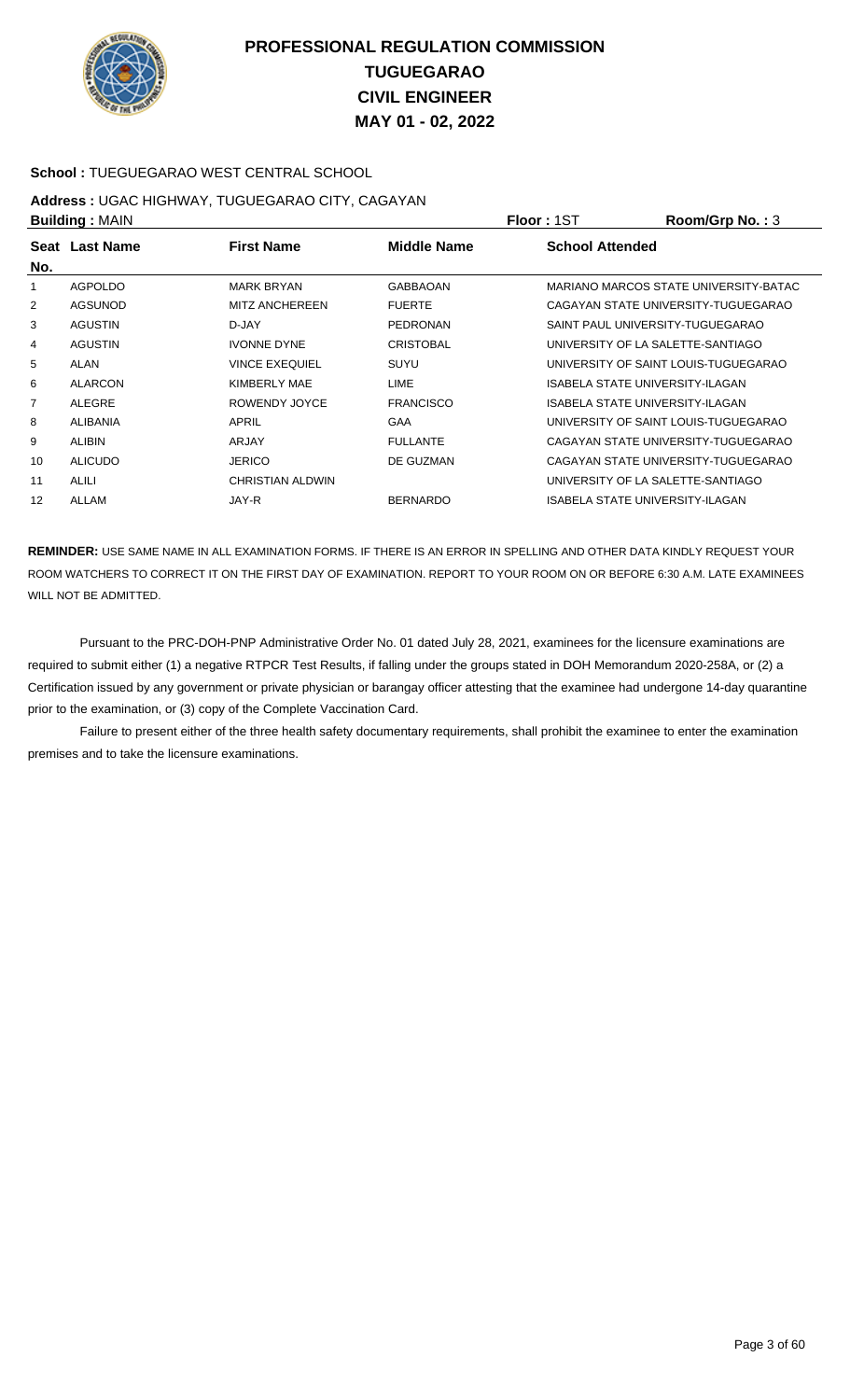

### **School :** TUEGUEGARAO WEST CENTRAL SCHOOL

#### **Address :** UGAC HIGHWAY, TUGUEGARAO CITY, CAGAYAN **Building :** MAIN **Floor :** 1ST **Room/Grp No. :** 4

|                | <b>DUILUILLY</b> ULAIN |                      |                    | 1 IUU 1 1 U 1<br>110011110111101117                          |
|----------------|------------------------|----------------------|--------------------|--------------------------------------------------------------|
| No.            | Seat Last Name         | <b>First Name</b>    | <b>Middle Name</b> | <b>School Attended</b>                                       |
| 1              | <b>ALLAPITAN</b>       | <b>MARK ERVIN</b>    | <b>DUREZA</b>      | CAGAYAN STATE UNIVERSITY-TUGUEGARAO                          |
| 2              | ALLIG                  | <b>ROLAND</b>        | <b>BAGGAS</b>      | INTERNATIONAL SCHOOL OF ASIA AND THE<br>PACIFIC-TABUK BRANCH |
| 3              | <b>ALMACEN</b>         | <b>HENRY</b>         | CATAPANG           | <b>ISABELA STATE UNIVERSITY-ILAGAN</b>                       |
| 4              | <b>ALMEDA</b>          | <b>CHRISTIAN REY</b> | <b>MAGGAY</b>      | UNIVERSITY OF SAINT LOUIS-TUGUEGARAO                         |
| 5              | <b>ALVARO</b>          | EHDZEL JUDE          | <b>AQUINO</b>      | <b>SAINT LOUIS UNIVERSITY</b>                                |
| 6              | <b>ALVIAR</b>          | <b>CHLOE</b>         | <b>ESPEDIDO</b>    | CAGAYAN STATE UNIVERSITY-TUGUEGARAO                          |
| $\overline{7}$ | <b>AMBATALI</b>        | <b>JOLLY MAE</b>     | <b>DALEJA</b>      | UNIVERSITY OF SAINT LOUIS-TUGUEGARAO                         |
| 8              | <b>AMBOYA</b>          | <b>JESUS JAMES</b>   | COLLADO            | CAGAYAN STATE UNIVERSITY-TUGUEGARAO                          |
| 9              | <b>AMOROSO</b>         | <b>PAULO</b>         | <b>ABARCA</b>      | TECHNOLOGICAL INSTITUTE OF THE<br>PHILIPPINES-MANILA         |
| 10             | <b>AMUDO</b>           | <b>CHRISTINE JOY</b> | <b>BELEN</b>       | CAGAYAN STATE UNIVERSITY-TUGUEGARAO                          |
| 11             | <b>ANDOMANG</b>        | <b>CHARLES</b>       | BAY-AO             | KALINGA STATE UNIVERSITY (FOR KALINGA<br>APAYAO STATE COLL.) |
| 12             | <b>ANDRES</b>          | <b>MERYLLE RIZHA</b> | <b>PALUTAN</b>     | DIVINE WORD COLLEGE OF LAOAG                                 |

**REMINDER:** USE SAME NAME IN ALL EXAMINATION FORMS. IF THERE IS AN ERROR IN SPELLING AND OTHER DATA KINDLY REQUEST YOUR ROOM WATCHERS TO CORRECT IT ON THE FIRST DAY OF EXAMINATION. REPORT TO YOUR ROOM ON OR BEFORE 6:30 A.M. LATE EXAMINEES WILL NOT BE ADMITTED.

 Pursuant to the PRC-DOH-PNP Administrative Order No. 01 dated July 28, 2021, examinees for the licensure examinations are required to submit either (1) a negative RTPCR Test Results, if falling under the groups stated in DOH Memorandum 2020-258A, or (2) a Certification issued by any government or private physician or barangay officer attesting that the examinee had undergone 14-day quarantine prior to the examination, or (3) copy of the Complete Vaccination Card.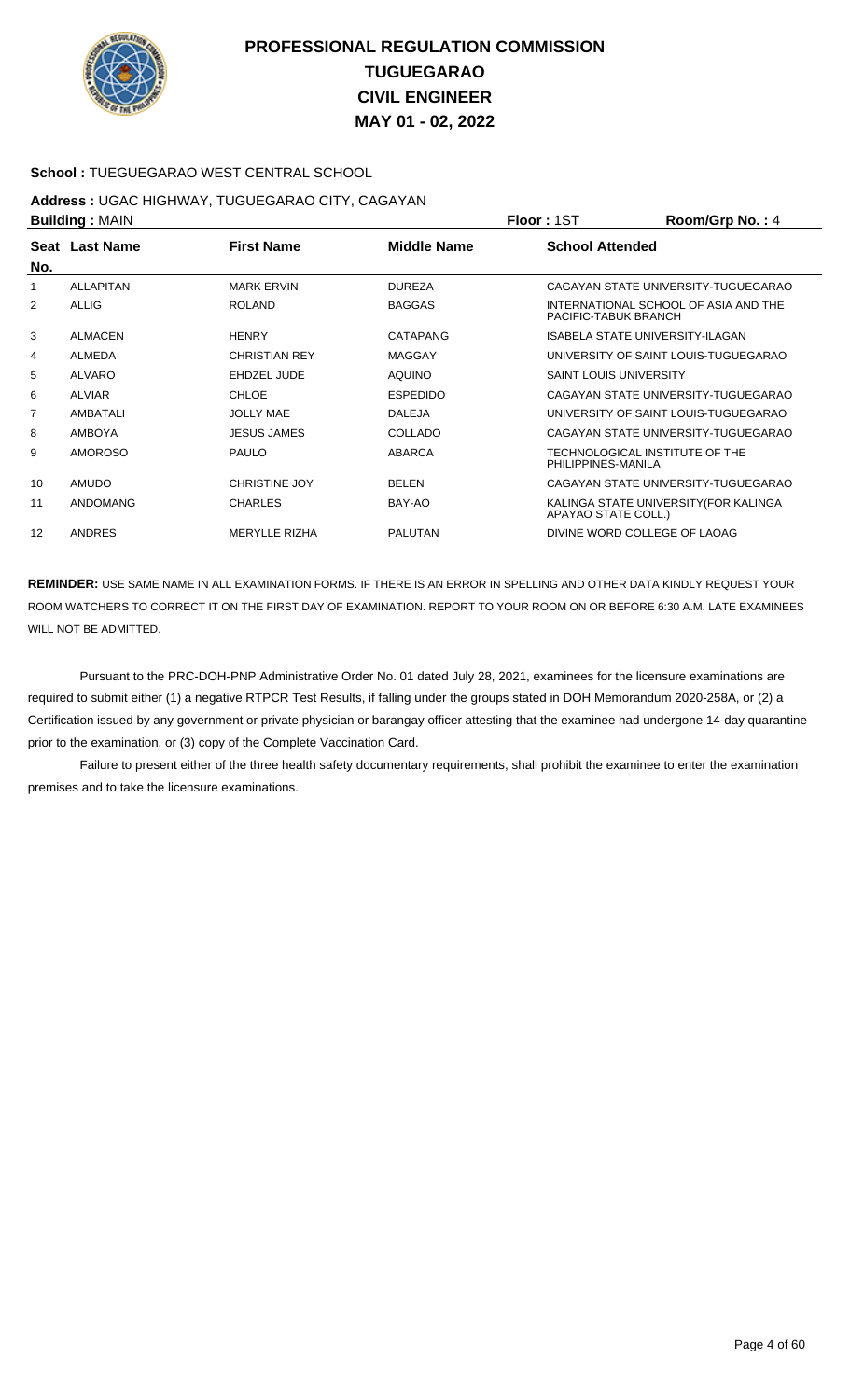

### **School :** TUEGUEGARAO WEST CENTRAL SCHOOL

#### **Address :** UGAC HIGHWAY, TUGUEGARAO CITY, CAGAYAN **Building :** MAIN **Floor :** 1ST **Room/Grp No. :** 5

|     |                |                      |                  | .                                      |                                        |
|-----|----------------|----------------------|------------------|----------------------------------------|----------------------------------------|
| No. | Seat Last Name | <b>First Name</b>    | Middle Name      | <b>School Attended</b>                 |                                        |
| 1   | ANGALA         | <b>BLESSLY GRACE</b> | <b>UY</b>        |                                        | MAPUA UNIVERSITY (FOR M.I.T.) - MANILA |
| 2   | ANGANGAN       | <b>CLARISSE</b>      | <b>BALMORES</b>  | ISABELA STATE UNIVERSITY-ILAGAN        |                                        |
| 3   | ANGOLUAN       | LORETO JR            | <b>UMIPIG</b>    | ISABELA STATE UNIVERSITY-ILAGAN        |                                        |
| 4   | ANGULUAN       | <b>GLENNMAR</b>      | <b>MACARUBBO</b> |                                        | UNIVERSITY OF SAINT LOUIS-TUGUEGARAO   |
| 5   | <b>ANTALAN</b> | <b>DAVE</b>          | <b>CABRERA</b>   | ISABELA STATE UNIVERSITY-ILAGAN        |                                        |
| 6   | <b>ANTONIO</b> | CHRISTOPHER IAN      | <b>ANDRES</b>    | ISABELA STATE UNIVERSITY-ILAGAN        |                                        |
| 7   | <b>ANTONIO</b> | <b>ROSELYNE</b>      | <b>DAYAG</b>     |                                        | CAGAYAN STATE UNIVERSITY-TUGUEGARAO    |
| 8   | <b>APNO</b>    | <b>JENNELYN</b>      | <b>BERGADO</b>   | <b>CABARROGUIS CAMPUS</b>              | QUIRINO STATE UNIVERSITY (FOR QPC)-    |
| 9   | <b>APOSTOL</b> | <b>KIM PATRICK</b>   | <b>BULUSAN</b>   | <b>ISABELA STATE UNIVERSITY-ILAGAN</b> |                                        |
| 10  | ARCANGEL       | ANGELOU              | <b>SUMIBCAY</b>  | RIZAL TECHNOLOGICAL UNIVERSITY         |                                        |
| 11  | ARELLANO       | <b>JEWELL ADAM</b>   | <b>MAQUERA</b>   |                                        | UNIVERSITY OF SAINT LOUIS-TUGUEGARAO   |
| 12  | ARES           | <b>HARVEY III</b>    | <b>ESTEBAN</b>   | <b>CABARROGUIS CAMPUS</b>              | QUIRINO STATE UNIVERSITY (FOR QPC)-    |

**REMINDER:** USE SAME NAME IN ALL EXAMINATION FORMS. IF THERE IS AN ERROR IN SPELLING AND OTHER DATA KINDLY REQUEST YOUR ROOM WATCHERS TO CORRECT IT ON THE FIRST DAY OF EXAMINATION. REPORT TO YOUR ROOM ON OR BEFORE 6:30 A.M. LATE EXAMINEES WILL NOT BE ADMITTED.

 Pursuant to the PRC-DOH-PNP Administrative Order No. 01 dated July 28, 2021, examinees for the licensure examinations are required to submit either (1) a negative RTPCR Test Results, if falling under the groups stated in DOH Memorandum 2020-258A, or (2) a Certification issued by any government or private physician or barangay officer attesting that the examinee had undergone 14-day quarantine prior to the examination, or (3) copy of the Complete Vaccination Card.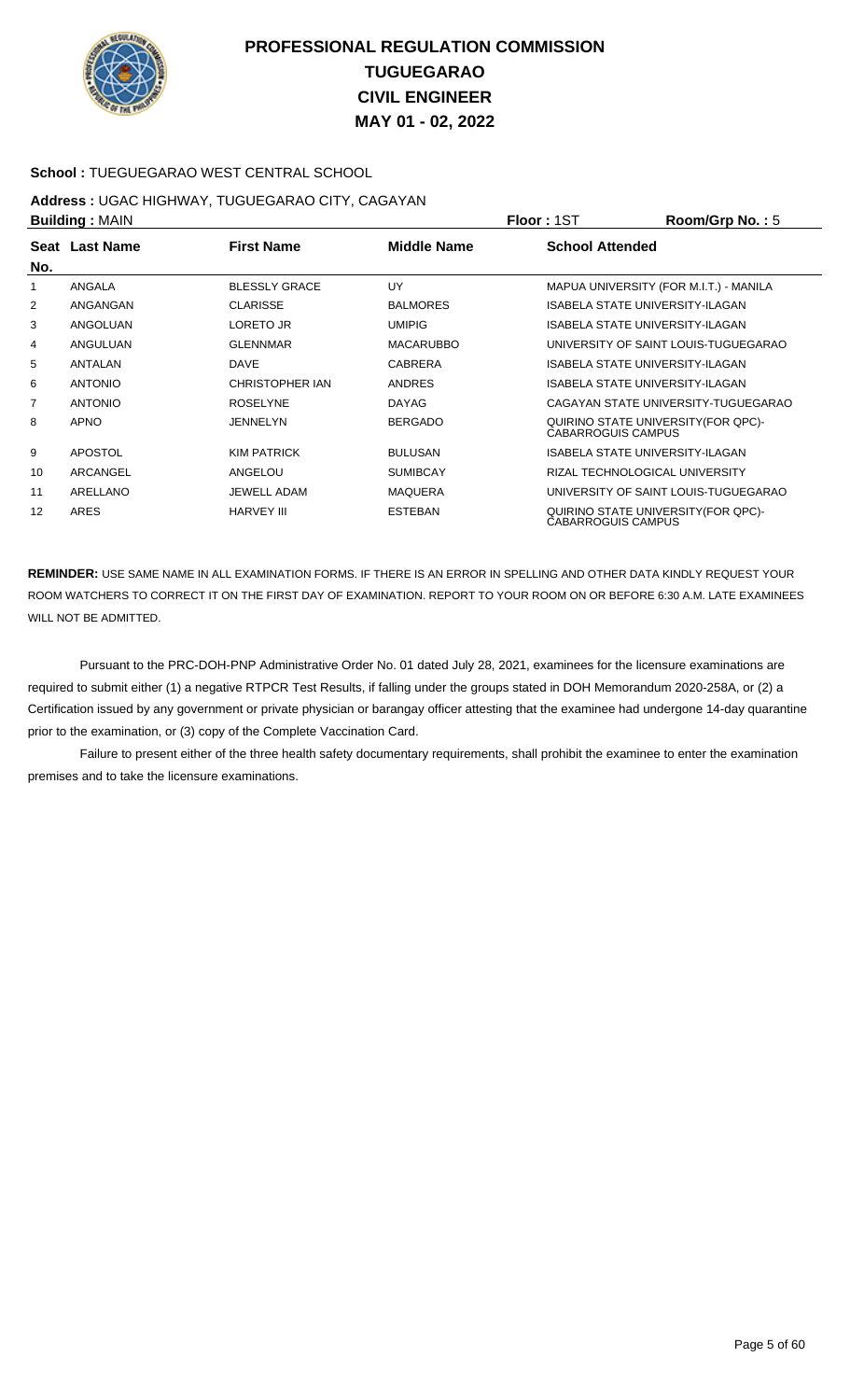

### **School :** TUEGUEGARAO WEST CENTRAL SCHOOL

#### **Address :** UGAC HIGHWAY, TUGUEGARAO CITY, CAGAYAN **Building :** MAIN **Floor :** 1ST **Room/Grp No. :** 6

|                | рананга гилипт  |                       |                    | .                                    |
|----------------|-----------------|-----------------------|--------------------|--------------------------------------|
| No.            | Seat Last Name  | <b>First Name</b>     | <b>Middle Name</b> | <b>School Attended</b>               |
|                | ARGONZA         | <b>MARK LUCIO III</b> | <b>DULIN</b>       | CAGAYAN STATE UNIVERSITY-TUGUEGARAO  |
| 2              | ARIBBAY         | <b>RENELZEUS</b>      | <b>LUGO</b>        | ISABELA STATE UNIVERSITY-ILAGAN      |
| 3              | <b>ARIOLA</b>   | <b>JOYLYN</b>         | <b>NUEZ</b>        | ISABELA STATE UNIVERSITY-ILAGAN      |
| 4              | ARROYO          | <b>KEN RICHMOND</b>   | <b>MIRAÑA</b>      | UNIVERSITY OF LA SALETTE-SANTIAGO    |
| 5              | <b>ASUNCION</b> | <b>MICHELLE</b>       | <b>MALANA</b>      | CAGAYAN STATE UNIVERSITY-TUGUEGARAO  |
| 6              | <b>AUAYANG</b>  | AYA VANESSA           | RAMIREZ            | UNIVERSITY OF SAINT LOUIS-TUGUEGARAO |
| $\overline{7}$ | AUAYANG         | AYA VANESSA           | RAMIREZ            | UNIVERSITY OF SAINT LOUIS-TUGUEGARAO |
| 8              | AY-EN           | PETER JOHN            | <b>MASLIAN</b>     | <b>BAGUIO CENTRAL UNIVERSITY</b>     |
| 9              | <b>BACCAY</b>   | <b>REGGIE</b>         | <b>JOSE</b>        | UNIVERSITY OF SAINT LOUIS-TUGUEGARAO |
| 10             | <b>BACSA</b>    | RHEA MITZ             | <b>LIMON</b>       | <b>SAINT MARY'S UNIVERSITY</b>       |
| 11             | <b>BACTING</b>  | <b>JAYMAR</b>         | <b>AGUINALDO</b>   | CAGAYAN STATE UNIVERSITY-TUGUEGARAO  |
| 12             | <b>BACUD</b>    | <b>KOLEEN</b>         | <b>LAPPAY</b>      | CAGAYAN STATE UNIVERSITY-TUGUEGARAO  |
|                |                 |                       |                    |                                      |

**REMINDER:** USE SAME NAME IN ALL EXAMINATION FORMS. IF THERE IS AN ERROR IN SPELLING AND OTHER DATA KINDLY REQUEST YOUR ROOM WATCHERS TO CORRECT IT ON THE FIRST DAY OF EXAMINATION. REPORT TO YOUR ROOM ON OR BEFORE 6:30 A.M. LATE EXAMINEES WILL NOT BE ADMITTED.

 Pursuant to the PRC-DOH-PNP Administrative Order No. 01 dated July 28, 2021, examinees for the licensure examinations are required to submit either (1) a negative RTPCR Test Results, if falling under the groups stated in DOH Memorandum 2020-258A, or (2) a Certification issued by any government or private physician or barangay officer attesting that the examinee had undergone 14-day quarantine prior to the examination, or (3) copy of the Complete Vaccination Card.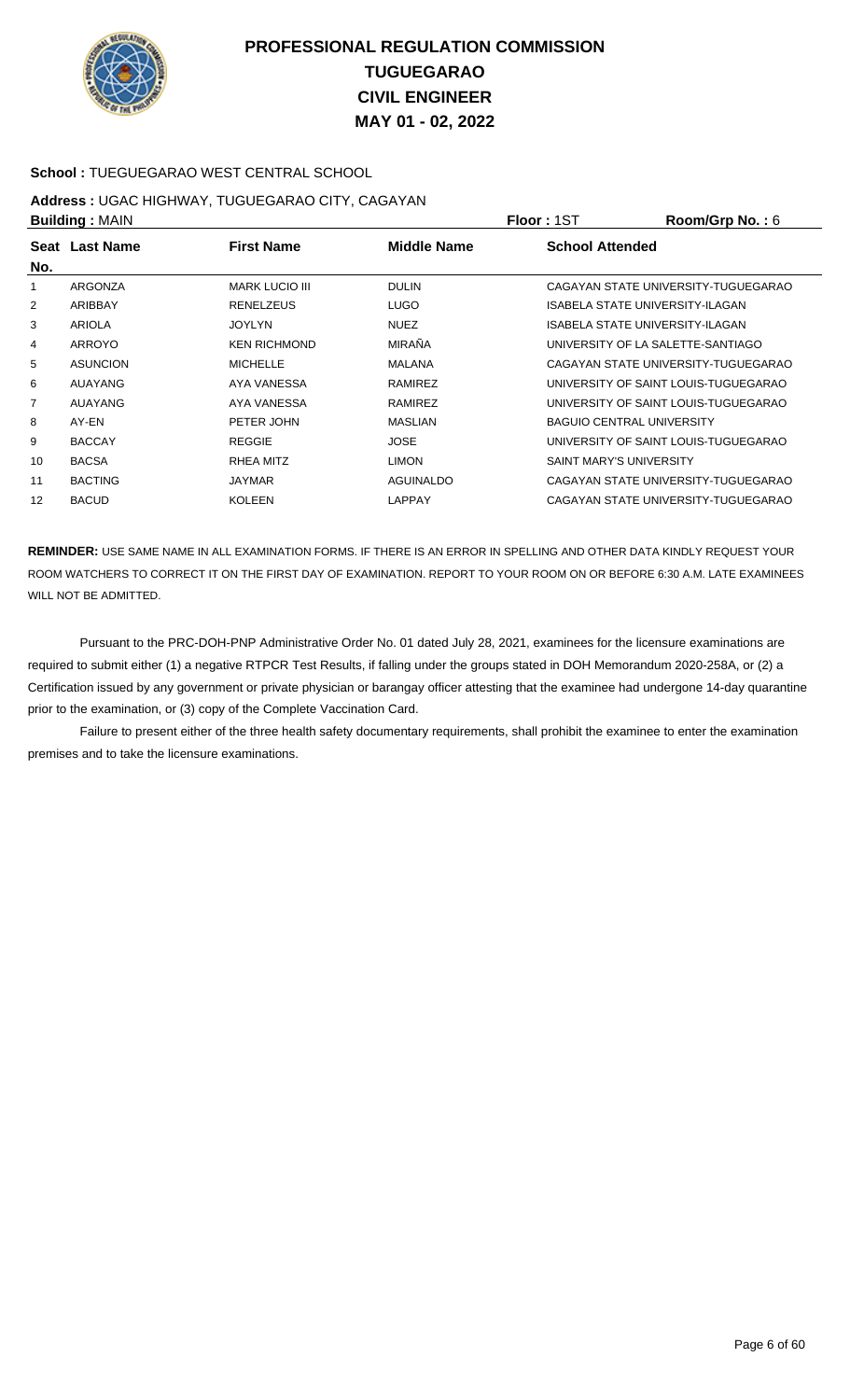

### **School :** TUEGUEGARAO WEST CENTRAL SCHOOL

#### **Address :** UGAC HIGHWAY, TUGUEGARAO CITY, CAGAYAN **Building :** MAIN **Floor :** 1ST **Room/Grp No. :** 7

|     | рананга гилипт  |                        |                    | .                                    |
|-----|-----------------|------------------------|--------------------|--------------------------------------|
| No. | Seat Last Name  | <b>First Name</b>      | <b>Middle Name</b> | <b>School Attended</b>               |
|     | <b>BACULI</b>   | <b>ZEUS</b>            | DE GUZMAN          | SAINT PAUL UNIVERSITY-TUGUEGARAO     |
| 2   | <b>BACUNOT</b>  | RANDY-BOY              | LAWIGAN            | CAGAYAN STATE UNIVERSITY-TUGUEGARAO  |
| 3   | <b>BADAJOS</b>  | LEMUEL JASPER          | <b>SIBBALUCA</b>   | CAGAYAN STATE UNIVERSITY-TUGUEGARAO  |
| 4   | <b>BADAJOS</b>  | <b>RAMBIE</b>          | <b>AQUINO</b>      | CAGAYAN STATE UNIVERSITY-TUGUEGARAO  |
| 5   | BAGGAYAN        | <b>GEORGELLE MAYYE</b> | <b>SORIANO</b>     | SAINT PAUL UNIVERSITY-TUGUEGARAO     |
| 6   | <b>BAGUANG</b>  | <b>BENJIE</b>          | <b>DOMINGO</b>     | ISABELA STATE UNIVERSITY-ILAGAN      |
| 7   | <b>BAINGAN</b>  | <b>GENIE MAY</b>       | <b>CLERA</b>       | ISABELA STATE UNIVERSITY-ILAGAN      |
| 8   | <b>BALACANO</b> | KARIZA MAE             | <b>MADRIAGA</b>    | ISABELA STATE UNIVERSITY-ILAGAN      |
| 9   | <b>BALANAY</b>  | MYAH ANE               | LONZANIDA          | UNIVERSITY OF SAINT LOUIS-TUGUEGARAO |
| 10  | <b>BALANGAT</b> | ELDY                   | <b>SILAGAY</b>     | DIVINE WORD COLLEGE OF LAOAG         |
| 11  | <b>BALANZA</b>  | <b>DAVID</b>           | <b>PATTUNG</b>     | CAGAYAN STATE UNIVERSITY-TUGUEGARAO  |
| 12  | <b>BALAUAG</b>  | <b>GUILLER</b>         | <b>BRUNO</b>       | CAGAYAN STATE UNIVERSITY-TUGUEGARAO  |
|     |                 |                        |                    |                                      |

**REMINDER:** USE SAME NAME IN ALL EXAMINATION FORMS. IF THERE IS AN ERROR IN SPELLING AND OTHER DATA KINDLY REQUEST YOUR ROOM WATCHERS TO CORRECT IT ON THE FIRST DAY OF EXAMINATION. REPORT TO YOUR ROOM ON OR BEFORE 6:30 A.M. LATE EXAMINEES WILL NOT BE ADMITTED.

 Pursuant to the PRC-DOH-PNP Administrative Order No. 01 dated July 28, 2021, examinees for the licensure examinations are required to submit either (1) a negative RTPCR Test Results, if falling under the groups stated in DOH Memorandum 2020-258A, or (2) a Certification issued by any government or private physician or barangay officer attesting that the examinee had undergone 14-day quarantine prior to the examination, or (3) copy of the Complete Vaccination Card.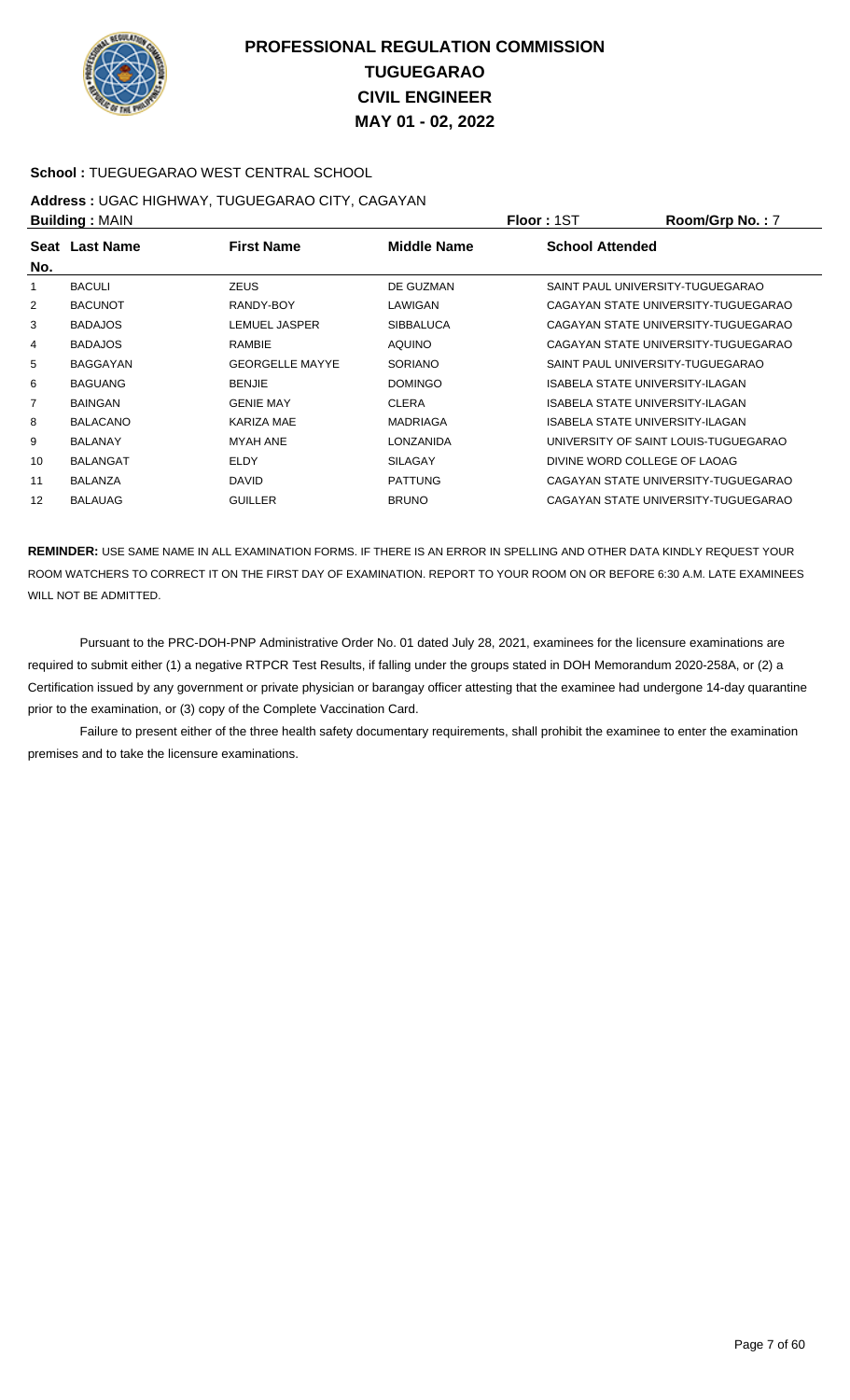

### **School :** TUEGUEGARAO WEST CENTRAL SCHOOL

#### **Address :** UGAC HIGHWAY, TUGUEGARAO CITY, CAGAYAN **Building :** MAIN **Floor :** 1ST **Room/Grp No. :** 8

|     | <b>DUILUILLY</b> ULAIN |                    |                    | 1 IUU 1 1 U 1<br>11001111011110110                    |
|-----|------------------------|--------------------|--------------------|-------------------------------------------------------|
| No. | Seat Last Name         | <b>First Name</b>  | <b>Middle Name</b> | <b>School Attended</b>                                |
| 1   | <b>BALAYAN</b>         | <b>CARLOS JOHN</b> | <b>DOMINGO</b>     | ISABELA STATE UNIVERSITY-ILAGAN                       |
| 2   | <b>BALCITA</b>         | JOHN DAVID         | <b>CANLAS</b>      | UNIVERSITY OF SAINT LOUIS-TUGUEGARAO                  |
| 3   | <b>BALDIVINO</b>       | MA. SUSANA         | DE GUZMAN          | UNIVERSITY OF SAINT LOUIS-TUGUEGARAO                  |
| 4   | <b>BALDOGO</b>         | <b>JAY MARK</b>    | <b>ROMIN</b>       | CAGAYAN STATE UNIVERSITY-TUGUEGARAO                   |
| 5   | <b>BALINTAD</b>        | <b>MARK LOREN</b>  | GANNABAN           | SAINT PAUL UNIVERSITY-TUGUEGARAO                      |
| 6   | <b>BALISI</b>          | <b>JENNIFER</b>    | <b>CALIMAG</b>     | CAGAYAN STATE UNIVERSITY-TUGUEGARAO                   |
| 7   | <b>BALOCNIT</b>        | <b>SHEENA</b>      | <b>GUMABOL</b>     | <b>SAINT LOUIS UNIVERSITY</b>                         |
| 8   | <b>BALORAN</b>         | <b>HARIZEL</b>     | PALATTAO           | UNIVERSITY OF SAINT LOUIS-TUGUEGARAO                  |
| 9   | <b>BALTAZAR</b>        | DANIELLE JANE      | <b>RAMOS</b>       | SAINT MARY'S UNIVERSITY                               |
| 10  | <b>BALUBAL</b>         | <b>JEFFERD</b>     | <b>TAMANG</b>      | UNIVERSITY OF SAINT LOUIS-TUGUEGARAO                  |
| 11  | <b>BALUYAN</b>         | <b>GENEVIEVE</b>   | <b>PASCUA</b>      | CAGAYAN STATE UNIVERSITY-TUGUEGARAO                   |
| 12  | <b>BANDAO</b>          | <b>ROSELYN</b>     | <b>ALBONAN</b>     | IFUGAO STATE UNIVERSITY (for. IFUGAO SCAF)-<br>LAGAWE |

**REMINDER:** USE SAME NAME IN ALL EXAMINATION FORMS. IF THERE IS AN ERROR IN SPELLING AND OTHER DATA KINDLY REQUEST YOUR ROOM WATCHERS TO CORRECT IT ON THE FIRST DAY OF EXAMINATION. REPORT TO YOUR ROOM ON OR BEFORE 6:30 A.M. LATE EXAMINEES WILL NOT BE ADMITTED.

 Pursuant to the PRC-DOH-PNP Administrative Order No. 01 dated July 28, 2021, examinees for the licensure examinations are required to submit either (1) a negative RTPCR Test Results, if falling under the groups stated in DOH Memorandum 2020-258A, or (2) a Certification issued by any government or private physician or barangay officer attesting that the examinee had undergone 14-day quarantine prior to the examination, or (3) copy of the Complete Vaccination Card.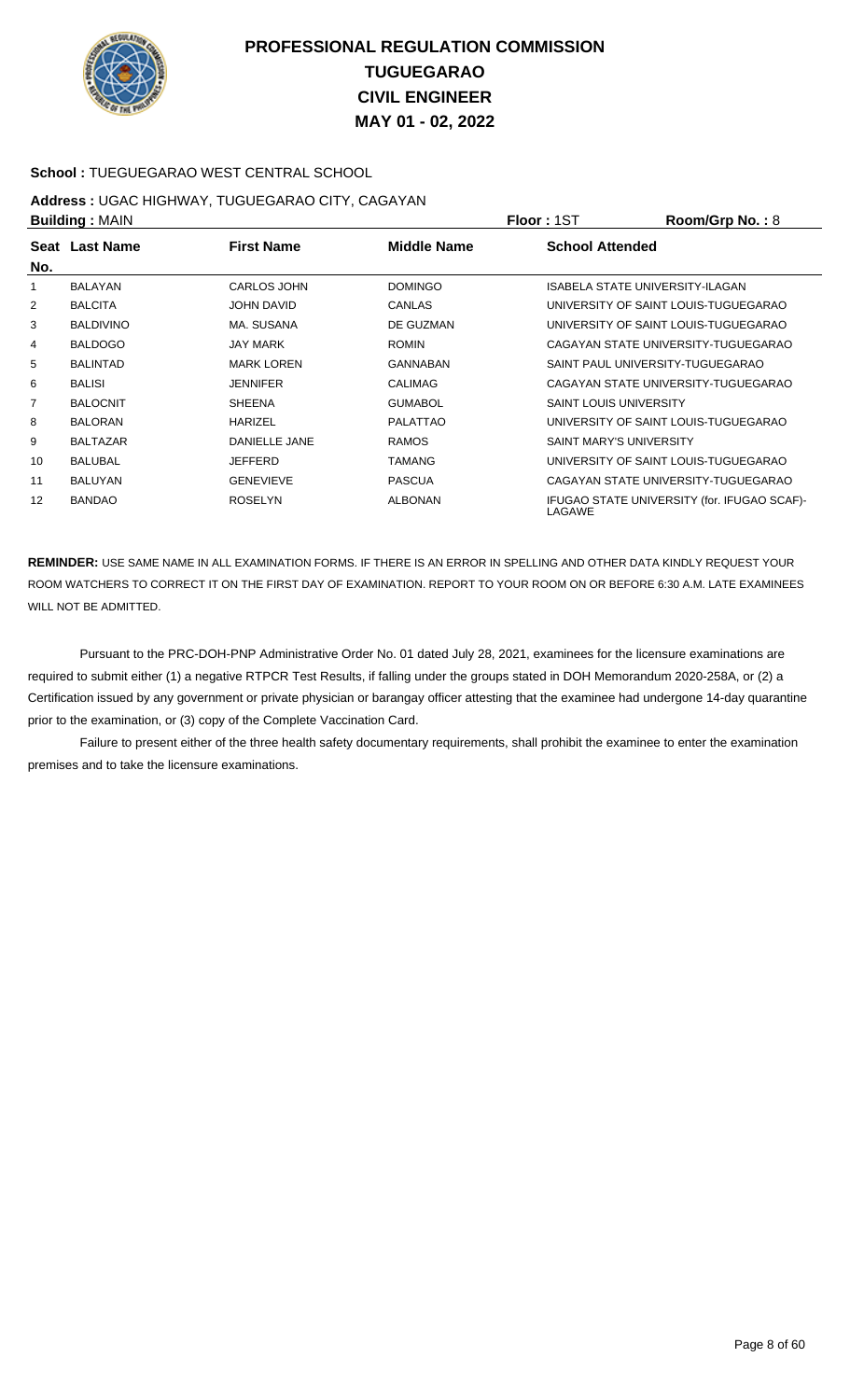

### **School :** TUEGUEGARAO WEST CENTRAL SCHOOL

### **Address :** UGAC HIGHWAY, TUGUEGARAO CITY, CAGAYAN **Building :** MAIN **Floor :** 1ST **Room/Grp No. :** 9

|     | P                 |                     |                    | . IUU . IUI                          |
|-----|-------------------|---------------------|--------------------|--------------------------------------|
| No. | Seat Last Name    | <b>First Name</b>   | <b>Middle Name</b> | <b>School Attended</b>               |
|     | <b>BANGAYAN</b>   | <b>ASHLEY</b>       | <b>GONZALES</b>    | CAGAYAN STATE UNIVERSITY-TUGUEGARAO  |
| 2   | <b>BANGUEL</b>    | <b>JO DANIEL</b>    | ALLAPITAN          | ISABELA STATE UNIVERSITY-ILAGAN      |
| 3   | <b>BAQUIRAN</b>   | <b>ERICK JOHN</b>   | NARAG              | NATIONAL UNIVERSITY-MANILA           |
| 4   | <b>BAQUIRAN</b>   | <b>JEFFERSON</b>    | <b>CAYACYAC</b>    | UNIVERSITY OF LA SALETTE-SANTIAGO    |
| 5   | <b>BAQUIRAN</b>   | <b>KRISTINE MAE</b> | SY                 | ISABELA STATE UNIVERSITY-ILAGAN      |
| 6   | <b>BARAO</b>      | <b>VIRGINIA</b>     | CARIDO             | UNIVERSITY OF LA SALETTE-SANTIAGO    |
| 7   | <b>BARASI</b>     | DANICA JOY          | <b>JOVE</b>        | UNIVERSITY OF SAINT LOUIS-TUGUEGARAO |
| 8   | <b>BARCELLANO</b> | FELIX JOHN          | <b>HIDALGO</b>     | CAGAYAN STATE UNIVERSITY-TUGUEGARAO  |
| 9   | <b>BARCELO</b>    | <b>JAYSON</b>       | <b>VIDAL</b>       | ISABELA STATE UNIVERSITY-ILAGAN      |
| 10  | <b>BARLAAN</b>    | <b>MARK JERICO</b>  | <b>CORPUZ</b>      | UNIVERSITY OF SAINT LOUIS-TUGUEGARAO |
| 11  | <b>BARRERA</b>    | <b>IVAN</b>         | <b>PASCUAL</b>     | UNIVERSITY OF LA SALETTE-SANTIAGO    |
| 12  | <b>BARSABAL</b>   | <b>ELMARI</b>       | <b>CARDINAL</b>    | UNIVERSITY OF SAINT LOUIS-TUGUEGARAO |
|     |                   |                     |                    |                                      |

**REMINDER:** USE SAME NAME IN ALL EXAMINATION FORMS. IF THERE IS AN ERROR IN SPELLING AND OTHER DATA KINDLY REQUEST YOUR ROOM WATCHERS TO CORRECT IT ON THE FIRST DAY OF EXAMINATION. REPORT TO YOUR ROOM ON OR BEFORE 6:30 A.M. LATE EXAMINEES WILL NOT BE ADMITTED.

 Pursuant to the PRC-DOH-PNP Administrative Order No. 01 dated July 28, 2021, examinees for the licensure examinations are required to submit either (1) a negative RTPCR Test Results, if falling under the groups stated in DOH Memorandum 2020-258A, or (2) a Certification issued by any government or private physician or barangay officer attesting that the examinee had undergone 14-day quarantine prior to the examination, or (3) copy of the Complete Vaccination Card.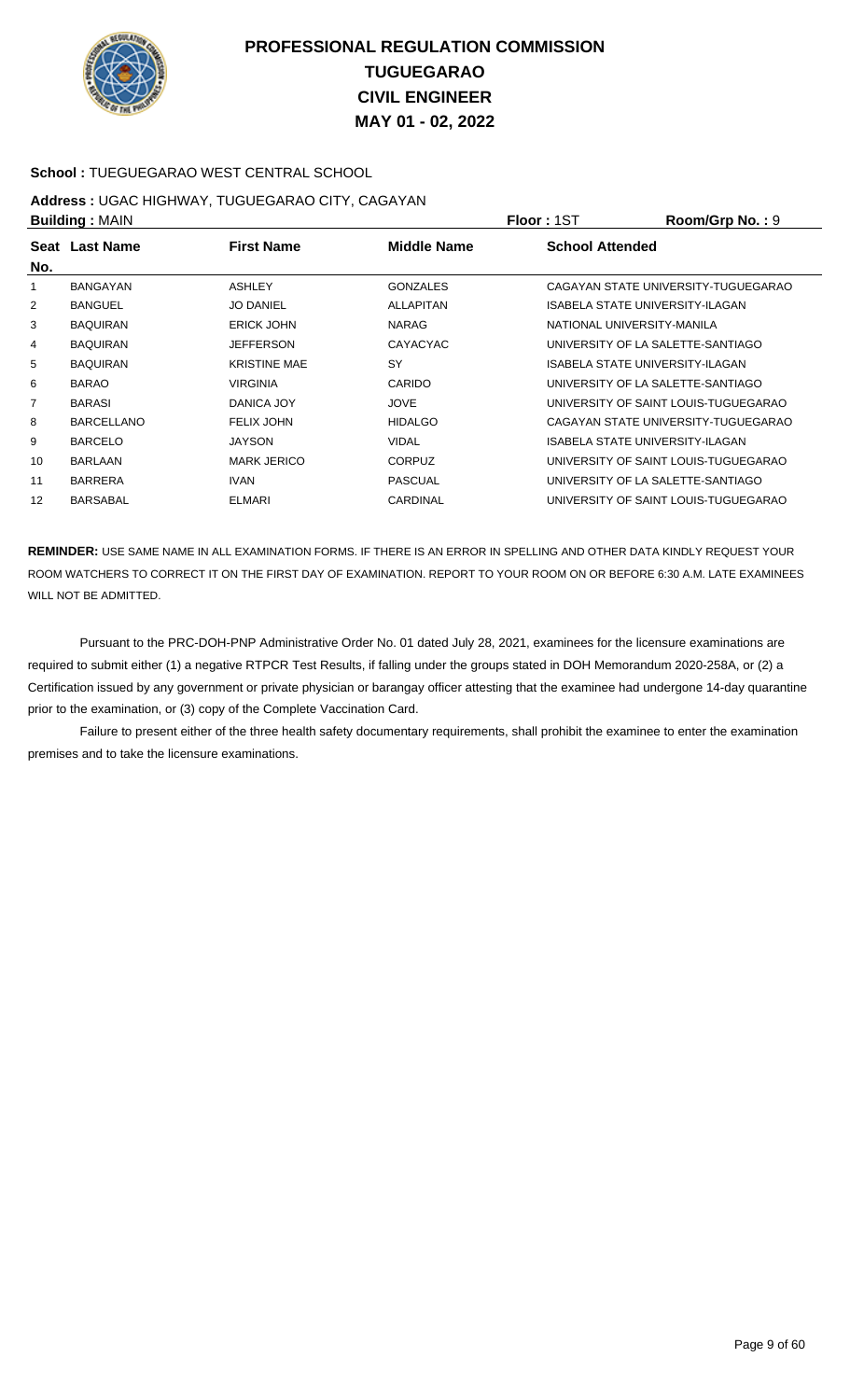

### **School :** TUEGUEGARAO WEST CENTRAL SCHOOL

#### **Address :** UGAC HIGHWAY, TUGUEGARAO CITY, CAGAYAN **Building :** MAIN **Floor :** 1ST **Room/Grp No. :** 10

|                | <b>DURING A MILITY</b> |                     |                    | .<br>יי ייטוי שושטייו                                        |
|----------------|------------------------|---------------------|--------------------|--------------------------------------------------------------|
| No.            | Seat Last Name         | <b>First Name</b>   | <b>Middle Name</b> | <b>School Attended</b>                                       |
|                |                        |                     |                    |                                                              |
| 1              | <b>BARTOLOME</b>       | <b>ALDRIN RAMON</b> | <b>PASCUAL</b>     | SAINT PAUL UNIVERSITY-TUGUEGARAO                             |
| 2              | <b>BARTOLOME</b>       | ZYRA MAE            | <b>BUTAC</b>       | <b>ISABELA STATE UNIVERSITY-ILAGAN</b>                       |
| 3              | <b>BARUA</b>           | <b>JOHNAIR</b>      | <b>MARAMAG</b>     | CAGAYAN STATE UNIVERSITY-TUGUEGARAO                          |
| 4              | <b>BARUT</b>           | <b>FITZSYMON</b>    | <b>DELUNA</b>      | ALDERSGATE COLLEGE                                           |
| 5              | <b>BATAWANG</b>        | RAFAEL              | <b>SABAWAY</b>     | KALINGA STATE UNIVERSITY (FOR KALINGA<br>APAYAO STATE COLL.) |
| 6              | <b>BATIN</b>           | <b>JOLIE MARK</b>   | <b>RANJO</b>       | SAINT PAUL UNIVERSITY-TUGUEGARAO                             |
| $\overline{7}$ | <b>BATONGBACAL</b>     | ANGELIKA CHEREI     | <b>MATIAS</b>      | CAGAYAN STATE UNIVERSITY-TUGUEGARAO                          |
| 8              | <b>BATTAD</b>          | AMADA GRACE         | <b>IBARRA</b>      | ISABELA STATE UNIVERSITY-ILAGAN                              |
| 9              | <b>BATTUNG</b>         | <b>CRISANTO</b>     | <b>MARQUEZ</b>     | MAPUA UNIVERSITY (FOR M.I.T.) - MANILA                       |
| 10             | <b>BAUI</b>            | <b>KENNETH</b>      | <b>MENDITA</b>     | ISABELA STATE UNIVERSITY-ECHAGUE                             |
| 11             | <b>BAUIT</b>           | <b>JHOVAN</b>       | <b>EBITNER</b>     | <b>ISABELA STATE UNIVERSITY-ECHAGUE</b>                      |
| 12             | <b>BAUTISTA</b>        | ANGELICA            | <b>ALVARO</b>      | SAINT MARY'S UNIVERSITY                                      |
|                |                        |                     |                    |                                                              |

**REMINDER:** USE SAME NAME IN ALL EXAMINATION FORMS. IF THERE IS AN ERROR IN SPELLING AND OTHER DATA KINDLY REQUEST YOUR ROOM WATCHERS TO CORRECT IT ON THE FIRST DAY OF EXAMINATION. REPORT TO YOUR ROOM ON OR BEFORE 6:30 A.M. LATE EXAMINEES WILL NOT BE ADMITTED.

 Pursuant to the PRC-DOH-PNP Administrative Order No. 01 dated July 28, 2021, examinees for the licensure examinations are required to submit either (1) a negative RTPCR Test Results, if falling under the groups stated in DOH Memorandum 2020-258A, or (2) a Certification issued by any government or private physician or barangay officer attesting that the examinee had undergone 14-day quarantine prior to the examination, or (3) copy of the Complete Vaccination Card.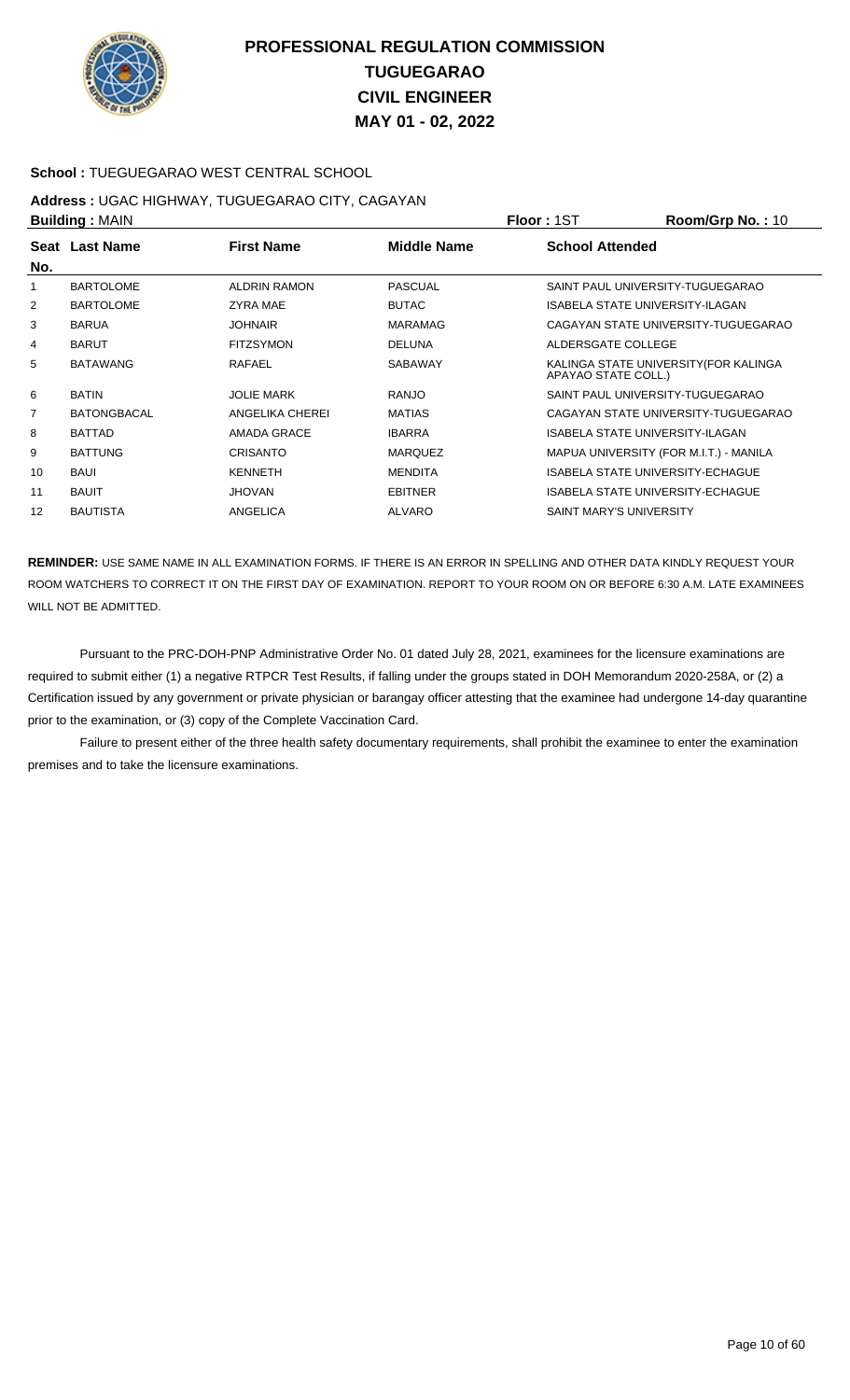

### **School :** TUEGUEGARAO WEST CENTRAL SCHOOL

### **Address :** UGAC HIGHWAY, TUGUEGARAO CITY, CAGAYAN **Building :** MAIN **Floor :** 1ST **Room/Grp No. :** 11

|                  |                    |                    | ו טיו וי<br>1100111101111011111        |
|------------------|--------------------|--------------------|----------------------------------------|
| Seat Last Name   | <b>First Name</b>  | <b>Middle Name</b> | <b>School Attended</b>                 |
| <b>BAUTISTA</b>  | <b>DENNIS JOY</b>  | <b>SALVADOR</b>    | CAGAYAN STATE UNIVERSITY-TUGUEGARAO    |
| <b>BAUTISTA</b>  | JADE               | QUINOÑES           | UNIVERSITY OF LA SALETTE-SANTIAGO      |
| <b>BAUTISTA</b>  | <b>NIKKI ROSE</b>  | <b>SANTOS</b>      | <b>ISABELA STATE UNIVERSITY-ILAGAN</b> |
| <b>BAUTISTA</b>  | <b>SHIELA</b>      | CABAUATAN          | ISABELA STATE UNIVERSITY-ILAGAN        |
| <b>BAYAUA</b>    | LEXAR              | <b>LEOSALA</b>     | FLORENCIO L. VARGAS COLLEGE-TUGUEGARAO |
| BAYBAYAN         | <b>BREN JANIEL</b> | <b>GUZMAN</b>      | CAGAYAN STATE UNIVERSITY-TUGUEGARAO    |
| <b>BAYUCAN</b>   | PRINCESS THEA      | <b>CAMPOS</b>      | UNIVERSITY OF LA SALETTE-SANTIAGO      |
| <b>BAYUDAN</b>   | <b>REYLYN</b>      | <b>SORIANO</b>     | ISABELA STATE UNIVERSITY-ILAGAN        |
| <b>BEDAÑA</b>    | <b>BUTCH</b>       | <b>INOVEJAS</b>    | UNIVERSITY OF LA SALETTE-SANTIAGO      |
| <b>BELARMINO</b> | <b>RIZZA</b>       | <b>CASTILLANES</b> | ISABELA STATE UNIVERSITY-ILAGAN        |
| <b>BELTRAN</b>   | RANIELLE ALFRED    | <b>AGLUGUB</b>     | UNIVERSITY OF SAINT LOUIS-TUGUEGARAO   |
| <b>BERMUDEZ</b>  | LEA ANGELIKA MAE   | <b>PABLO</b>       | NEW ERA UNIVERSITY                     |
|                  | P                  |                    |                                        |

**REMINDER:** USE SAME NAME IN ALL EXAMINATION FORMS. IF THERE IS AN ERROR IN SPELLING AND OTHER DATA KINDLY REQUEST YOUR ROOM WATCHERS TO CORRECT IT ON THE FIRST DAY OF EXAMINATION. REPORT TO YOUR ROOM ON OR BEFORE 6:30 A.M. LATE EXAMINEES WILL NOT BE ADMITTED.

 Pursuant to the PRC-DOH-PNP Administrative Order No. 01 dated July 28, 2021, examinees for the licensure examinations are required to submit either (1) a negative RTPCR Test Results, if falling under the groups stated in DOH Memorandum 2020-258A, or (2) a Certification issued by any government or private physician or barangay officer attesting that the examinee had undergone 14-day quarantine prior to the examination, or (3) copy of the Complete Vaccination Card.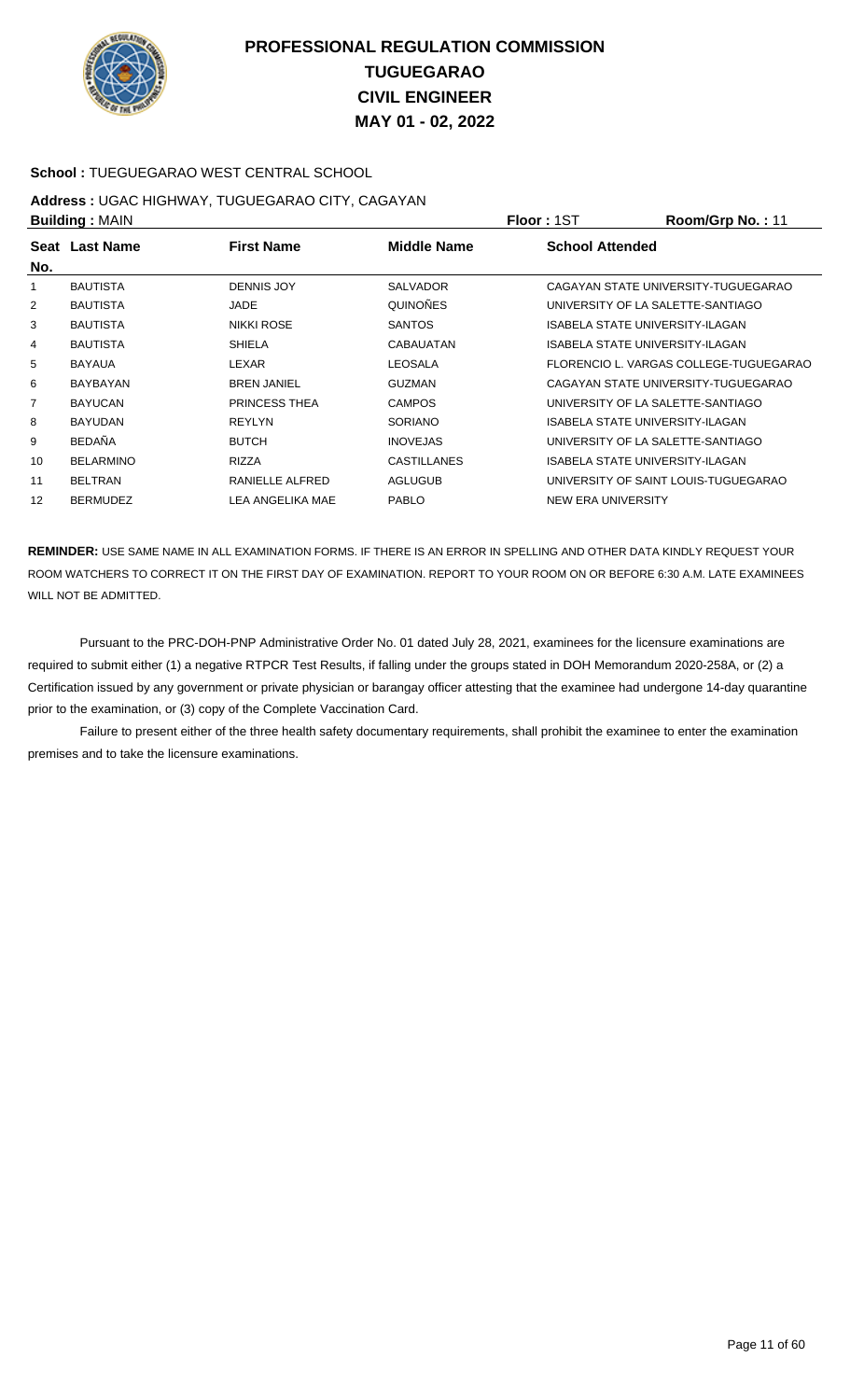

### **School :** TUEGUEGARAO WEST CENTRAL SCHOOL

### **Address :** UGAC HIGHWAY, TUGUEGARAO CITY, CAGAYAN **Building :** MAIN **Floor :** 1ST **Room/Grp No. :** 12

|     | P                 |                    | 1 IUU 1 1 U 1    | 11001111011110111212                   |
|-----|-------------------|--------------------|------------------|----------------------------------------|
| No. | Seat Last Name    | <b>First Name</b>  | Middle Name      | <b>School Attended</b>                 |
|     | <b>BIBAY</b>      | LOVELY JOY         | <b>FERNANDEZ</b> | <b>SAINT MARY'S UNIVERSITY</b>         |
| 2   | <b>BINALLA</b>    | <b>LIZELLE</b>     | <b>PACUNAYEN</b> | ISABELA STATE UNIVERSITY-ECHAGUE       |
| 3   | <b>BINARAO</b>    | <b>JEFFREY JR</b>  | VILLANUEVA       | UNIVERSITY OF SAINT LOUIS-TUGUEGARAO   |
| 4   | <b>BINUA</b>      | <b>CYRENE</b>      | <b>PALACPAC</b>  | UNIVERSITY OF SAINT LOUIS-TUGUEGARAO   |
| 5   | <b>BINWAG</b>     | <b>REYNOEL</b>     | <b>GAMA</b>      | ALDERSGATE COLLEGE                     |
| 6   | <b>BOCYA</b>      | <b>JAY CLIFF</b>   | GAMMAD           | FLORENCIO L. VARGAS COLLEGE-TUGUEGARAO |
| 7   | <b>BONGAT</b>     | <b>MARK LORD</b>   | <b>FORTIN</b>    | ISABELA STATE UNIVERSITY-ILAGAN        |
| 8   | <b>BONGBONGA</b>  | <b>EMIL</b>        | <b>AFALLA</b>    | UNIVERSITY OF LA SALETTE-SANTIAGO      |
| 9   | <b>BOSI</b>       | <b>NEIL VERGEL</b> | <b>BERJA</b>     | SAINT PAUL UNIVERSITY-TUGUEGARAO       |
| 10  | <b>BOSI</b>       | <b>RUBEN SR</b>    | <b>SESE</b>      | LYCEUM OF APARRI                       |
| 11  | <b>BOYOTEN</b>    | PHOEBE GWYNE       | <b>LIDAB</b>     | ISABELA STATE UNIVERSITY-ILAGAN        |
| 12  | <b>BREBONERIA</b> | <b>TRISHA</b>      | <b>TURINGAN</b>  | UNIVERSITY OF SAINT LOUIS-TUGUEGARAO   |
|     |                   |                    |                  |                                        |

**REMINDER:** USE SAME NAME IN ALL EXAMINATION FORMS. IF THERE IS AN ERROR IN SPELLING AND OTHER DATA KINDLY REQUEST YOUR ROOM WATCHERS TO CORRECT IT ON THE FIRST DAY OF EXAMINATION. REPORT TO YOUR ROOM ON OR BEFORE 6:30 A.M. LATE EXAMINEES WILL NOT BE ADMITTED.

 Pursuant to the PRC-DOH-PNP Administrative Order No. 01 dated July 28, 2021, examinees for the licensure examinations are required to submit either (1) a negative RTPCR Test Results, if falling under the groups stated in DOH Memorandum 2020-258A, or (2) a Certification issued by any government or private physician or barangay officer attesting that the examinee had undergone 14-day quarantine prior to the examination, or (3) copy of the Complete Vaccination Card.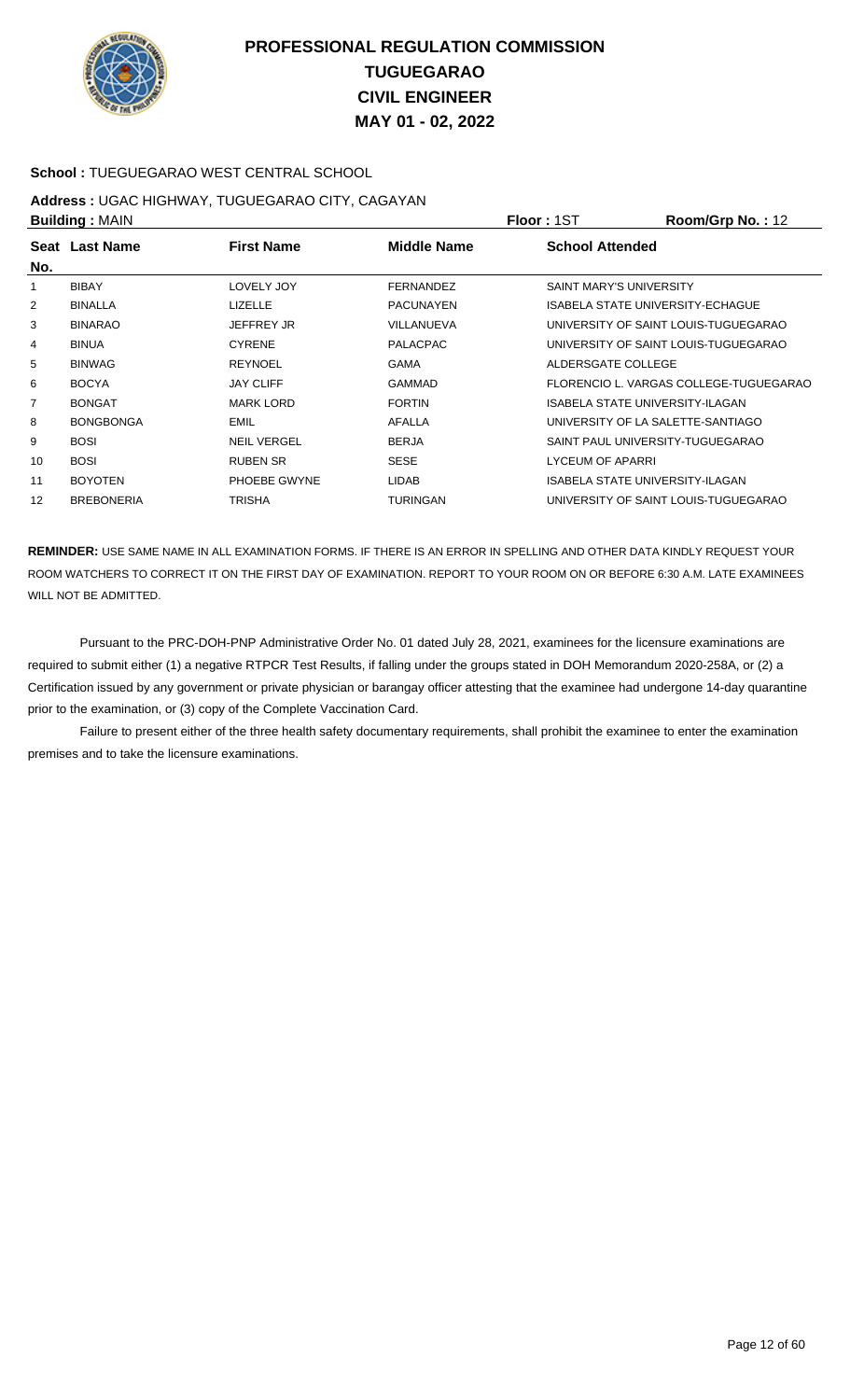

### **School :** TUEGUEGARAO WEST CENTRAL SCHOOL

#### **Address :** UGAC HIGHWAY, TUGUEGARAO CITY, CAGAYAN **Building :** MAIN **Floor :** 1ST **Room/Grp No. :** 13

|                |                  |                         |                 | .                                    |
|----------------|------------------|-------------------------|-----------------|--------------------------------------|
| No.            | Seat Last Name   | <b>First Name</b>       | Middle Name     | <b>School Attended</b>               |
|                | <b>BROSOTO</b>   | <b>MONALIZA</b>         | <b>JUAN</b>     | ISABELA STATE UNIVERSITY-ILAGAN      |
| 2              | <b>BUCAG</b>     | <b>JOHN CHRISTOPHER</b> | <b>MAMAUAG</b>  | ISABELA STATE UNIVERSITY-ILAGAN      |
| 3              | <b>BUGARING</b>  | <b>JAYPEE</b>           | <b>ARIMAS</b>   | UNIVERSITY OF SAINT LOUIS-TUGUEGARAO |
| 4              | <b>BUGUINA</b>   | <b>KLYDE DILMER</b>     | CLARAVALL       | UNIVERSITY OF SANTO TOMAS            |
| 5              | <b>BULAN</b>     | <b>DANILO</b>           | UMAYAM          | UNIVERSITY OF SAINT LOUIS-TUGUEGARAO |
| 6              | <b>BULAUAN</b>   | <b>SHAIRA MAE</b>       | <b>JAVIER</b>   | ISABELA STATE UNIVERSITY-ILAGAN      |
| $\overline{7}$ | <b>BULONG</b>    | <b>JAIRA BEE</b>        | <b>AGUDA</b>    | UNIVERSITY OF SAINT LOUIS-TUGUEGARAO |
| 8              | <b>BULUSAN</b>   | RONEL JASON             | <b>REYNON</b>   | LYCEUM OF APARRI                     |
| 9              | <b>BUMAGAT</b>   | AJI MEI                 | <b>SALAZAR</b>  | UNIVERSITY OF LA SALETTE-SANTIAGO    |
| 10             | <b>BUMAGAT</b>   | DAZY JOHN               | CARANGUIAN      | SAINT PAUL UNIVERSITY-TUGUEGARAO     |
| 11             | <b>BUMANGLAG</b> | <b>JEROLD</b>           | <b>LIBERATO</b> | SAINT PAUL UNIVERSITY-TUGUEGARAO     |
| 12             | <b>BUMANGLAG</b> | <b>VINCENT RODNNY</b>   | ABBANG          | UNIVERSITY OF SAINT LOUIS-TUGUEGARAO |
|                |                  |                         |                 |                                      |

**REMINDER:** USE SAME NAME IN ALL EXAMINATION FORMS. IF THERE IS AN ERROR IN SPELLING AND OTHER DATA KINDLY REQUEST YOUR ROOM WATCHERS TO CORRECT IT ON THE FIRST DAY OF EXAMINATION. REPORT TO YOUR ROOM ON OR BEFORE 6:30 A.M. LATE EXAMINEES WILL NOT BE ADMITTED.

 Pursuant to the PRC-DOH-PNP Administrative Order No. 01 dated July 28, 2021, examinees for the licensure examinations are required to submit either (1) a negative RTPCR Test Results, if falling under the groups stated in DOH Memorandum 2020-258A, or (2) a Certification issued by any government or private physician or barangay officer attesting that the examinee had undergone 14-day quarantine prior to the examination, or (3) copy of the Complete Vaccination Card.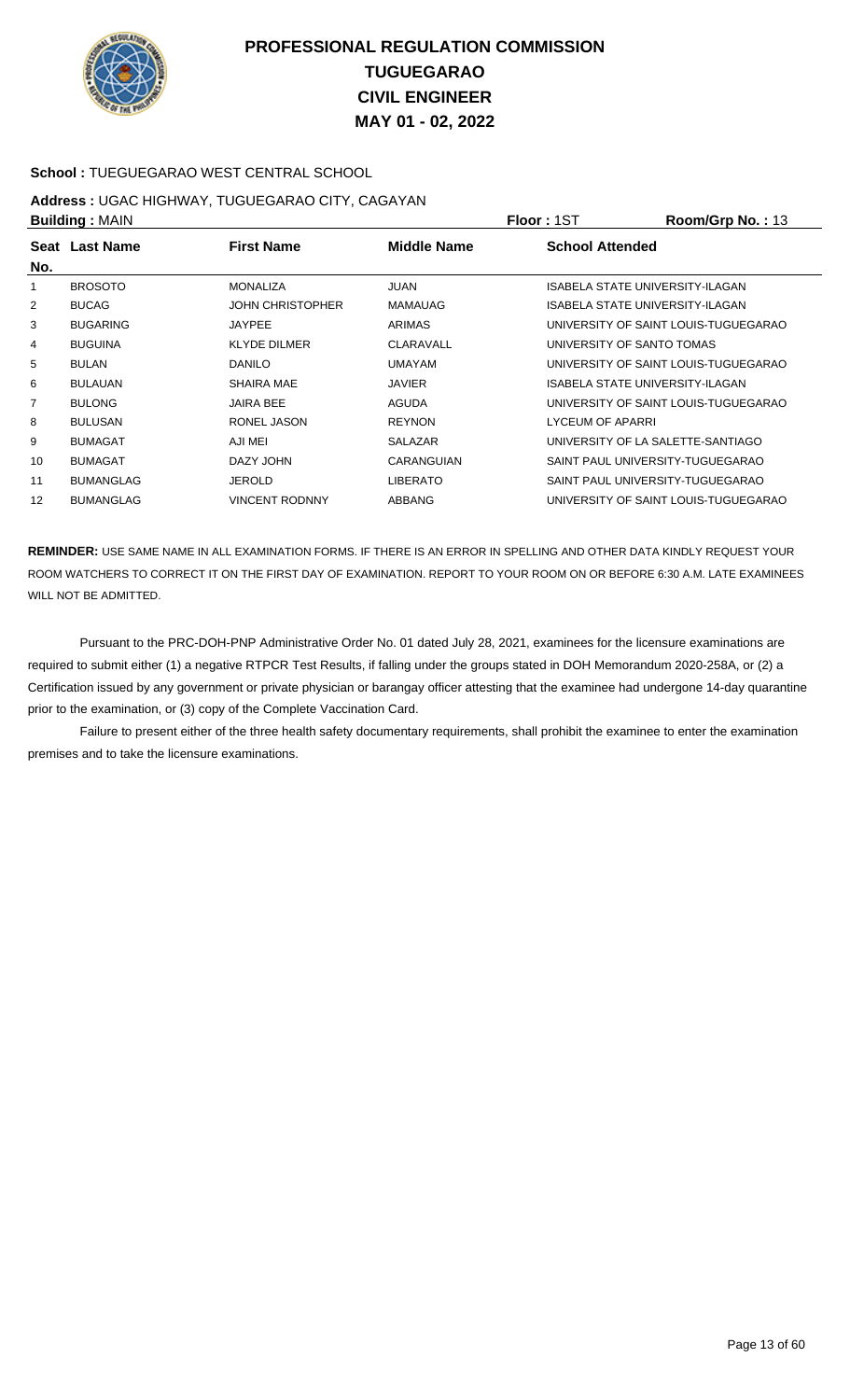

### **School :** TUEGUEGARAO WEST CENTRAL SCHOOL

#### **Address :** UGAC HIGHWAY, TUGUEGARAO CITY, CAGAYAN **Building :** MAIN **Floor :** 1ST **Room/Grp No. :** 14

| <b>Punung.</b> WAR |                  |                       |                    | 1 IVVI 1 IVI<br>דו . טוו קושטוויטט                               |
|--------------------|------------------|-----------------------|--------------------|------------------------------------------------------------------|
| No.                | Seat Last Name   | <b>First Name</b>     | <b>Middle Name</b> | <b>School Attended</b>                                           |
| 1                  | <b>BUNAGAN</b>   | KRISELLE-ANN          | <b>SORIANO</b>     | UNIVERSITY OF SAINT LOUIS-TUGUEGARAO                             |
| 2                  | <b>BURTON</b>    | DHAYNALYN             | ABALIN             | KALINGA STATE UNIVERSITY (FOR KALINGA<br>APAYAO STATE COLL.)     |
| 3                  | <b>BUZA</b>      | LEYNARD PAUL          | <b>MILLAN</b>      | UNIVERSITY OF LA SALETTE-SANTIAGO                                |
| 4                  | CABACCAN         | <b>ADRIAN</b>         | <b>TALAUE</b>      | ISABELA STATE UNIVERSITY-ILAGAN                                  |
| 5                  | <b>CABANG</b>    | <b>FRANZEL</b>        | <b>DOMINGO</b>     | CAGAYAN STATE UNIVERSITY-TUGUEGARAO                              |
| 6                  | CABANGAN         | <b>JOSE MARIE</b>     | <b>GALAPON</b>     | ISABELA STATE UNIVERSITY-ILAGAN                                  |
| 7                  | <b>CABAUATAN</b> | <b>JAKE</b>           | VILLARUEL          | CAGAYAN STATE UNIVERSITY-TUGUEGARAO                              |
| 8                  | <b>CABIGAS</b>   | <b>CHRISTINE MAY</b>  | <b>MATUTE</b>      | QUIRINO STATE UNIVERSITY (FOR QPC)-<br><b>CABARROGUIS CAMPUS</b> |
| 9                  | <b>CABILLO</b>   | APRIL JOY             | <b>LORENA</b>      | <b>ISABELA STATE UNIVERSITY-ILAGAN</b>                           |
| 10                 | <b>CABILLO</b>   | <b>ELMIRA</b>         | TUNGPALAN          | <b>ISABELA STATE UNIVERSITY-ILAGAN</b>                           |
| 11                 | <b>CABRERA</b>   | <b>MARY ANN</b>       | <b>BALMACEDA</b>   | <b>ISABELA STATE UNIVERSITY-ILAGAN</b>                           |
| 12                 | <b>CABUDOL</b>   | <b>GWYNETH HILARY</b> | <b>BARISTOL</b>    | UNIVERSITY OF LA SALETTE-SANTIAGO                                |
|                    |                  |                       |                    |                                                                  |

**REMINDER:** USE SAME NAME IN ALL EXAMINATION FORMS. IF THERE IS AN ERROR IN SPELLING AND OTHER DATA KINDLY REQUEST YOUR ROOM WATCHERS TO CORRECT IT ON THE FIRST DAY OF EXAMINATION. REPORT TO YOUR ROOM ON OR BEFORE 6:30 A.M. LATE EXAMINEES WILL NOT BE ADMITTED.

 Pursuant to the PRC-DOH-PNP Administrative Order No. 01 dated July 28, 2021, examinees for the licensure examinations are required to submit either (1) a negative RTPCR Test Results, if falling under the groups stated in DOH Memorandum 2020-258A, or (2) a Certification issued by any government or private physician or barangay officer attesting that the examinee had undergone 14-day quarantine prior to the examination, or (3) copy of the Complete Vaccination Card.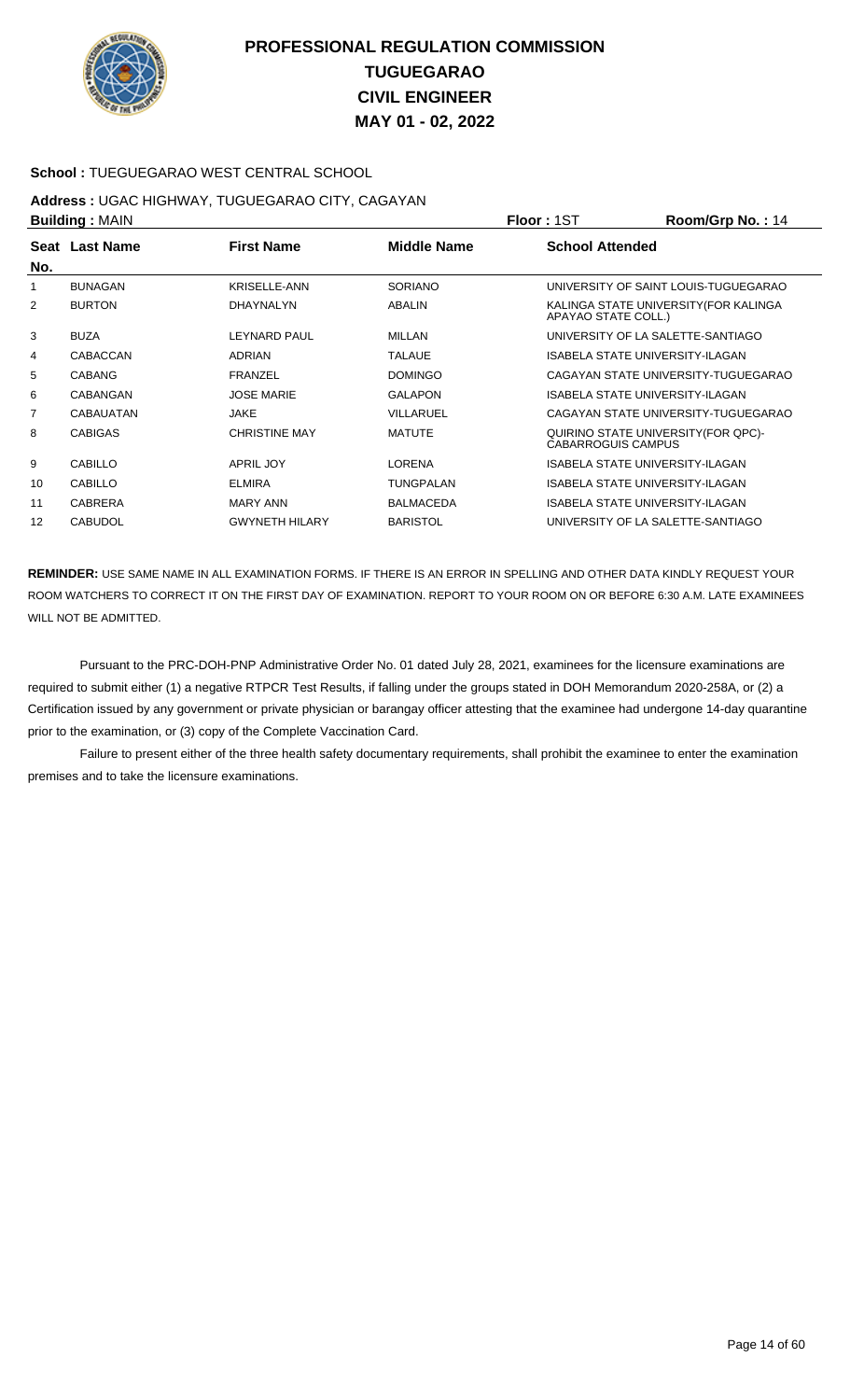

### **School :** TUEGUEGARAO WEST CENTRAL SCHOOL

#### **Address :** UGAC HIGHWAY, TUGUEGARAO CITY, CAGAYAN **Building :** MAIN **Floor :** 1ST **Room/Grp No. :** 15

|                   |                            |                 | .<br>1100111101111011110111                                  |  |  |
|-------------------|----------------------------|-----------------|--------------------------------------------------------------|--|--|
| Last Name<br>Seat | <b>First Name</b>          | Middle Name     | <b>School Attended</b>                                       |  |  |
| CABUYADAO         | <b>JEROME</b>              | COCOS           | MARIANO MARCOS STATE UNIVERSITY-BATAC                        |  |  |
| <b>CACHO</b>      | TEDDY BOY                  | <b>CAALIM</b>   | ISABELA STATE UNIVERSITY-ILAGAN                              |  |  |
| CACPAL            | <b>APRIL SHEYN</b>         | <b>BATILLER</b> | UNIVERSITY OF SAINT LOUIS-TUGUEGARAO                         |  |  |
| <b>CADANG</b>     | <b>JOHN PAUL</b>           | <b>DOMINGO</b>  | CAGAYAN STATE UNIVERSITY-TUGUEGARAO                          |  |  |
| CADAUAN           | DIVINE GRACE               | <b>PAMBID</b>   | <b>SAINT MARY'S UNIVERSITY</b>                               |  |  |
| CADDAUAN          | <b>EISLEY</b>              | CABASAG         | CAGAYAN STATE UNIVERSITY-TUGUEGARAO                          |  |  |
| CADIZ             | <b>KRISTEL IMARI SHANE</b> | <b>DULDULAO</b> | UNIVERSITY OF LA SALETTE-SANTIAGO                            |  |  |
| <b>CAFIRMA</b>    | <b>ERICSON</b>             | <b>RANCHEZ</b>  | UNIVERSITY OF LA SALETTE-SANTIAGO                            |  |  |
| CAGABI            | LINGER KIM                 | <b>BALIÑA</b>   | MANUEL L. QUEZON UNIVERSITY                                  |  |  |
| CAGAYAN           | <b>KATELYN</b>             | <b>BALAYAN</b>  | UNIVERSITY OF SAINT LOUIS-TUGUEGARAO                         |  |  |
| CAGUAY            | <b>MARCIAL</b>             | KHAY-YAD        | INTERNATIONAL SCHOOL OF ASIA AND THE<br>PACIFIC-TABUK BRANCH |  |  |
| CAGURANGAN        | <b>MARK LESTER</b>         | <b>CANAPI</b>   | UNIVERSITY OF SAINT LOUIS-TUGUEGARAO                         |  |  |
|                   | <b>Punung.</b> WAR         |                 |                                                              |  |  |

**REMINDER:** USE SAME NAME IN ALL EXAMINATION FORMS. IF THERE IS AN ERROR IN SPELLING AND OTHER DATA KINDLY REQUEST YOUR ROOM WATCHERS TO CORRECT IT ON THE FIRST DAY OF EXAMINATION. REPORT TO YOUR ROOM ON OR BEFORE 6:30 A.M. LATE EXAMINEES WILL NOT BE ADMITTED.

 Pursuant to the PRC-DOH-PNP Administrative Order No. 01 dated July 28, 2021, examinees for the licensure examinations are required to submit either (1) a negative RTPCR Test Results, if falling under the groups stated in DOH Memorandum 2020-258A, or (2) a Certification issued by any government or private physician or barangay officer attesting that the examinee had undergone 14-day quarantine prior to the examination, or (3) copy of the Complete Vaccination Card.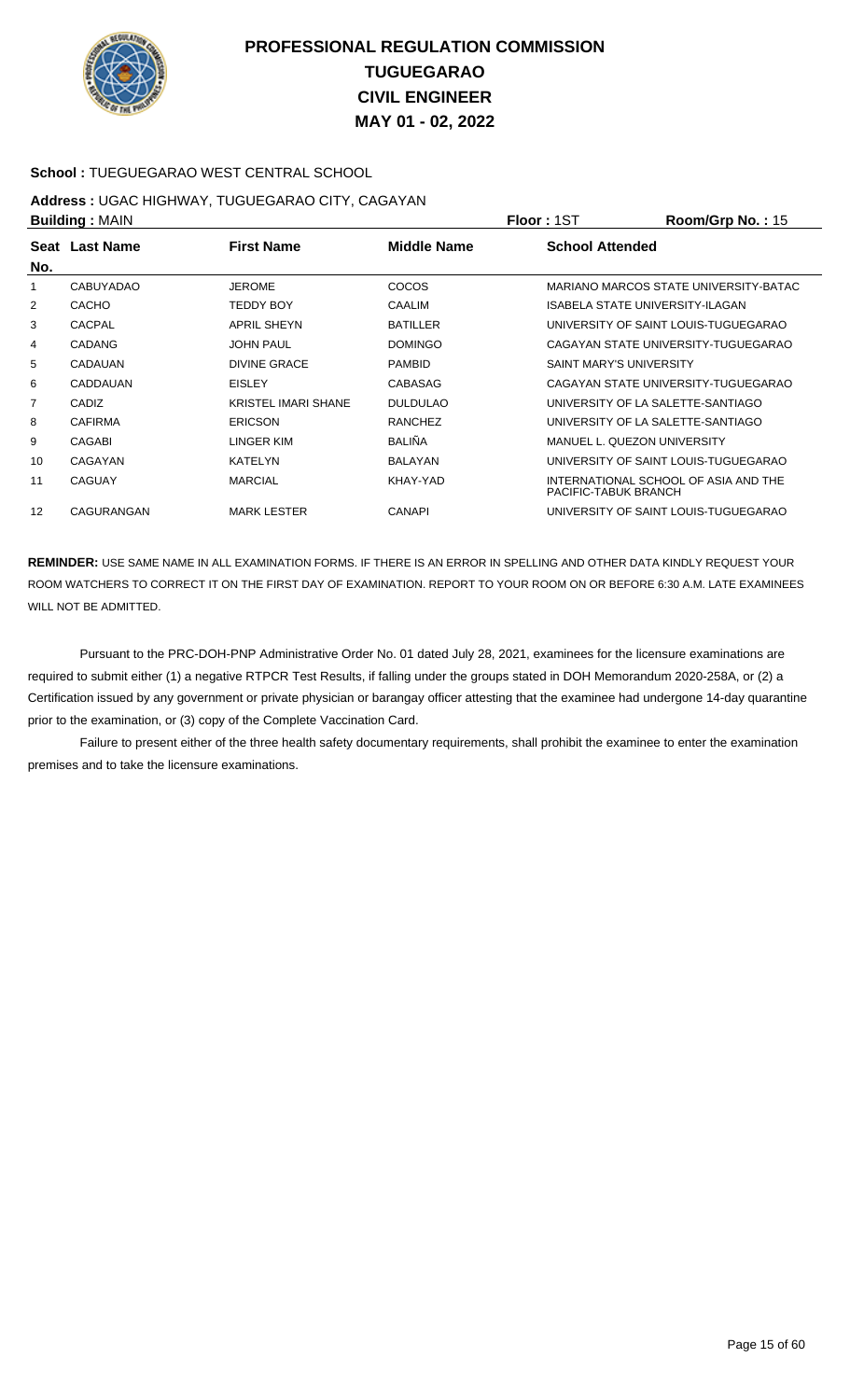

### **School :** TUEGUEGARAO NORTH CENTRAL SCHOOL

# **Address :** CARITAN HIGHWAY, TUGUEGARAO CITY, CAGAYAN

|                | <b>Building: MAIN</b> |                     | <b>Floor: 1ST</b> | Room/Grp No.: 1        |                                      |
|----------------|-----------------------|---------------------|-------------------|------------------------|--------------------------------------|
| No.            | Seat Last Name        | <b>First Name</b>   | Middle Name       | <b>School Attended</b> |                                      |
|                | <b>CAINGUITAN</b>     | <b>BONIFACIO</b>    | <b>DOMINGO</b>    |                        | ISABELA STATE UNIVERSITY-ILAGAN      |
| 2              | <b>CAINGUITAN</b>     | <b>BONIFACIO</b>    | <b>DOMINGO</b>    |                        | ISABELA STATE UNIVERSITY-ILAGAN      |
| 3              | CALAGUI               | <b>ROMEL</b>        | <b>MABBORANG</b>  |                        | UNIVERSITY OF SAINT LOUIS-TUGUEGARAO |
| 4              | CALDERON              | DAVID JOHN          | <b>PASCUAL</b>    |                        | UNIVERSITY OF SAINT LOUIS-TUGUEGARAO |
| 5              | <b>CALIMAG</b>        | <b>CAMILLE KAE</b>  | <b>HERNANDEZ</b>  |                        | ISABELA STATE UNIVERSITY-ILAGAN      |
| 6              | <b>CALIVOSO</b>       | <b>KRISTINE MAE</b> | <b>CORTEZ</b>     |                        | UNIVERSITY OF SAINT LOUIS-TUGUEGARAO |
| $\overline{7}$ | CALLANGAN             | <b>DIMPLE SHANE</b> | <b>PATRONO</b>    |                        | SAINT PAUL UNIVERSITY-TUGUEGARAO     |
| 8              | CALLUENG              | <b>FRANCISCO II</b> | <b>MANALO</b>     |                        | ISABELA STATE UNIVERSITY-ILAGAN      |
| 9              | <b>CALLUENG</b>       | <b>LORAINNE JOY</b> | <b>BAMBALAN</b>   |                        | UNIVERSITY OF SAINT LOUIS-TUGUEGARAO |
| 10             | CAMARAUAN             | <b>JOHNDEL</b>      | <b>MATOTE</b>     |                        | CAGAYAN STATE UNIVERSITY-TUGUEGARAO  |
| 11             | <b>CAMAYANG</b>       | <b>JHON PHILIP</b>  | <b>PARRA</b>      |                        | CAGAYAN STATE UNIVERSITY-TUGUEGARAO  |
| 12             | <b>CAMBE</b>          | <b>HAIDEE</b>       | <b>SEVERO</b>     |                        | CAGAYAN STATE UNIVERSITY-TUGUEGARAO  |

**REMINDER:** USE SAME NAME IN ALL EXAMINATION FORMS. IF THERE IS AN ERROR IN SPELLING AND OTHER DATA KINDLY REQUEST YOUR ROOM WATCHERS TO CORRECT IT ON THE FIRST DAY OF EXAMINATION. REPORT TO YOUR ROOM ON OR BEFORE 6:30 A.M. LATE EXAMINEES WILL NOT BE ADMITTED.

 Pursuant to the PRC-DOH-PNP Administrative Order No. 01 dated July 28, 2021, examinees for the licensure examinations are required to submit either (1) a negative RTPCR Test Results, if falling under the groups stated in DOH Memorandum 2020-258A, or (2) a Certification issued by any government or private physician or barangay officer attesting that the examinee had undergone 14-day quarantine prior to the examination, or (3) copy of the Complete Vaccination Card.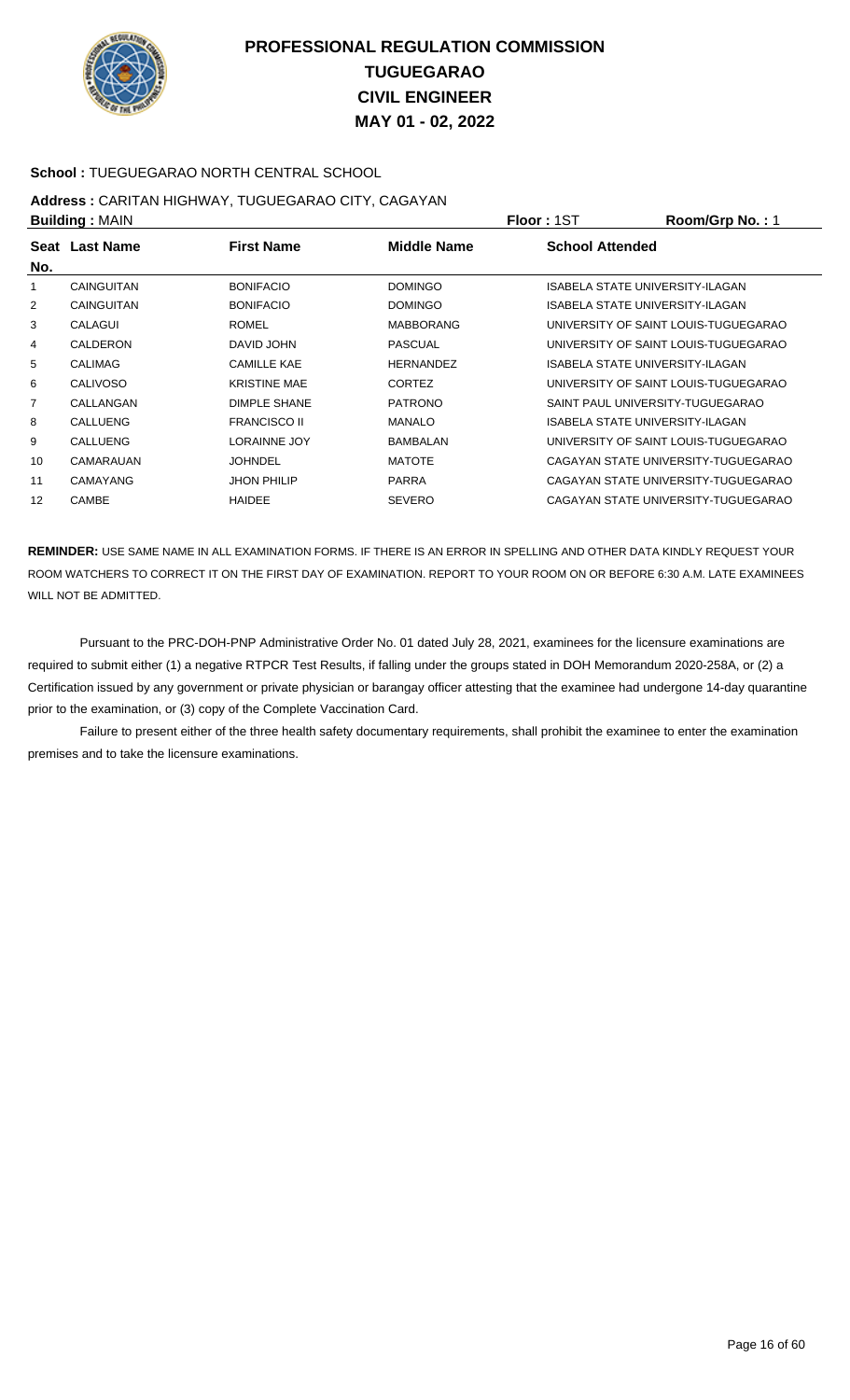

### **School :** TUEGUEGARAO NORTH CENTRAL SCHOOL

#### **Address :** CARITAN HIGHWAY, TUGUEGARAO CITY, CAGAYAN **Building :** MAIN **Floor :** 1ST **Room/Grp No. :** 2

|                | <b>DUILUILLY</b> ULAIN |                        |                  | 1 IUU 1 1 U 1<br>110011101111101122                          |
|----------------|------------------------|------------------------|------------------|--------------------------------------------------------------|
| No.            | Seat Last Name         | <b>First Name</b>      | Middle Name      | <b>School Attended</b>                                       |
|                | CAMMAYO                | <b>JES ROLAND</b>      | CATAGGATAN       | UNIVERSITY OF SAINT LOUIS-TUGUEGARAO                         |
| 2              | <b>CAMPADO</b>         | <b>RAINIER</b>         | <b>GUILLERMO</b> | CAGAYAN STATE UNIVERSITY-TUGUEGARAO                          |
| 3              | <b>CAMSOL</b>          | <b>RENZY JULES CJ</b>  | APAYAO           | KALINGA STATE UNIVERSITY (FOR KALINGA<br>APAYAO STATE COLL.) |
| $\overline{4}$ | CANOZA                 | <b>CHRIS JUSTIN</b>    | <b>RECLAMADO</b> | <b>SAINT LOUIS UNIVERSITY</b>                                |
| 5              | CAPELLAN               | <b>CRISTOPHER JOHN</b> | <b>AGCAOILI</b>  | NEW ERA UNIVERSITY                                           |
| 6              | CAPELO                 | <b>AIRA</b>            | <b>GALLIEN</b>   | ISABELA STATE UNIVERSITY-ECHAGUE                             |
| 7              | CAPULONG               | <b>NICOLE</b>          |                  | CAGAYAN STATE UNIVERSITY-TUGUEGARAO                          |
| 8              | <b>CARDENAS</b>        | <b>APRIL JOY</b>       | <b>BAUTISTA</b>  | CAGAYAN STATE UNIVERSITY-TUGUEGARAO                          |
| 9              | <b>CARDONA</b>         | <b>ALYSSA MARIE</b>    | <b>CATOLOS</b>   | SAINT PAUL UNIVERSITY-TUGUEGARAO                             |
| 10             | CASAL                  | <b>CHRISTIAN BRYAN</b> | <b>VELILIA</b>   | UNIVERSITY OF SAINT LOUIS-TUGUEGARAO                         |
| 11             | <b>CASIBANG</b>        | <b>VINCE AMOR</b>      | <b>BASACOY</b>   | CAGAYAN STATE UNIVERSITY-TUGUEGARAO                          |
| 12             | <b>CASTILAN</b>        | <b>RENZ JESSA</b>      | <b>DOMINGO</b>   | UNIVERSITY OF SAINT LOUIS-TUGUEGARAO                         |

**REMINDER:** USE SAME NAME IN ALL EXAMINATION FORMS. IF THERE IS AN ERROR IN SPELLING AND OTHER DATA KINDLY REQUEST YOUR ROOM WATCHERS TO CORRECT IT ON THE FIRST DAY OF EXAMINATION. REPORT TO YOUR ROOM ON OR BEFORE 6:30 A.M. LATE EXAMINEES WILL NOT BE ADMITTED.

 Pursuant to the PRC-DOH-PNP Administrative Order No. 01 dated July 28, 2021, examinees for the licensure examinations are required to submit either (1) a negative RTPCR Test Results, if falling under the groups stated in DOH Memorandum 2020-258A, or (2) a Certification issued by any government or private physician or barangay officer attesting that the examinee had undergone 14-day quarantine prior to the examination, or (3) copy of the Complete Vaccination Card.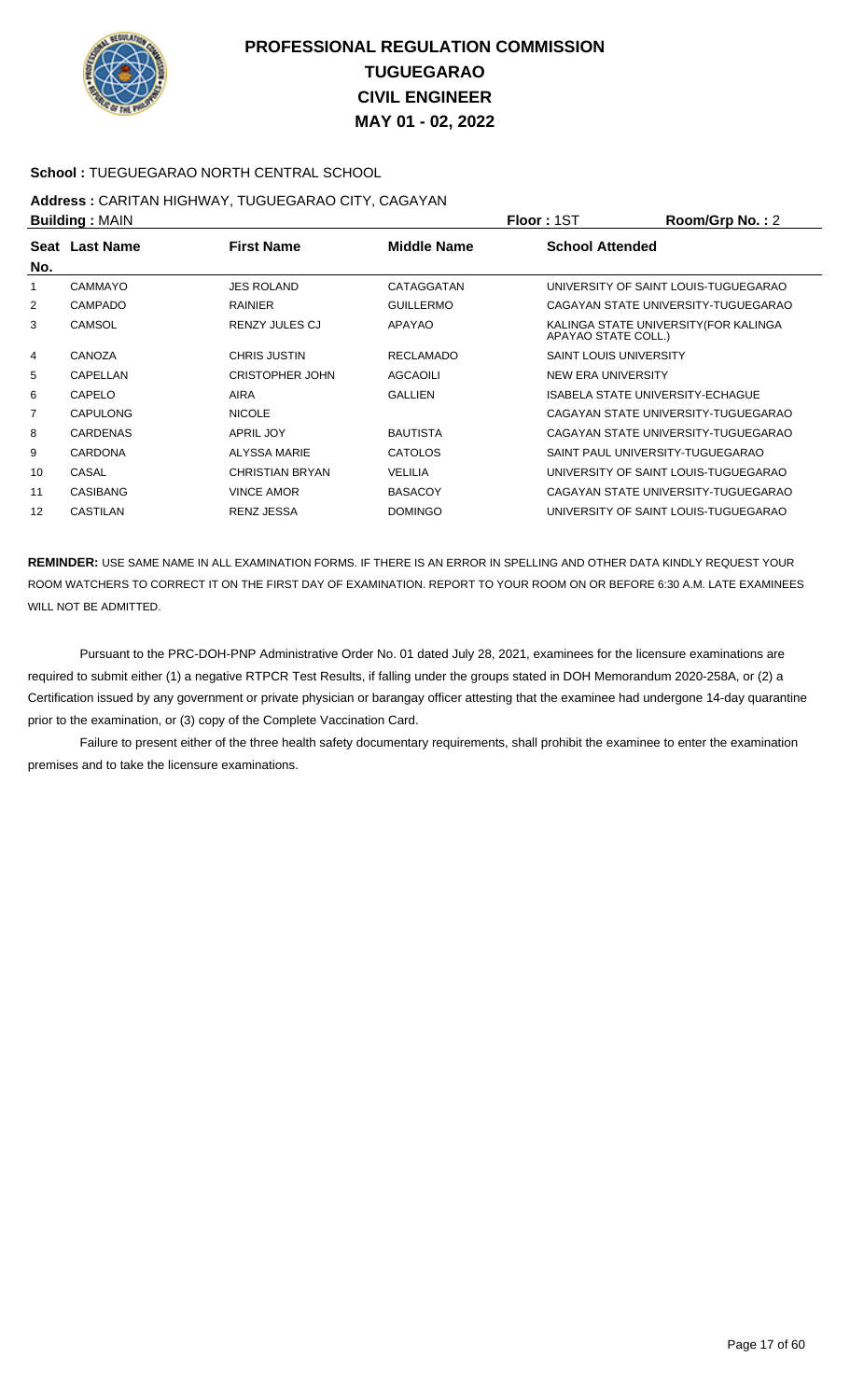

### **School :** TUEGUEGARAO NORTH CENTRAL SCHOOL

#### **Address :** CARITAN HIGHWAY, TUGUEGARAO CITY, CAGAYAN **Building :** MAIN **Floor :** 1ST **Room/Grp No. :** 3

|                | <b>Punung.</b> WAR |                       |                    | .                                                            |
|----------------|--------------------|-----------------------|--------------------|--------------------------------------------------------------|
|                | Seat Last Name     | <b>First Name</b>     | <b>Middle Name</b> | <b>School Attended</b>                                       |
| No.            |                    |                       |                    |                                                              |
| 1              | CASTILLO           | <b>EARL</b>           | <b>BENEDICT</b>    | SAINT PAUL UNIVERSITY-TUGUEGARAO                             |
| $\overline{2}$ | CASTILLO           | <b>JOSHUA</b>         | <b>BEN</b>         | ISABELA STATE UNIVERSITY-ECHAGUE                             |
| 3              | <b>CASTRO</b>      | <b>IVY</b>            | SACLAYAN           | <b>ISABELA STATE UNIVERSITY-ECHAGUE</b>                      |
| 4              | <b>CASTRO</b>      | <b>JOSE JR</b>        | <b>BULAUAN</b>     | ISABELA STATE UNIVERSITY-ILAGAN                              |
| 5              | <b>CATABAY</b>     | RANI JERREMIAH        | LONZANEDA          | UNIVERSITY OF SAINT LOUIS-TUGUEGARAO                         |
| 6              | <b>CATUBIG</b>     | <b>MARK NEIL</b>      | <b>LIBUNAO</b>     | <b>ISABELA STATE UNIVERSITY-ILAGAN</b>                       |
| 7              | <b>CATULIN</b>     | EDGAR JR.             | <b>MALABAD</b>     | MAPUA UNIVERSITY (FOR M.I.T.) - MANILA                       |
| 8              | <b>CAUILAN</b>     | <b>MARINEL</b>        | <b>CUNTAPAY</b>    | <b>ISABELA STATE UNIVERSITY-ILAGAN</b>                       |
| 9              | <b>CAYSOEN</b>     | <b>BEN HAUR</b>       | <b>MAMECAO</b>     | KALINGA STATE UNIVERSITY (FOR KALINGA<br>APAYAO STATE COLL.) |
| 10             | <b>CELLONA</b>     | <b>CIARRA PATRICE</b> | CASTAÑEDA          | UNIVERSITY OF SAINT LOUIS-TUGUEGARAO                         |
| 11             | <b>CEZAR</b>       | MICHAEL JORDAN        | <b>TABOR</b>       | <b>ISABELA STATE UNIVERSITY-ECHAGUE</b>                      |
| 12             | <b>CHAVEZ</b>      | <b>JULIUS</b>         | <b>MATUZ</b>       | ISABELA STATE UNIVERSITY-ECHAGUE                             |
|                |                    |                       |                    |                                                              |

**REMINDER:** USE SAME NAME IN ALL EXAMINATION FORMS. IF THERE IS AN ERROR IN SPELLING AND OTHER DATA KINDLY REQUEST YOUR ROOM WATCHERS TO CORRECT IT ON THE FIRST DAY OF EXAMINATION. REPORT TO YOUR ROOM ON OR BEFORE 6:30 A.M. LATE EXAMINEES WILL NOT BE ADMITTED.

 Pursuant to the PRC-DOH-PNP Administrative Order No. 01 dated July 28, 2021, examinees for the licensure examinations are required to submit either (1) a negative RTPCR Test Results, if falling under the groups stated in DOH Memorandum 2020-258A, or (2) a Certification issued by any government or private physician or barangay officer attesting that the examinee had undergone 14-day quarantine prior to the examination, or (3) copy of the Complete Vaccination Card.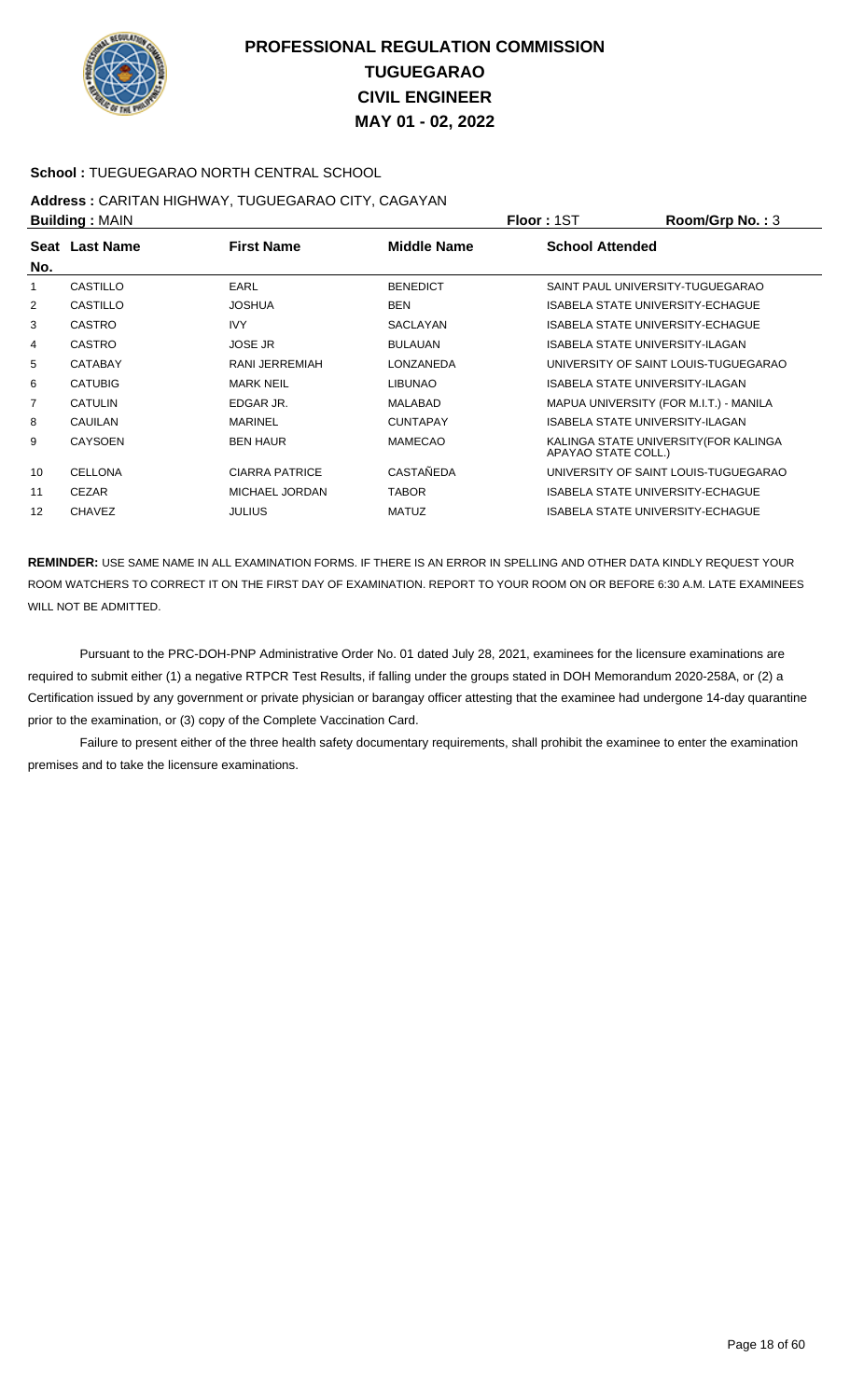

### **School :** TUEGUEGARAO NORTH CENTRAL SCHOOL

# **Address :** CARITAN HIGHWAY, TUGUEGARAO CITY, CAGAYAN

|                | <b>Building: MAIN</b> |                              | <b>Floor: 1ST</b> | Room/Grp No.: 4         |                                      |
|----------------|-----------------------|------------------------------|-------------------|-------------------------|--------------------------------------|
| No.            | Seat Last Name        | <b>First Name</b>            | Middle Name       | <b>School Attended</b>  |                                      |
|                | <b>COBALLES</b>       | CARMELO REISTER ADRIAN PABLO |                   |                         | UNIVERSITY OF SAINT LOUIS-TUGUEGARAO |
| 2              | <b>COBALLES</b>       | <b>NESTOR JR</b>             | <b>BALUBAL</b>    |                         | UNIVERSITY OF SAINT LOUIS-TUGUEGARAO |
| 3              | <b>CODOG</b>          | <b>KARLA MAE</b>             | <b>ALBANO</b>     |                         | ISABELA STATE UNIVERSITY-ILAGAN      |
| 4              | <b>COLLADO</b>        | <b>ZHANNE KISNER</b>         | CASTILLO          |                         | SAINT PAUL UNIVERSITY-TUGUEGARAO     |
| 5              | <b>COMBATE</b>        | <b>MIKO</b>                  | <b>NARAG</b>      | <b>LYCEUM OF APARRI</b> |                                      |
| 6              | <b>CORNELIO</b>       | <b>CLAIRE</b>                | <b>BUMANGLAG</b>  |                         | UNIVERSITY OF SAINT LOUIS-TUGUEGARAO |
| $\overline{7}$ | <b>CORPUZ</b>         | DANIEL MARK                  | <b>DAMIAS</b>     |                         | UNIVERSITY OF SAINT LOUIS-TUGUEGARAO |
| 8              | <b>CORPUZ</b>         | <b>MARK ANTHONY</b>          | <b>AQUINO</b>     |                         | ISABELA STATE UNIVERSITY-ECHAGUE     |
| 9              | <b>COSTALES</b>       | CHARLYN                      | <b>PEDRO</b>      |                         | SAINT PAUL UNIVERSITY-TUGUEGARAO     |
| 10             | <b>CRISOLOGO</b>      | <b>JOFFERSON</b>             | <b>CAMBRI</b>     |                         | CAGAYAN STATE UNIVERSITY-TUGUEGARAO  |
| 11             | <b>CRISOLOGO</b>      | MAY-ANN                      | <b>MARQUEZ</b>    |                         | ISABELA STATE UNIVERSITY-ILAGAN      |
| 12             | <b>CRISTOBAL</b>      | CARYL KASSANDRA              | <b>BERMUNDO</b>   |                         | UNIVERSITY OF LA SALETTE-SANTIAGO    |

**REMINDER:** USE SAME NAME IN ALL EXAMINATION FORMS. IF THERE IS AN ERROR IN SPELLING AND OTHER DATA KINDLY REQUEST YOUR ROOM WATCHERS TO CORRECT IT ON THE FIRST DAY OF EXAMINATION. REPORT TO YOUR ROOM ON OR BEFORE 6:30 A.M. LATE EXAMINEES WILL NOT BE ADMITTED.

 Pursuant to the PRC-DOH-PNP Administrative Order No. 01 dated July 28, 2021, examinees for the licensure examinations are required to submit either (1) a negative RTPCR Test Results, if falling under the groups stated in DOH Memorandum 2020-258A, or (2) a Certification issued by any government or private physician or barangay officer attesting that the examinee had undergone 14-day quarantine prior to the examination, or (3) copy of the Complete Vaccination Card.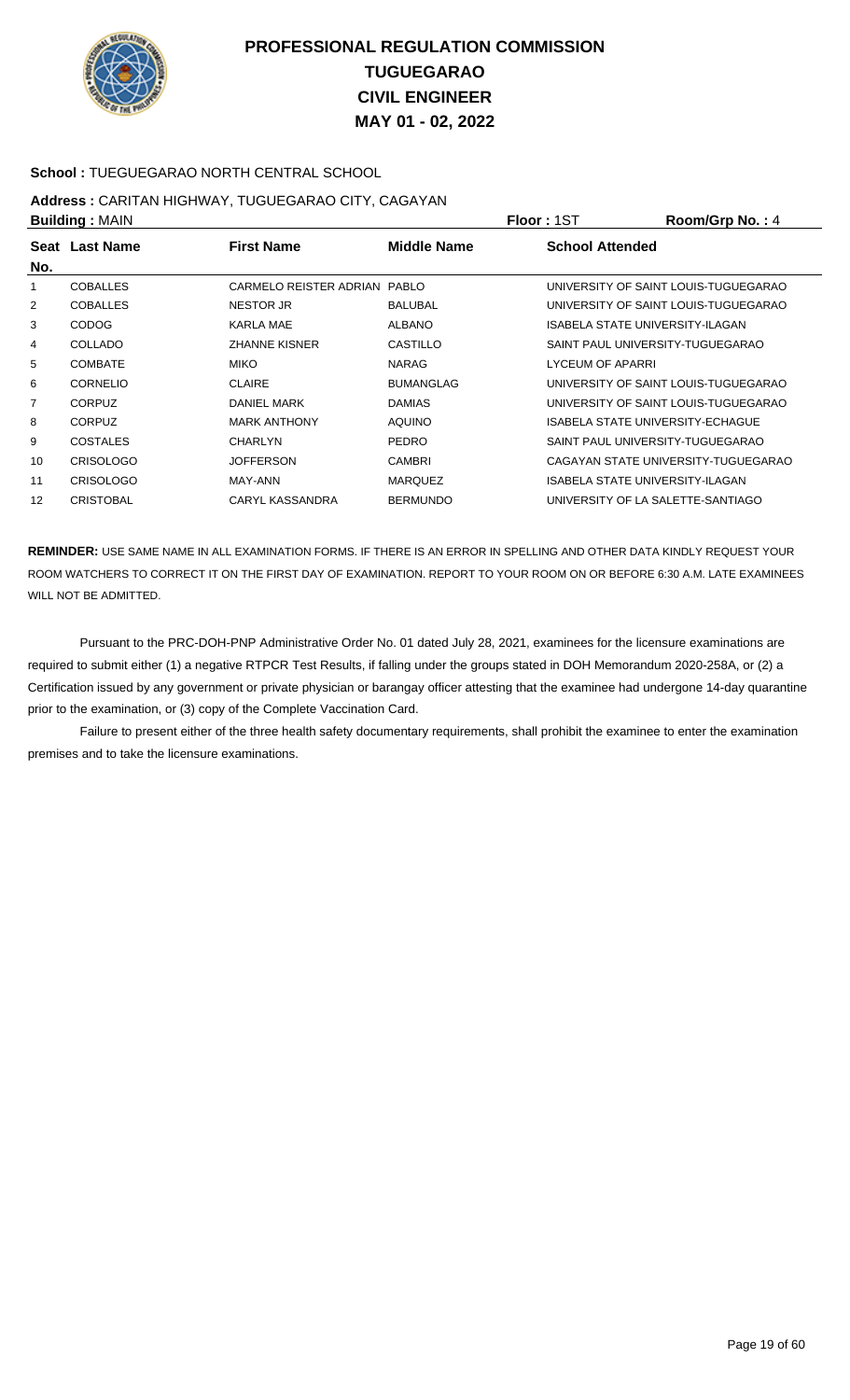

### **School :** TUEGUEGARAO NORTH CENTRAL SCHOOL

# **Address :** CARITAN HIGHWAY, TUGUEGARAO CITY, CAGAYAN

|                | <b>Building: MAIN</b> |                     |                  | <b>Floor: 1ST</b>                 | Room/Grp No.: 5                      |
|----------------|-----------------------|---------------------|------------------|-----------------------------------|--------------------------------------|
| No.            | Seat Last Name        | <b>First Name</b>   | Middle Name      | <b>School Attended</b>            |                                      |
|                | <b>CRISTOBAL</b>      | DYAN MAR            | <b>ILARDE</b>    | ISABELA STATE UNIVERSITY-ILAGAN   |                                      |
| $\overline{2}$ | <b>CRISTOBAL</b>      | <b>PAUL EDWARD</b>  | <b>JAUCIAN</b>   |                                   | CAGAYAN STATE UNIVERSITY-TUGUEGARAO  |
| 3              | <b>CUE</b>            | <b>JONALYN</b>      | <b>SEDANO</b>    | SAINT PAUL UNIVERSITY-TUGUEGARAO  |                                      |
| 4              | <b>CULANG</b>         | <b>JULIE ANN</b>    | MUSA             | UNIVERSITY OF LA SALETTE-SANTIAGO |                                      |
| 5              | <b>CUNTAPAY</b>       | <b>JESSA MAE</b>    | <b>GALABAY</b>   | ISABELA STATE UNIVERSITY-ILAGAN   |                                      |
| 6              | <b>CURAMENG</b>       | <b>JANINE</b>       | CARAO            | ISABELA STATE UNIVERSITY-ILAGAN   |                                      |
| $\overline{7}$ | <b>CUREG</b>          | ANGELO              | <b>BULAN</b>     |                                   | UNIVERSITY OF SAINT LOUIS-TUGUEGARAO |
| 8              | <b>CUREG</b>          | CRIZZA MAE          | <b>TUMALIUAN</b> | SAINT PAUL UNIVERSITY-TUGUEGARAO  |                                      |
| 9              | <b>CUREG</b>          | <b>MARK JAYSON</b>  | <b>MERCADO</b>   |                                   | UNIVERSITY OF SAINT LOUIS-TUGUEGARAO |
| 10             | <b>CUSIPAG</b>        | <b>ESTELLA</b>      | RABANAL          |                                   | UNIVERSITY OF SAINT LOUIS-TUGUEGARAO |
| 11             | <b>CUSIPAG</b>        | <b>LOVIMARC</b>     | <b>CARRIAN</b>   | SAINT PAUL UNIVERSITY-TUGUEGARAO  |                                      |
| 12             | <b>DADURAL</b>        | <b>CRISTINE ANN</b> | <b>PARAGAS</b>   | UNIVERSITY OF LA SALETTE-SANTIAGO |                                      |

**REMINDER:** USE SAME NAME IN ALL EXAMINATION FORMS. IF THERE IS AN ERROR IN SPELLING AND OTHER DATA KINDLY REQUEST YOUR ROOM WATCHERS TO CORRECT IT ON THE FIRST DAY OF EXAMINATION. REPORT TO YOUR ROOM ON OR BEFORE 6:30 A.M. LATE EXAMINEES WILL NOT BE ADMITTED.

 Pursuant to the PRC-DOH-PNP Administrative Order No. 01 dated July 28, 2021, examinees for the licensure examinations are required to submit either (1) a negative RTPCR Test Results, if falling under the groups stated in DOH Memorandum 2020-258A, or (2) a Certification issued by any government or private physician or barangay officer attesting that the examinee had undergone 14-day quarantine prior to the examination, or (3) copy of the Complete Vaccination Card.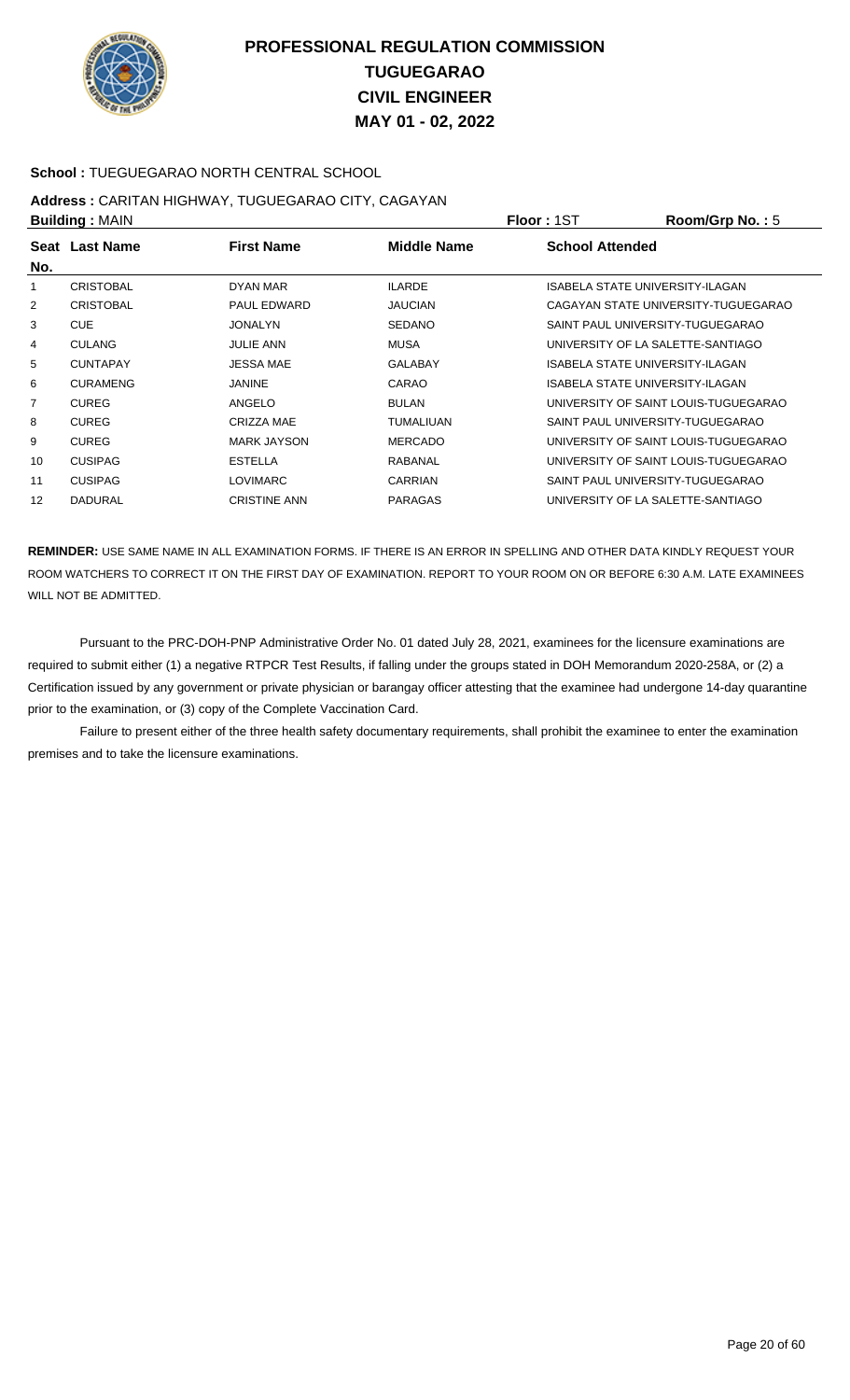

### **School :** TUEGUEGARAO NORTH CENTRAL SCHOOL

# **Address :** CARITAN HIGHWAY, TUGUEGARAO CITY, CAGAYAN

|                |                                         | <b>Floor: 1ST</b>  | Room/Grp No.: 6        |                                           |
|----------------|-----------------------------------------|--------------------|------------------------|-------------------------------------------|
|                | <b>First Name</b>                       | <b>Middle Name</b> | <b>School Attended</b> |                                           |
| <b>DALILIS</b> | <b>JESSA JANE</b>                       | QUEQUEGAN          | APAYAO STATE COLL.)    | KALINGA STATE UNIVERSITY (FOR KALINGA     |
| <b>DALIPE</b>  | <b>JOHN PHILIP</b>                      | <b>RAVELO</b>      |                        | CAGAYAN STATE UNIVERSITY-TUGUEGARAO       |
| <b>DAMAGON</b> | <b>CHRISTIAN</b>                        | <b>ALSIYANG</b>    | APAYAO STATE COLL.)    | KALINGA STATE UNIVERSITY (FOR KALINGA     |
| <b>DAMASCO</b> | LORRAINE ROSE                           | <b>ANCHETA</b>     | CABARROGUIS CAMPUS     | QUIRINO STATE UNIVERSITY (FOR QPC)-       |
| <b>DAMMAY</b>  | KIM FREDERICK                           | ARAO               |                        | SAINT PAUL UNIVERSITY-TUGUEGARAO          |
| <b>DANAO</b>   | <b>DANIEL</b>                           | <b>RAMOS</b>       |                        | APAYAO STATE COLLEGE-CONNER               |
| <b>DANAO</b>   | <b>GIEFFEL</b>                          | <b>CABUSI</b>      | LYCEUM OF APARRI       |                                           |
| <b>DANAO</b>   | <b>WARREN WESLEY</b>                    | <b>RAMOS</b>       | LYCEUM OF APARRI       |                                           |
| DAO-AYAN       | <b>EUGENE JR</b>                        | <b>TAWACLIG</b>    | C.F.                   | UNIVERSITY OF THE CORDILLERAS (for.BAGUIO |
| <b>DARAUAY</b> | <b>RODALYN</b>                          | <b>VENTURA</b>     |                        | CAGAYAN STATE UNIVERSITY-TUGUEGARAO       |
| DE ASIS        | <b>RIKKA</b>                            | <b>MALENAB</b>     |                        | SAINT PAUL UNIVERSITY-TUGUEGARAO          |
| DE ASIS        | <b>ROIANNE MEGGINS</b>                  | <b>GAYAMOS</b>     |                        | UNIVERSITY OF SAINT LOUIS-TUGUEGARAO      |
|                | <b>Building: MAIN</b><br>Seat Last Name |                    |                        |                                           |

**REMINDER:** USE SAME NAME IN ALL EXAMINATION FORMS. IF THERE IS AN ERROR IN SPELLING AND OTHER DATA KINDLY REQUEST YOUR ROOM WATCHERS TO CORRECT IT ON THE FIRST DAY OF EXAMINATION. REPORT TO YOUR ROOM ON OR BEFORE 6:30 A.M. LATE EXAMINEES WILL NOT BE ADMITTED.

 Pursuant to the PRC-DOH-PNP Administrative Order No. 01 dated July 28, 2021, examinees for the licensure examinations are required to submit either (1) a negative RTPCR Test Results, if falling under the groups stated in DOH Memorandum 2020-258A, or (2) a Certification issued by any government or private physician or barangay officer attesting that the examinee had undergone 14-day quarantine prior to the examination, or (3) copy of the Complete Vaccination Card.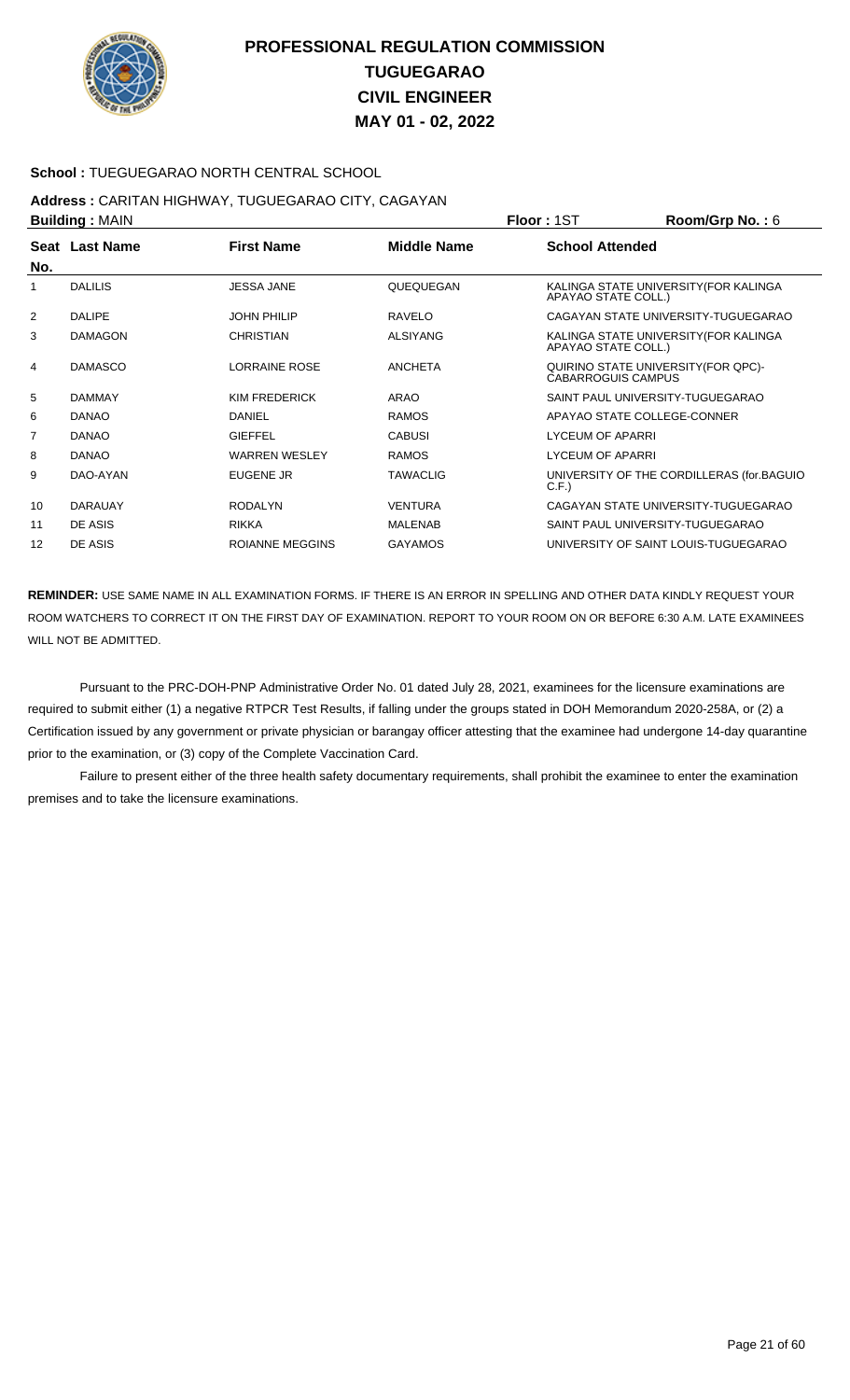

### **School :** TUEGUEGARAO NORTH CENTRAL SCHOOL

#### **Address :** CARITAN HIGHWAY, TUGUEGARAO CITY, CAGAYAN **Building :** MAIN **Floor :** 1ST **Room/Grp No. :** 7

| <b>DUILUILLY</b> JULAILY |                    |                     |                    | 1 IUU - IUI<br>N                                            |
|--------------------------|--------------------|---------------------|--------------------|-------------------------------------------------------------|
| No.                      | Seat Last Name     | <b>First Name</b>   | <b>Middle Name</b> | <b>School Attended</b>                                      |
| 1                        | DE GUZMAN          | <b>FRENZEL JANE</b> | <b>DERIJE</b>      | <b>ISABELA STATE UNIVERSITY-ECHAGUE</b>                     |
| $\overline{2}$           | DE LAZA            | <b>MC IVAN</b>      | <b>DECENA</b>      | UNIVERSITY OF SAINT LOUIS-TUGUEGARAO                        |
| 3                        | DE LOS SANTOS      | <b>SAMUEL JR</b>    | LIBAN              | FLORENCIO L. VARGAS COLLEGE-TUGUEGARAO                      |
| 4                        | DEL ROSARIO        | EDMAR               | <b>EUSEBIO</b>     | ISABELA STATE UNIVERSITY-ILAGAN                             |
| 5                        | <b>DELA CRUZ</b>   | <b>BRIXTON JAN</b>  | <b>DIZON</b>       | UNIVERSITY OF LA SALETTE-SANTIAGO                           |
| 6                        | <b>DELA CRUZ</b>   | <b>DEXTER</b>       | <b>ORTIZ</b>       | NUEVA VIZCAYA STATE UNIVERSITY (NVSIT)-<br><b>BAYOMBONG</b> |
| $\overline{7}$           | <b>DELA CRUZ</b>   | <b>HARRY</b>        | <b>ACOSTA</b>      | SAINT PAUL UNIVERSITY-TUGUEGARAO                            |
| 8                        | <b>DELA CRUZ</b>   | RENZ-KEVIN          | CANDELARIA         | ISABELA STATE UNIVERSITY-ILAGAN                             |
| 9                        | DELAS ALAS         | <b>MICHAEL RYAN</b> | <b>RUSSEL</b>      | CAGAYAN STATE UNIVERSITY-TUGUEGARAO                         |
| 10                       | <b>DELMENDO</b>    | RICHMOND JUSTIN     | <b>AGUSTIN</b>     | UNIVERSITY OF SAINT LOUIS-TUGUEGARAO                        |
| 11                       | <b>DELOS REYES</b> | <b>JESIECA</b>      | <b>PERALTA</b>     | ISABELA STATE UNIVERSITY-ILAGAN                             |
| 12                       | <b>DISTOR</b>      | <b>JEEDRON KARL</b> | <b>MOLINTAS</b>    | <b>SAINT LOUIS UNIVERSITY</b>                               |

**REMINDER:** USE SAME NAME IN ALL EXAMINATION FORMS. IF THERE IS AN ERROR IN SPELLING AND OTHER DATA KINDLY REQUEST YOUR ROOM WATCHERS TO CORRECT IT ON THE FIRST DAY OF EXAMINATION. REPORT TO YOUR ROOM ON OR BEFORE 6:30 A.M. LATE EXAMINEES WILL NOT BE ADMITTED.

 Pursuant to the PRC-DOH-PNP Administrative Order No. 01 dated July 28, 2021, examinees for the licensure examinations are required to submit either (1) a negative RTPCR Test Results, if falling under the groups stated in DOH Memorandum 2020-258A, or (2) a Certification issued by any government or private physician or barangay officer attesting that the examinee had undergone 14-day quarantine prior to the examination, or (3) copy of the Complete Vaccination Card.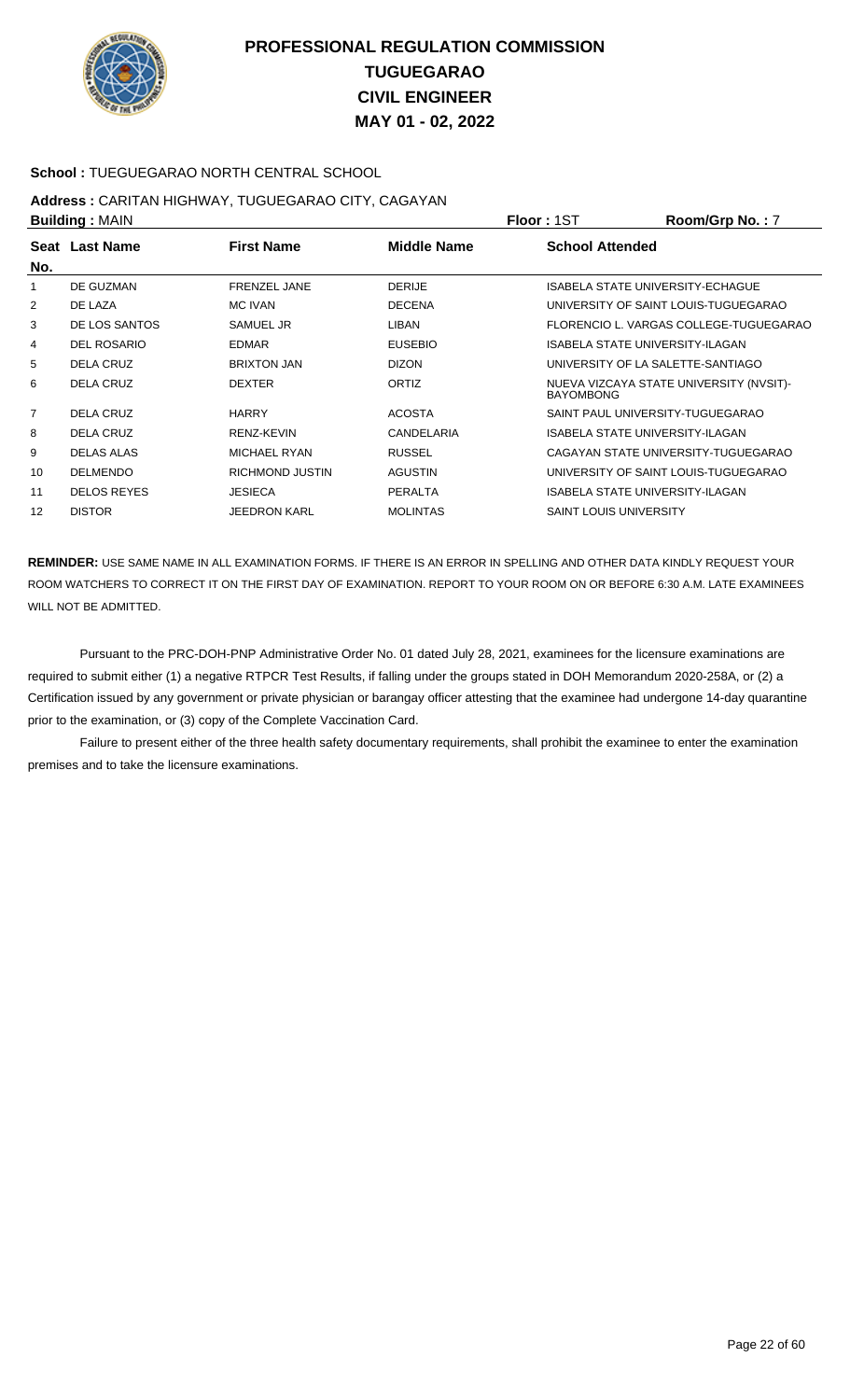

### **School :** TUEGUEGARAO NORTH CENTRAL SCHOOL

# **Address :** CARITAN HIGHWAY, TUGUEGARAO CITY, CAGAYAN

| <b>Building: MAIN</b> |                 |                       |                   | <b>Floor: 1ST</b>             | Room/Grp No.: 8                         |
|-----------------------|-----------------|-----------------------|-------------------|-------------------------------|-----------------------------------------|
|                       | Seat Last Name  | <b>First Name</b>     | Middle Name       | <b>School Attended</b>        |                                         |
| No.                   |                 |                       |                   |                               |                                         |
| 1                     | <b>DIWAS</b>    | <b>DUMAY</b>          | <b>YATAR</b>      | APAYAO STATE COLL.)           | KALINGA STATE UNIVERSITY (FOR KALINGA   |
| 2                     | <b>DIZA</b>     | <b>ERICK CLYDZE</b>   | <b>CLARIN</b>     |                               | UNIVERSITY OF SAINT LOUIS-TUGUEGARAO    |
| 3                     | <b>DOCA</b>     | <b>ELEANOR</b>        | QUIZZAGAN         |                               | UNIVERSITY OF SAINT LOUIS-TUGUEGARAO    |
| 4                     | <b>DOLLENTE</b> | <b>JEEKSON</b>        | <b>MENDOZA</b>    |                               | UNIVERSITY OF SAINT LOUIS-TUGUEGARAO    |
| 5                     | <b>DOMINGO</b>  | AR-JAY                | <b>CABASAG</b>    |                               | APAYAO STATE COLLEGE-CONNER             |
| 6                     | <b>DOMINGO</b>  | <b>CHRISTIAN MARK</b> | <b>SORIANO</b>    |                               | UNIVERSITY OF SAINT LOUIS-TUGUEGARAO    |
| 7                     | <b>DOMINGO</b>  | <b>CLIFORD</b>        | ORTEZA            |                               | UNIVERSITY OF SAINT LOUIS-TUGUEGARAO    |
| 8                     | <b>DOMINGO</b>  | <b>DORI LOREN</b>     | <b>RIVERA</b>     | <b>SAINT LOUIS UNIVERSITY</b> |                                         |
| 9                     | <b>DOMINGO</b>  | <b>ENRICO JR</b>      | <b>BARAOIDAN</b>  |                               | CAGAYAN STATE UNIVERSITY-TUGUEGARAO     |
| 10                    | <b>DOMINGO</b>  | <b>GERIMI</b>         | <b>BUCO</b>       |                               | CAGAYAN STATE UNIVERSITY-TUGUEGARAO     |
| 11                    | <b>DOMINGO</b>  | <b>LUREN JAMLY</b>    | <b>GATCHALIAN</b> | <b>BAYOMBONG</b>              | NUEVA VIZCAYA STATE UNIVERSITY (NVSIT)- |
| 12                    | <b>DOMINGO</b>  | NYKKA JIRAH           | <b>CAINGUITAN</b> |                               | ISABELA STATE UNIVERSITY-ILAGAN         |

**REMINDER:** USE SAME NAME IN ALL EXAMINATION FORMS. IF THERE IS AN ERROR IN SPELLING AND OTHER DATA KINDLY REQUEST YOUR ROOM WATCHERS TO CORRECT IT ON THE FIRST DAY OF EXAMINATION. REPORT TO YOUR ROOM ON OR BEFORE 6:30 A.M. LATE EXAMINEES WILL NOT BE ADMITTED.

 Pursuant to the PRC-DOH-PNP Administrative Order No. 01 dated July 28, 2021, examinees for the licensure examinations are required to submit either (1) a negative RTPCR Test Results, if falling under the groups stated in DOH Memorandum 2020-258A, or (2) a Certification issued by any government or private physician or barangay officer attesting that the examinee had undergone 14-day quarantine prior to the examination, or (3) copy of the Complete Vaccination Card.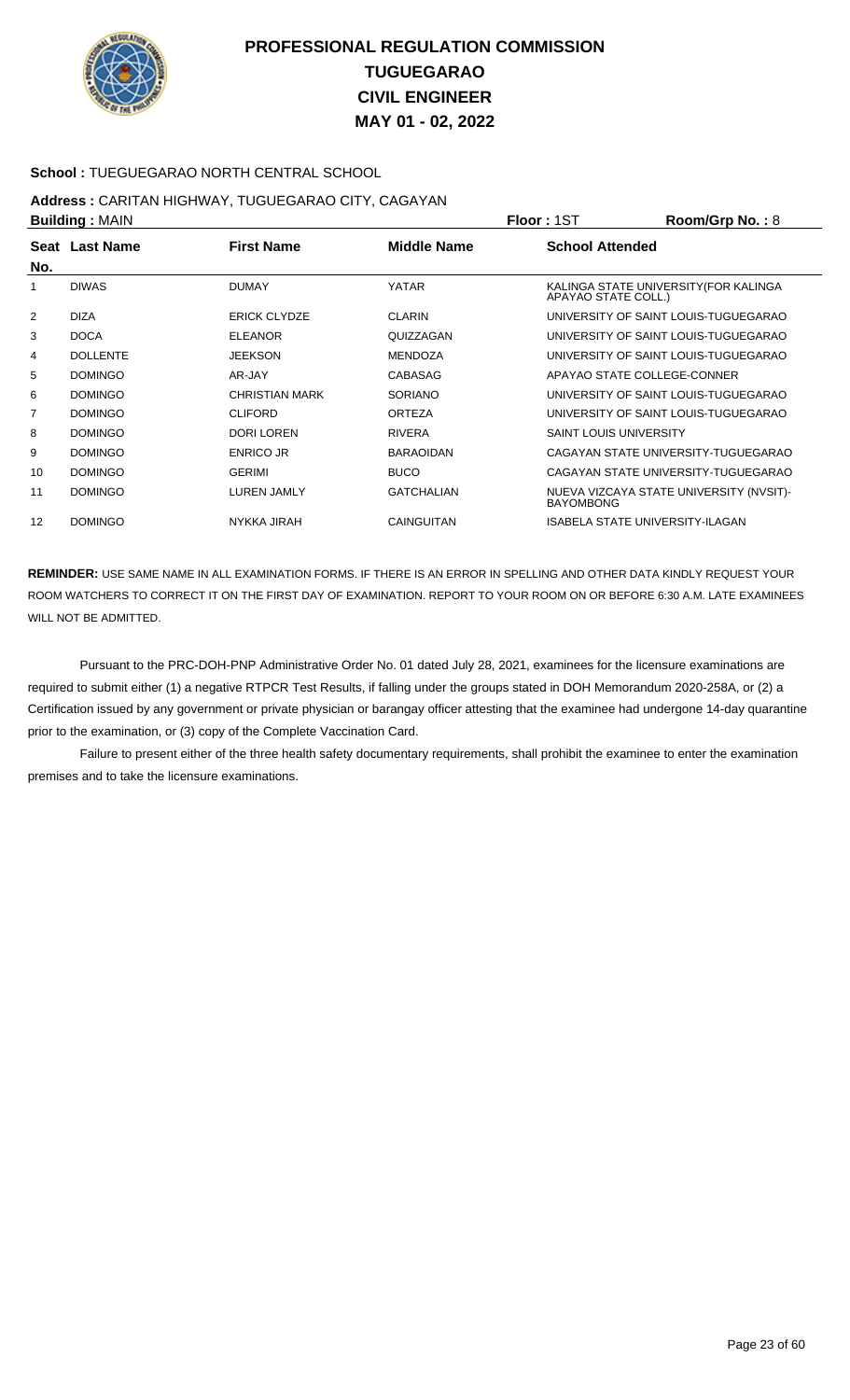

### **School :** TUEGUEGARAO NORTH CENTRAL SCHOOL

# **Address :** CARITAN HIGHWAY, TUGUEGARAO CITY, CAGAYAN

| <b>Building: MAIN</b> |                  |                             |                    | <b>Floor: 1ST</b>             | Room/Grp No.: 9                         |
|-----------------------|------------------|-----------------------------|--------------------|-------------------------------|-----------------------------------------|
| No.                   | Seat Last Name   | <b>First Name</b>           | <b>Middle Name</b> | <b>School Attended</b>        |                                         |
|                       | <b>DOMINGO</b>   | <b>REYMAR</b>               | <b>SORIANO</b>     |                               | ISABELA STATE UNIVERSITY-ILAGAN         |
| 2                     | <b>DOMPAO</b>    | <b>FLERIDA RUTH</b>         | <b>SONGASONG</b>   | APAYAO STATE COLL.)           | KALINGA STATE UNIVERSITY (FOR KALINGA   |
| 3                     | <b>DONGLAYAN</b> | <b>VINCENT CLIFFORD III</b> | <b>TOMBAGA</b>     | APAYAO STATE COLL.)           | KALINGA STATE UNIVERSITY(FOR KALINGA    |
| 4                     | <b>DUGO</b>      | <b>FELIX IAN</b>            | <b>RESPICIO</b>    |                               | <b>ISABELA STATE UNIVERSITY-ECHAGUE</b> |
| 5                     | <b>DUMATOG</b>   | <b>JAMIE JES</b>            | <b>BANATAO</b>     | <b>SAINT LOUIS UNIVERSITY</b> |                                         |
| 6                     | <b>DUMAYAS</b>   | <b>KATRINE JOY</b>          | <b>FORMOSO</b>     |                               | CAGAYAN STATE UNIVERSITY-TUGUEGARAO     |
| $\overline{7}$        | <b>DUMLAO</b>    | <b>RANIE</b>                | <b>ESPANTO</b>     |                               | CAGAYAN STATE UNIVERSITY-TUGUEGARAO     |
| 8                     | <b>DUMRIQUE</b>  | <b>TYRON JAMES</b>          | <b>TUMBAGA</b>     |                               | <b>ISABELA STATE UNIVERSITY-ILAGAN</b>  |
| 9                     | <b>DUPAYA</b>    | <b>DAMIEN LEE</b>           | <b>PENEYRA</b>     |                               | SAINT PAUL UNIVERSITY-TUGUEGARAO        |
| 10                    | <b>DURAN</b>     | <b>RAFFY</b>                | <b>MOSTOLES</b>    |                               | ISABELA STATE UNIVERSITY-ECHAGUE        |
| 11                    | <b>DURUIN</b>    | IAN                         | <b>RUECO</b>       |                               | CAGAYAN STATE UNIVERSITY-TUGUEGARAO     |
| 12                    | <b>ECHAVARI</b>  | <b>JOSHUA</b>               | <b>VILLAR</b>      |                               | CAGAYAN STATE UNIVERSITY-TUGUEGARAO     |

**REMINDER:** USE SAME NAME IN ALL EXAMINATION FORMS. IF THERE IS AN ERROR IN SPELLING AND OTHER DATA KINDLY REQUEST YOUR ROOM WATCHERS TO CORRECT IT ON THE FIRST DAY OF EXAMINATION. REPORT TO YOUR ROOM ON OR BEFORE 6:30 A.M. LATE EXAMINEES WILL NOT BE ADMITTED.

 Pursuant to the PRC-DOH-PNP Administrative Order No. 01 dated July 28, 2021, examinees for the licensure examinations are required to submit either (1) a negative RTPCR Test Results, if falling under the groups stated in DOH Memorandum 2020-258A, or (2) a Certification issued by any government or private physician or barangay officer attesting that the examinee had undergone 14-day quarantine prior to the examination, or (3) copy of the Complete Vaccination Card.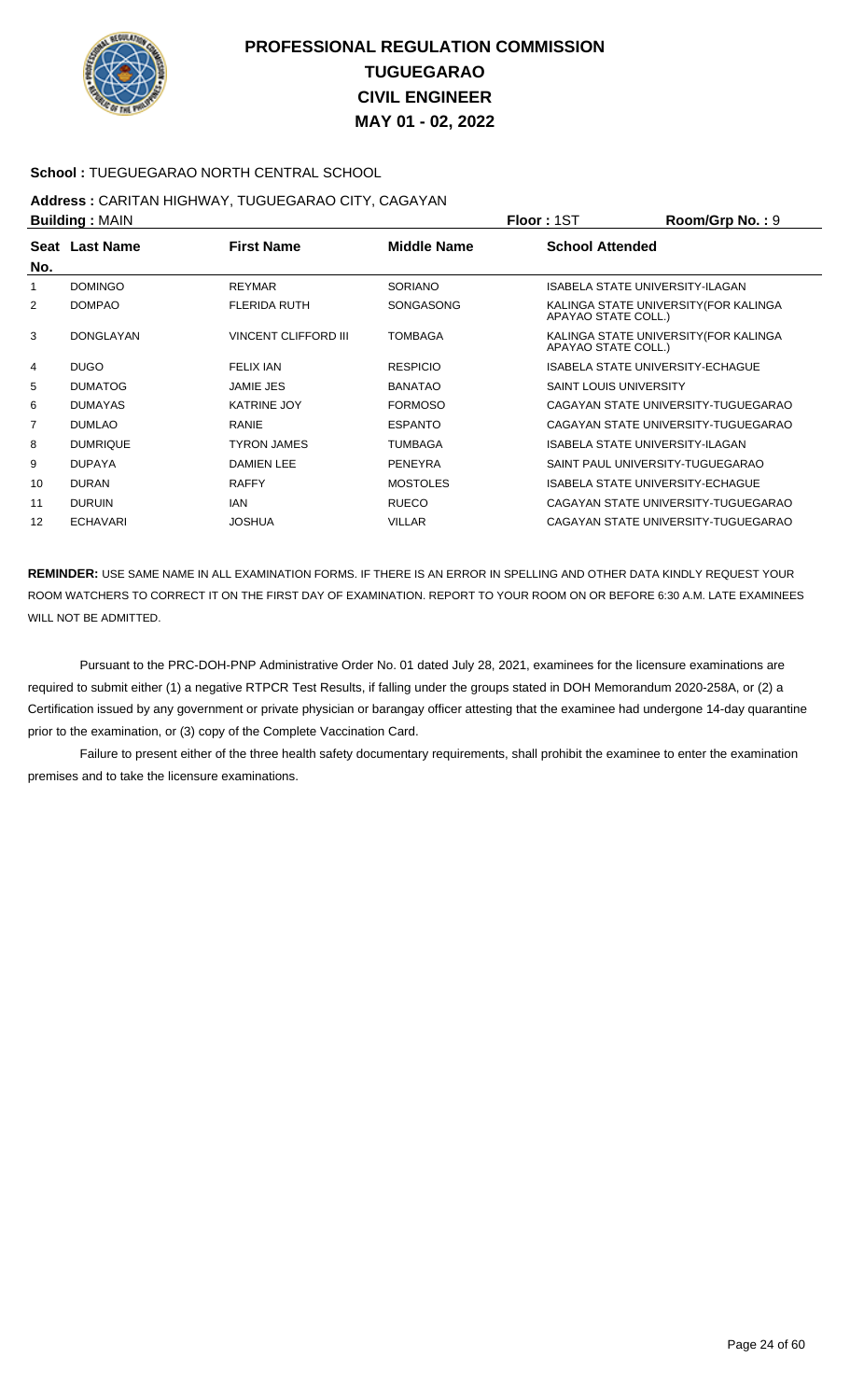

### **School :** TUEGUEGARAO NORTH CENTRAL SCHOOL

#### **Address :** CARITAN HIGHWAY, TUGUEGARAO CITY, CAGAYAN **Building :** MAIN **Floor :** 1ST **Room/Grp No. :** 10

| <b>DUILUILLY</b> ULAIN |                    |                    | 1 IUU 1 1 U 1     |                                                              |
|------------------------|--------------------|--------------------|-------------------|--------------------------------------------------------------|
| No.                    | Seat Last Name     | <b>First Name</b>  | Middle Name       | <b>School Attended</b>                                       |
|                        |                    |                    |                   |                                                              |
|                        | <b>ECLARIN</b>     | <b>KARL DAVE</b>   | <b>MONTENEGRO</b> | UNIVERSITY OF SAINT LOUIS-TUGUEGARAO                         |
| 2                      | <b>EDRADA</b>      | ANGELIKA MAE       | <b>BRUNO</b>      | UNIVERSITY OF SAINT LOUIS-TUGUEGARAO                         |
| 3                      | <b>ESCALONA</b>    | POULA MARIE        | <b>CORTEZ</b>     | UNIVERSITY OF LA SALETTE-SANTIAGO                            |
| 4                      | <b>ESGUERRA</b>    | <b>REVO</b>        | <b>SANTIAGO</b>   | SAINT MARY'S UNIVERSITY                                      |
| 5                      | <b>ESMEDIA</b>     | DARYL JAY          | <b>TAMARAY</b>    | ISABELA STATE UNIVERSITY-ILAGAN                              |
| 6                      | <b>ESTRADA</b>     | <b>BRADLEY JAY</b> | <b>DOTON</b>      | ISABELA STATE UNIVERSITY-ECHAGUE                             |
| $\overline{7}$         | <b>ESTRELLON</b>   | <b>JOHNSON</b>     | <b>BANGUG</b>     | ISABELA STATE UNIVERSITY-ILAGAN                              |
| 8                      | <b>EVANGELISTA</b> | ALEXANDER          | <b>CAPINPIN</b>   | UNIVERSITY OF LA SALETTE-SANTIAGO                            |
| 9                      | <b>FALLORINA</b>   | <b>RANNIE</b>      | <b>MABIASAN</b>   | KALINGA STATE UNIVERSITY (FOR KALINGA<br>APAYAO STATE COLL.) |
| 10                     | <b>FANNOT</b>      | LUIS III           | DANG-IW           | SAINT MARY'S UNIVERSITY                                      |
| 11                     | <b>FERNANDEZ</b>   | <b>JEZREAL</b>     | <b>BAUTISTA</b>   | UNIVERSITY OF SAINT LOUIS-TUGUEGARAO                         |
| 12                     | <b>FERNANDEZ</b>   | <b>MARICRIS</b>    | <b>SEPNIO</b>     | UNIVERSITY OF LA SALETTE-SANTIAGO                            |

**REMINDER:** USE SAME NAME IN ALL EXAMINATION FORMS. IF THERE IS AN ERROR IN SPELLING AND OTHER DATA KINDLY REQUEST YOUR ROOM WATCHERS TO CORRECT IT ON THE FIRST DAY OF EXAMINATION. REPORT TO YOUR ROOM ON OR BEFORE 6:30 A.M. LATE EXAMINEES WILL NOT BE ADMITTED.

 Pursuant to the PRC-DOH-PNP Administrative Order No. 01 dated July 28, 2021, examinees for the licensure examinations are required to submit either (1) a negative RTPCR Test Results, if falling under the groups stated in DOH Memorandum 2020-258A, or (2) a Certification issued by any government or private physician or barangay officer attesting that the examinee had undergone 14-day quarantine prior to the examination, or (3) copy of the Complete Vaccination Card.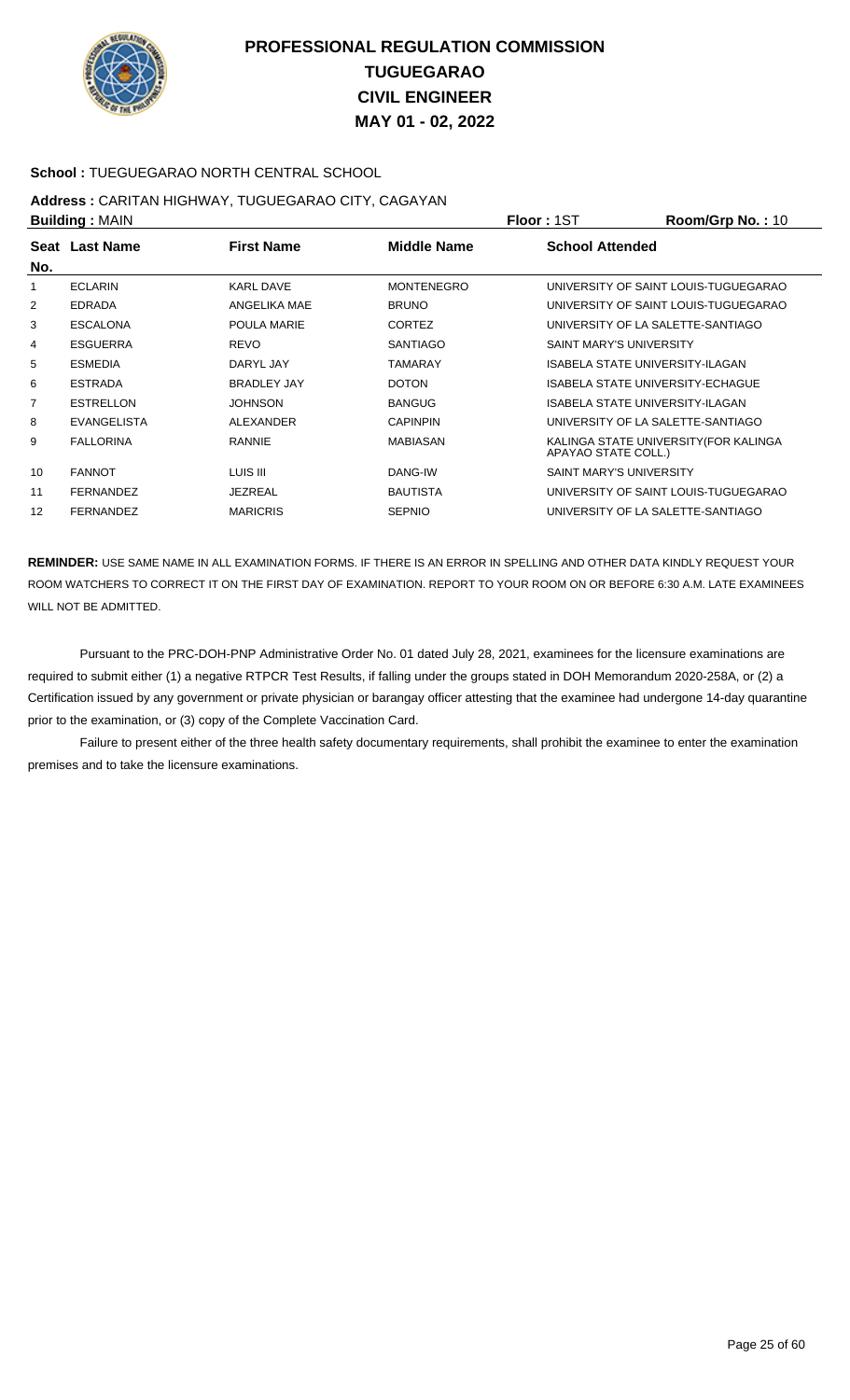

### **School :** TUEGUEGARAO NORTH CENTRAL SCHOOL

# **Address :** CARITAN HIGHWAY, TUGUEGARAO CITY, CAGAYAN

| <b>Building: MAIN</b> |                  |                       |                   | <b>Floor: 1ST</b>                | Room/Grp No.: 11                     |
|-----------------------|------------------|-----------------------|-------------------|----------------------------------|--------------------------------------|
| No.                   | Seat Last Name   | <b>First Name</b>     | Middle Name       | <b>School Attended</b>           |                                      |
|                       | <b>FERNANDEZ</b> | <b>MARK CHRISTIAN</b> | <b>BUSANIA</b>    | ISABELA STATE UNIVERSITY-ILAGAN  |                                      |
| $\overline{2}$        | <b>FERNANDO</b>  | <b>JOHN MARK</b>      | <b>ESQUIVEL</b>   |                                  | CAGAYAN STATE UNIVERSITY-TUGUEGARAO  |
| 3                     | <b>FERRER</b>    | <b>HAZEL FAYE</b>     | <b>GERMONO</b>    | ISABELA STATE UNIVERSITY-ILAGAN  |                                      |
| 4                     | <b>FERRER</b>    | <b>VINCENT PAUL</b>   | <b>SONGCAYA</b>   |                                  | UNIVERSITY OF SAINT LOUIS-TUGUEGARAO |
| 5                     | <b>FIGUEROA</b>  | <b>JOMAR</b>          | <b>RESUJENTO</b>  |                                  | CAGAYAN STATE UNIVERSITY-TUGUEGARAO  |
| 6                     | <b>FILLAG</b>    | <b>SHERRY</b>         | <b>BAGUILOLAY</b> | SAINT PAUL UNIVERSITY-TUGUEGARAO |                                      |
| $\overline{7}$        | <b>FLORES</b>    | ANGELIE KAE           | DE LA CRUZ        | ADAMSON UNIVERSITY               |                                      |
| 8                     | <b>FLORES</b>    | ARLEEN                | ANGANGAN          | ISABELA STATE UNIVERSITY-ILAGAN  |                                      |
| 9                     | <b>FORONDA</b>   | KONISHER FRANCOIS     | <b>CUEVAS</b>     |                                  | UNIVERSITY OF SAINT LOUIS-TUGUEGARAO |
| 10                    | <b>FRANCISCO</b> | <b>CHRISTIAN DAVE</b> | <b>DOMINGO</b>    | ISABELA STATE UNIVERSITY-ILAGAN  |                                      |
| 11                    | <b>FRANCISCO</b> | <b>JENNILYN</b>       | <b>TALAUE</b>     | ISABELA STATE UNIVERSITY-ILAGAN  |                                      |
| 12                    | <b>GABIT</b>     | <b>JOHN REB</b>       | MALANNAG          | SAINT PAUL UNIVERSITY-TUGUEGARAO |                                      |

**REMINDER:** USE SAME NAME IN ALL EXAMINATION FORMS. IF THERE IS AN ERROR IN SPELLING AND OTHER DATA KINDLY REQUEST YOUR ROOM WATCHERS TO CORRECT IT ON THE FIRST DAY OF EXAMINATION. REPORT TO YOUR ROOM ON OR BEFORE 6:30 A.M. LATE EXAMINEES WILL NOT BE ADMITTED.

 Pursuant to the PRC-DOH-PNP Administrative Order No. 01 dated July 28, 2021, examinees for the licensure examinations are required to submit either (1) a negative RTPCR Test Results, if falling under the groups stated in DOH Memorandum 2020-258A, or (2) a Certification issued by any government or private physician or barangay officer attesting that the examinee had undergone 14-day quarantine prior to the examination, or (3) copy of the Complete Vaccination Card.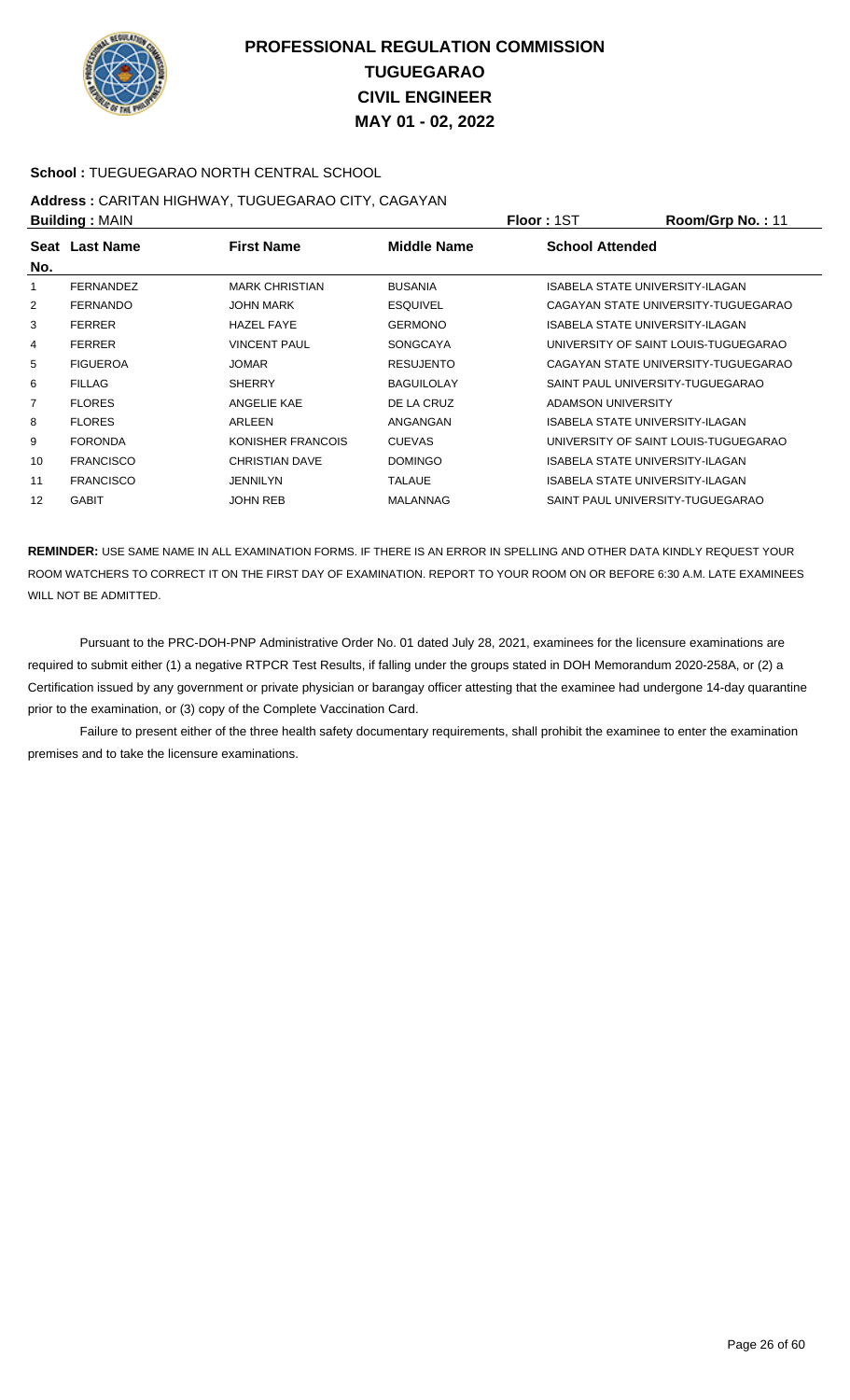

### **School :** TUEGUEGARAO NORTH CENTRAL SCHOOL

# **Address :** CARITAN HIGHWAY, TUGUEGARAO CITY, CAGAYAN

| <b>Building: MAIN</b> |                 |                     |                    | <b>Floor: 1ST</b>      | Room/Grp No.: 12                             |
|-----------------------|-----------------|---------------------|--------------------|------------------------|----------------------------------------------|
| No.                   | Seat Last Name  | <b>First Name</b>   | <b>Middle Name</b> | <b>School Attended</b> |                                              |
|                       | <b>GABRIEL</b>  | <b>DEZZALYN</b>     | <b>DUGAY</b>       |                        | <b>MARIANO MARCOS STATE UNIVERSITY-BATAC</b> |
| 2                     | <b>GABUN</b>    | <b>MIKE RANDER</b>  | <b>PUMACSAO</b>    |                        | UNIVERSITY OF LA SALETTE-SANTIAGO            |
| 3                     | <b>GADDAO</b>   | JAY-AR              | <b>BATARIO</b>     |                        | CAGAYAN STATE UNIVERSITY-TUGUEGARAO          |
| 4                     | <b>GADINGAN</b> | ELIXER JOHN         | <b>CRISTOBAL</b>   |                        | UNIVERSITY OF LA SALETTE-SANTIAGO            |
| 5                     | <b>GAFFUD</b>   | <b>JUNEX BRENT</b>  | <b>FONTANILLA</b>  |                        | CENTRAL LUZON STATE UNIVERSITY               |
| 6                     | <b>GAFFUD</b>   | VALEN               | TAGAL              |                        | CAGAYAN STATE UNIVERSITY-TUGUEGARAO          |
| $\overline{7}$        | <b>GALAG</b>    | <b>RENATO JR</b>    | <b>DABELA</b>      |                        | UNIVERSITY OF SAINT LOUIS-TUGUEGARAO         |
| 8                     | <b>GALANG</b>   | <b>JOEY</b>         | <b>GRATE</b>       |                        | ISABELA STATE UNIVERSITY-ECHAGUE             |
| 9                     | <b>GALANO</b>   | TRICIA ANN          | <b>IBARONDO</b>    |                        | CAGAYAN STATE UNIVERSITY-TUGUEGARAO          |
| 10                    | <b>GALAPON</b>  | <b>REYZEN KEITH</b> | <b>SANTOS</b>      | ALDERSGATE COLLEGE     |                                              |
| 11                    | <b>GALLA</b>    | <b>OLIVER</b>       | <b>ANDRES</b>      |                        | CAGAYAN STATE UNIVERSITY-TUGUEGARAO          |
| 12                    | GALLANDEZ       | <b>REYMAR</b>       | <b>RAMONES</b>     |                        | ISABELA STATE UNIVERSITY-ECHAGUE             |

**REMINDER:** USE SAME NAME IN ALL EXAMINATION FORMS. IF THERE IS AN ERROR IN SPELLING AND OTHER DATA KINDLY REQUEST YOUR ROOM WATCHERS TO CORRECT IT ON THE FIRST DAY OF EXAMINATION. REPORT TO YOUR ROOM ON OR BEFORE 6:30 A.M. LATE EXAMINEES WILL NOT BE ADMITTED.

 Pursuant to the PRC-DOH-PNP Administrative Order No. 01 dated July 28, 2021, examinees for the licensure examinations are required to submit either (1) a negative RTPCR Test Results, if falling under the groups stated in DOH Memorandum 2020-258A, or (2) a Certification issued by any government or private physician or barangay officer attesting that the examinee had undergone 14-day quarantine prior to the examination, or (3) copy of the Complete Vaccination Card.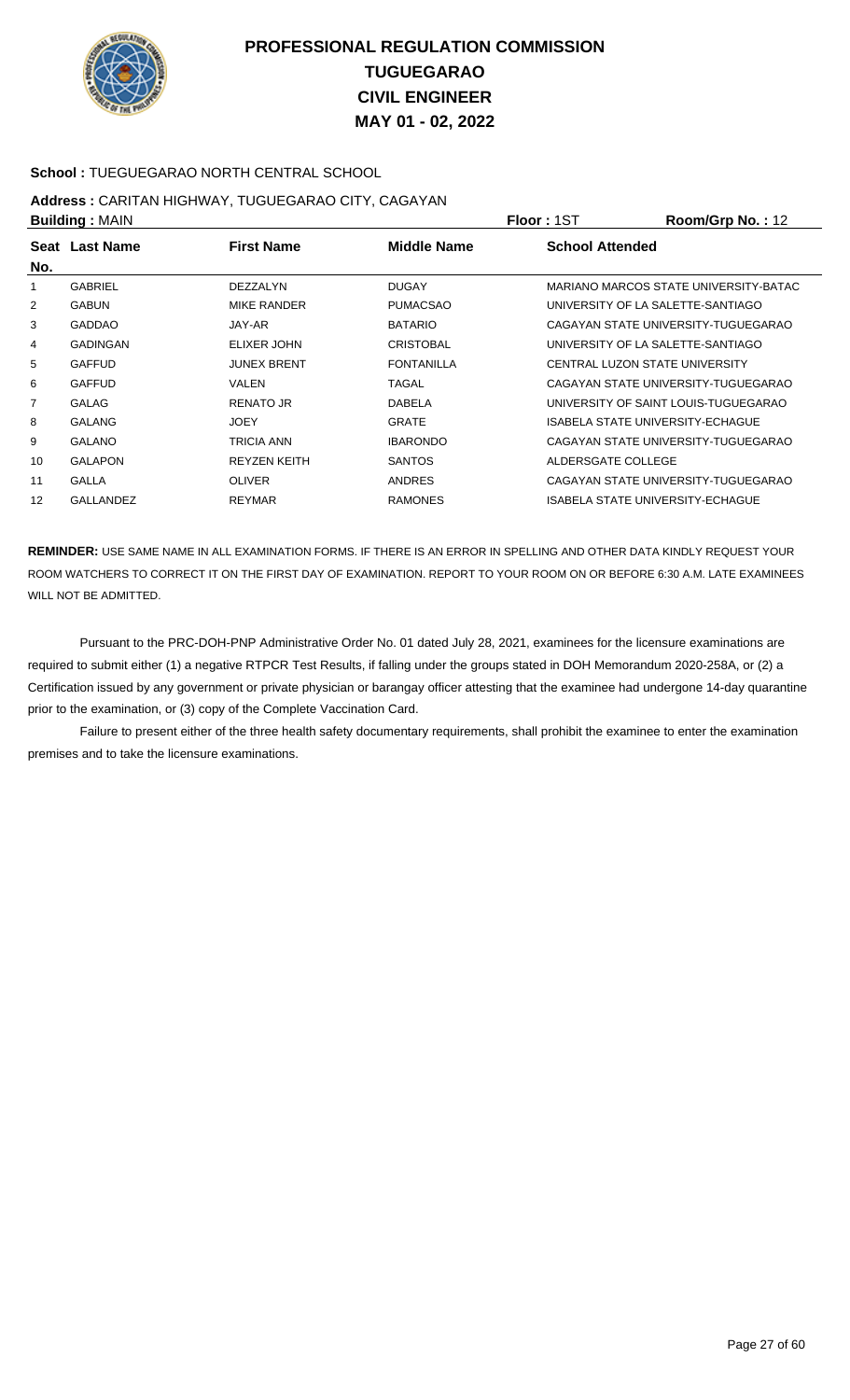

### **School :** TUEGUEGARAO NORTH CENTRAL SCHOOL

# **Address :** CARITAN HIGHWAY, TUGUEGARAO CITY, CAGAYAN

| <b>Building: MAIN</b> |                 |                     |                    | <b>Floor: 1ST</b>      | Room/Grp No.: 13                       |
|-----------------------|-----------------|---------------------|--------------------|------------------------|----------------------------------------|
|                       | Seat Last Name  | <b>First Name</b>   | <b>Middle Name</b> | <b>School Attended</b> |                                        |
| No.                   |                 |                     |                    |                        |                                        |
|                       | <b>GAMIAO</b>   | KARLA MIAR          | <b>PERALTA</b>     |                        | SAINT PAUL UNIVERSITY-TUGUEGARAO       |
| 2                     | <b>GAMMOD</b>   | <b>JOHN WAYNE</b>   | <b>SICDAWAG</b>    | APAYAO STATE COLL.)    | KALINGA STATE UNIVERSITY (FOR KALINGA  |
| 3                     | GANAGAN         | <b>ROSE MARIE</b>   | <b>UYAM</b>        | PACIFIC-TABUK BRANCH   | INTERNATIONAL SCHOOL OF ASIA AND THE   |
| $\overline{4}$        | GANNABAN        | AUDREY EMMANUELLE   | <b>JULATON</b>     |                        | CAGAYAN STATE UNIVERSITY-TUGUEGARAO    |
| 5                     | GANNABAN        | <b>JANICA</b>       | ANGULUAN           |                        | APAYAO STATE COLLEGE-CONNER            |
| 6                     | <b>GANTINAO</b> | SHIELA MAY          | <b>PABLEO</b>      |                        | <b>ISABELA STATE UNIVERSITY-ILAGAN</b> |
| 7                     | <b>GARCIA</b>   | <b>CRISTELE MAE</b> | PICOC              |                        | CAGAYAN STATE UNIVERSITY-TUGUEGARAO    |
| 8                     | <b>GARCIA</b>   | <b>TRISTAN JOHN</b> | <b>MARANON</b>     |                        | SAINT PAUL UNIVERSITY-TUGUEGARAO       |
| 9                     | <b>GARMA</b>    | <b>SHANIA MARIE</b> | <b>BALMATERO</b>   |                        | UNIVERSITY OF SAINT LOUIS-TUGUEGARAO   |
| 10                    | GASMEÑA         | <b>JAN MARI</b>     | <b>AGALOOS</b>     |                        | SAINT PAUL UNIVERSITY-TUGUEGARAO       |
| 11                    | <b>GASMENIA</b> | <b>JERALYN</b>      | <b>QUITIVES</b>    |                        | SAINT PAUL UNIVERSITY-TUGUEGARAO       |
| 12                    | <b>GASPAR</b>   | GOLDWIN-RAE         | <b>DURUIN</b>      |                        | UNIVERSITY OF SAINT LOUIS-TUGUEGARAO   |
|                       |                 |                     |                    |                        |                                        |

**REMINDER:** USE SAME NAME IN ALL EXAMINATION FORMS. IF THERE IS AN ERROR IN SPELLING AND OTHER DATA KINDLY REQUEST YOUR ROOM WATCHERS TO CORRECT IT ON THE FIRST DAY OF EXAMINATION. REPORT TO YOUR ROOM ON OR BEFORE 6:30 A.M. LATE EXAMINEES WILL NOT BE ADMITTED.

 Pursuant to the PRC-DOH-PNP Administrative Order No. 01 dated July 28, 2021, examinees for the licensure examinations are required to submit either (1) a negative RTPCR Test Results, if falling under the groups stated in DOH Memorandum 2020-258A, or (2) a Certification issued by any government or private physician or barangay officer attesting that the examinee had undergone 14-day quarantine prior to the examination, or (3) copy of the Complete Vaccination Card.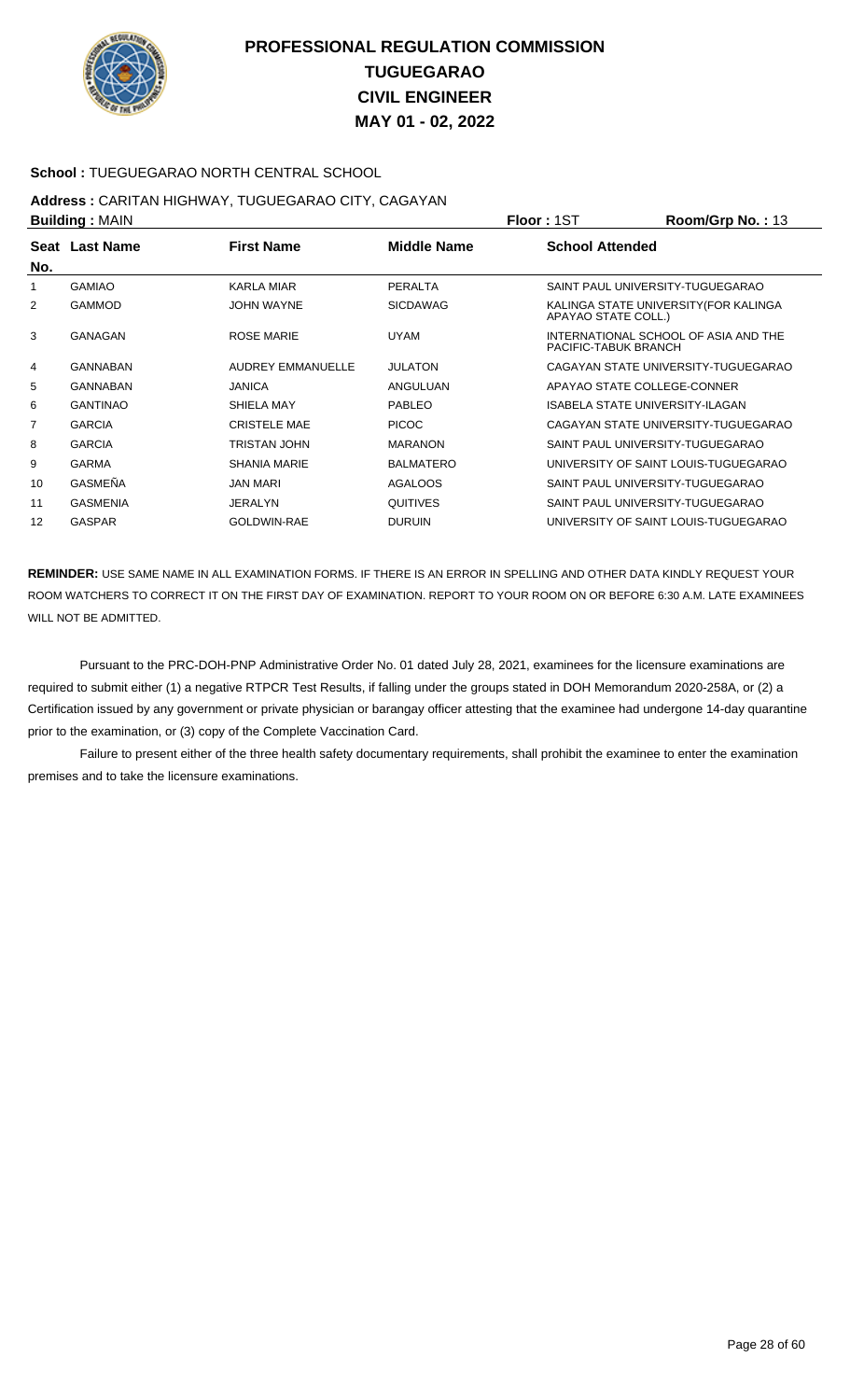

### **School :** TUEGUEGARAO NORTH CENTRAL SCHOOL

# **Address :** CARITAN HIGHWAY, TUGUEGARAO CITY, CAGAYAN

| <b>Building: MAIN</b> |                 |                     |                  | <b>Floor: 1ST</b>             | Room/Grp No.: 14                       |
|-----------------------|-----------------|---------------------|------------------|-------------------------------|----------------------------------------|
|                       | Seat Last Name  | <b>First Name</b>   | Middle Name      | <b>School Attended</b>        |                                        |
| No.                   |                 |                     |                  |                               |                                        |
| 1                     | <b>GASPAR</b>   | ROD JUSTIN          | <b>SARMIENTO</b> |                               | CAGAYAN STATE UNIVERSITY-TUGUEGARAO    |
| 2                     | <b>GATERING</b> | <b>CLIFFORD</b>     | <b>ROSIETE</b>   |                               | <b>ISABELA STATE UNIVERSITY-ILAGAN</b> |
| 3                     | <b>GATOC</b>    | <b>EVERSON</b>      | <b>CATAYTAY</b>  |                               | UNIVERSITY OF LA SALETTE-SANTIAGO      |
| 4                     | <b>GAYAMOS</b>  | <b>WILBUR</b>       | <b>DUGUIANG</b>  | <b>SAINT LOUIS UNIVERSITY</b> |                                        |
| 5                     | <b>GELACIO</b>  | <b>JOHN CARLO</b>   | <b>MADDUMA</b>   |                               | ISABELA STATE UNIVERSITY-ILAGAN        |
| 6                     | <b>GERARDO</b>  | <b>GERARD</b>       | MELAD            | <b>SAINT LOUIS UNIVERSITY</b> |                                        |
| 7                     | <b>GESMUNDO</b> | <b>GEORGETTE</b>    | <b>FOLLERO</b>   |                               | ATENEO DE NAGA UNIVERSITY              |
| 8                     | <b>GOLINO</b>   | <b>VALEN WENDEL</b> | <b>ASUNCION</b>  |                               | SAINT PAUL UNIVERSITY-TUGUEGARAO       |
| 9                     | <b>GONAYON</b>  | <b>IVORY SHAYNE</b> | <b>WALLIS</b>    | <b>SAINT LOUIS UNIVERSITY</b> |                                        |
| 10                    | <b>GOROSPE</b>  | KINGSLEY JOHN       | <b>CENAL</b>     |                               | CAGAYAN STATE UNIVERSITY-TUGUEGARAO    |
| 11                    | <b>GOYAO</b>    | <b>JULIE ANN</b>    | <b>CALPI</b>     | APAYAO STATE COLL.)           | KALINGA STATE UNIVERSITY (FOR KALINGA  |
| 12                    | GRAMAJE         | <b>JEROME</b>       | <b>AGUSTIN</b>   |                               | CAGAYAN STATE UNIVERSITY-TUGUEGARAO    |

**REMINDER:** USE SAME NAME IN ALL EXAMINATION FORMS. IF THERE IS AN ERROR IN SPELLING AND OTHER DATA KINDLY REQUEST YOUR ROOM WATCHERS TO CORRECT IT ON THE FIRST DAY OF EXAMINATION. REPORT TO YOUR ROOM ON OR BEFORE 6:30 A.M. LATE EXAMINEES WILL NOT BE ADMITTED.

 Pursuant to the PRC-DOH-PNP Administrative Order No. 01 dated July 28, 2021, examinees for the licensure examinations are required to submit either (1) a negative RTPCR Test Results, if falling under the groups stated in DOH Memorandum 2020-258A, or (2) a Certification issued by any government or private physician or barangay officer attesting that the examinee had undergone 14-day quarantine prior to the examination, or (3) copy of the Complete Vaccination Card.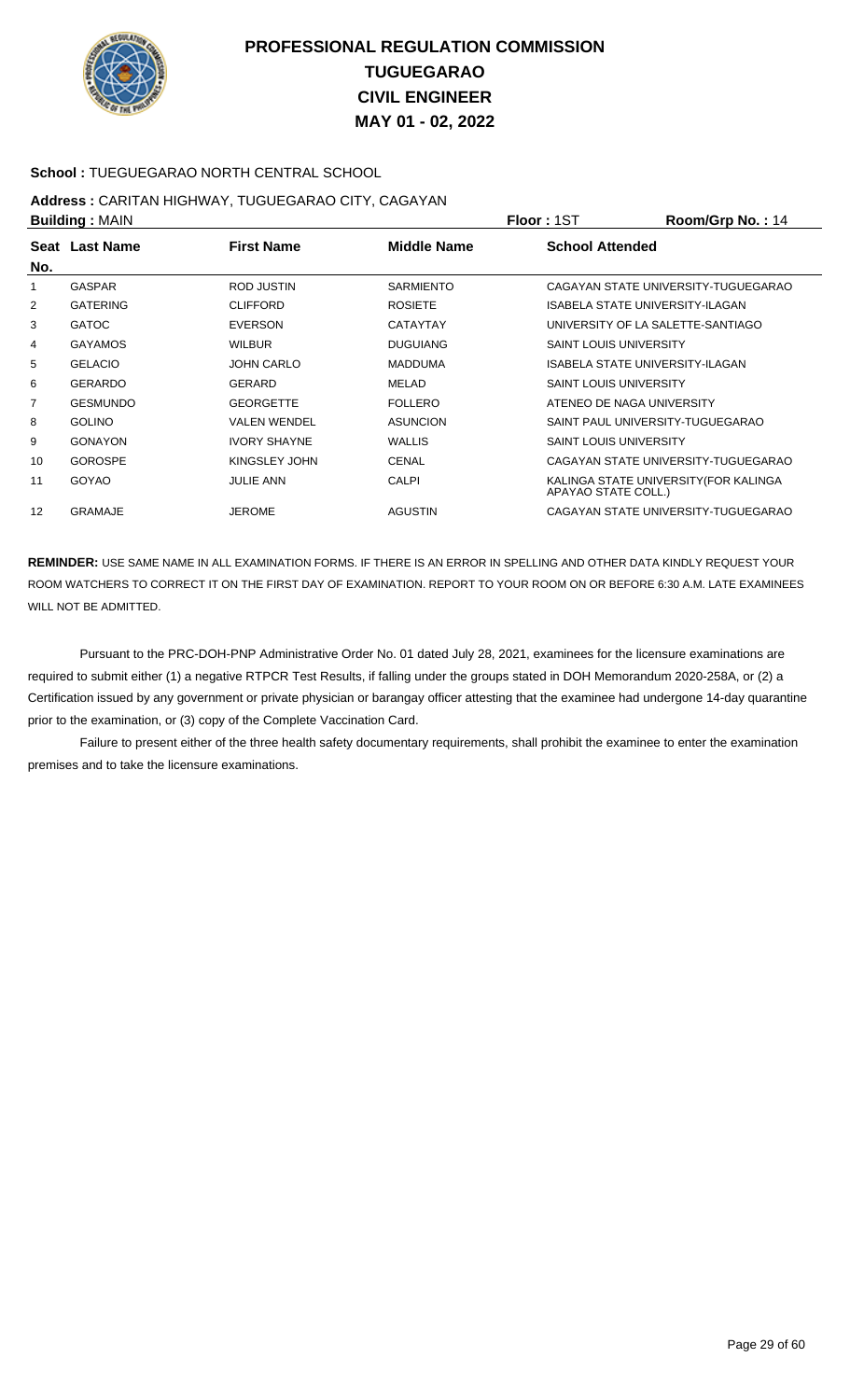

### **School :** TUEGUEGARAO NORTH CENTRAL SCHOOL

# **Address :** CARITAN HIGHWAY, TUGUEGARAO CITY, CAGAYAN

| <b>Building: MAIN</b> |                  |                        |                    | Floor: 1ST              | Room/Grp No.: 15                    |
|-----------------------|------------------|------------------------|--------------------|-------------------------|-------------------------------------|
|                       | Seat Last Name   | <b>First Name</b>      | <b>Middle Name</b> | <b>School Attended</b>  |                                     |
| No.                   |                  |                        |                    |                         |                                     |
| 1                     | <b>GREGORIO</b>  | <b>BENNYLIZA MARIE</b> | <b>ALEJO</b>       |                         | ISABELA STATE UNIVERSITY-ILAGAN     |
| $\overline{2}$        | <b>GREGORIO</b>  | <b>BONALETH</b>        | <b>GENARO</b>      |                         | UNIVERSITY OF LA SALETTE-SANTIAGO   |
| 3                     | <b>GROSPE</b>    | <b>ELJON</b>           | <b>MICU</b>        | NEW ERA UNIVERSITY      |                                     |
| 4                     | <b>GROSPE</b>    | <b>MARK ALLEN</b>      | <b>ARMAS</b>       | TECHNOLOGY-CALASIAO     | PHILIPPINE COLLEGE OF SCIENCE &     |
| 5                     | <b>GUERRERO</b>  | <b>ABIGAIL MARIE</b>   | CALUBAQUIB         |                         | CAGAYAN STATE UNIVERSITY-TUGUEGARAO |
| 6                     | <b>GUILLERMO</b> | <b>FERDINAND</b>       | <b>SISON</b>       |                         | FAR EASTERN UNIVERSITY-MANILA       |
| $\overline{7}$        | <b>GUILLERMO</b> | <b>JOHN MAR</b>        | ARIEM              |                         | CAGAYAN STATE UNIVERSITY-TUGUEGARAO |
| 8                     | <b>GUILLERMO</b> | <b>MARK LIMUEL</b>     | <b>ABIAS</b>       |                         | ISABELA STATE UNIVERSITY-ECHAGUE    |
| 9                     | <b>GUMARU</b>    | <b>ALJON</b>           | <b>VIERNES</b>     | PHILIPPINES-QUEZON CITY | TECHNOLOGICAL INSTITUTE OF THE      |
| 10                    | <b>GUMPAL</b>    | <b>HARLEY DAVE</b>     | ALTERADO           |                         | UNIVERSITY OF LA SALETTE-SANTIAGO   |
| 11                    | <b>GUNDAN</b>    | <b>RUBYLYN</b>         | <b>DIVINA</b>      |                         | APAYAO STATE COLLEGE-CONNER         |
| 12                    | <b>GUSTO</b>     | <b>LOUIE</b>           | <b>NICOLAS</b>     |                         | ISABELA STATE UNIVERSITY-ECHAGUE    |
|                       |                  |                        |                    |                         |                                     |

**REMINDER:** USE SAME NAME IN ALL EXAMINATION FORMS. IF THERE IS AN ERROR IN SPELLING AND OTHER DATA KINDLY REQUEST YOUR ROOM WATCHERS TO CORRECT IT ON THE FIRST DAY OF EXAMINATION. REPORT TO YOUR ROOM ON OR BEFORE 6:30 A.M. LATE EXAMINEES WILL NOT BE ADMITTED.

 Pursuant to the PRC-DOH-PNP Administrative Order No. 01 dated July 28, 2021, examinees for the licensure examinations are required to submit either (1) a negative RTPCR Test Results, if falling under the groups stated in DOH Memorandum 2020-258A, or (2) a Certification issued by any government or private physician or barangay officer attesting that the examinee had undergone 14-day quarantine prior to the examination, or (3) copy of the Complete Vaccination Card.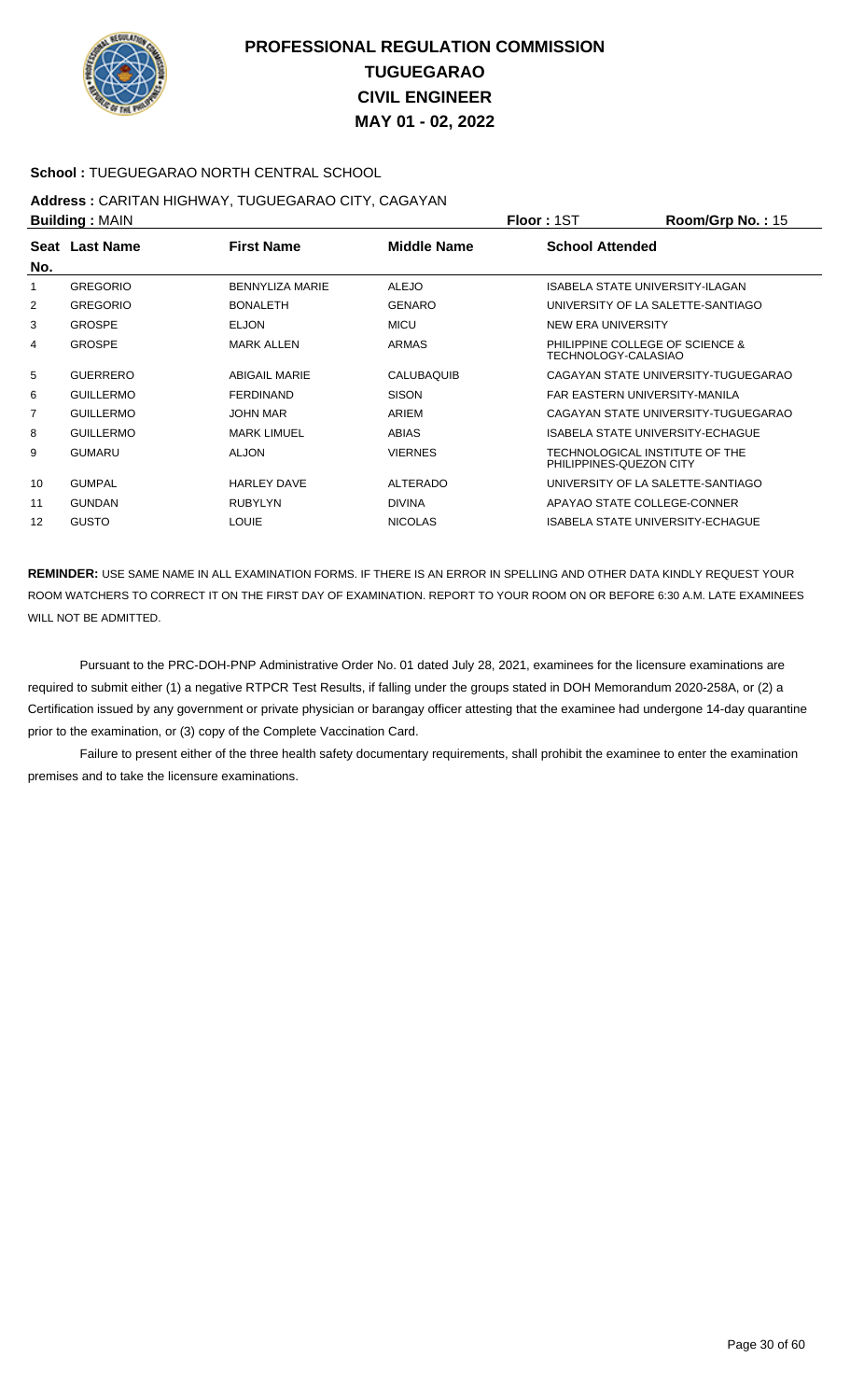

### **School :** TUEGUEGARAO EAST CENTRAL SCHOOL

## **Address :** RIZAL STREET CENTRO, TUGUEGARAO CITY, CAGAYAN

| <b>Building: MAIN</b> |                  |                     | Floor: 1ST      | Room/Grp No.: 1         |                                      |
|-----------------------|------------------|---------------------|-----------------|-------------------------|--------------------------------------|
|                       | Seat Last Name   | <b>First Name</b>   | Middle Name     | <b>School Attended</b>  |                                      |
| No.                   |                  |                     |                 |                         |                                      |
| 1                     | <b>GUTIERREZ</b> | <b>JEDA PEARL</b>   | <b>PICO</b>     |                         | UNIVERSITY OF SAINT LOUIS-TUGUEGARAO |
| 2                     | <b>GUTTIEREZ</b> | <b>ROMAR</b>        | <b>PALINO</b>   |                         | CAGAYAN STATE UNIVERSITY-TUGUEGARAO  |
| 3                     | <b>GUYUD</b>     | ANGELICA JOY        | <b>BANIQUED</b> |                         | UNIVERSITY OF LA SALETTE-SANTIAGO    |
| 4                     | <b>GUYUD</b>     | FELIPE III          | CASTAÑEDA       | SAINT MARY'S UNIVERSITY |                                      |
| 5                     | <b>GUZMAN</b>    | <b>DIMPLE</b>       | <b>ANDRES</b>   |                         | UNIVERSITY OF LA SALETTE-SANTIAGO    |
| 6                     | <b>GUZMAN</b>    | PETER PAUL          | <b>GUZMAN</b>   |                         | CAGAYAN STATE UNIVERSITY-TUGUEGARAO  |
| $\overline{7}$        | <b>HERNANDEZ</b> | <b>MARK ANTHONY</b> | RUMUSUD         |                         | CAGAYAN STATE UNIVERSITY-TUGUEGARAO  |
| 8                     | <b>HERNANDO</b>  | ATHALIA ROSE MAI    | <b>MATIC</b>    |                         | UNIVERSITY OF LA SALETTE-SANTIAGO    |
| 9                     | <b>HIPOLITO</b>  | REXEL               | <b>BAYUBAY</b>  | PACIFIC-TABUK BRANCH    | INTERNATIONAL SCHOOL OF ASIA AND THE |
| 10                    | <b>HORN</b>      | <b>IRENE</b>        | <b>CATAINA</b>  |                         | ISABELA STATE UNIVERSITY-ILAGAN      |
| 11                    | <b>HORTELANO</b> | PHILIP RIO          | <b>PUYAO</b>    | UNIVERSITY OF BAGUIO    |                                      |
| 12                    | <b>IBARRA</b>    | ARVIN               | <b>GUIYAB</b>   |                         | ISABELA STATE UNIVERSITY-ILAGAN      |

**REMINDER:** USE SAME NAME IN ALL EXAMINATION FORMS. IF THERE IS AN ERROR IN SPELLING AND OTHER DATA KINDLY REQUEST YOUR ROOM WATCHERS TO CORRECT IT ON THE FIRST DAY OF EXAMINATION. REPORT TO YOUR ROOM ON OR BEFORE 6:30 A.M. LATE EXAMINEES WILL NOT BE ADMITTED.

 Pursuant to the PRC-DOH-PNP Administrative Order No. 01 dated July 28, 2021, examinees for the licensure examinations are required to submit either (1) a negative RTPCR Test Results, if falling under the groups stated in DOH Memorandum 2020-258A, or (2) a Certification issued by any government or private physician or barangay officer attesting that the examinee had undergone 14-day quarantine prior to the examination, or (3) copy of the Complete Vaccination Card.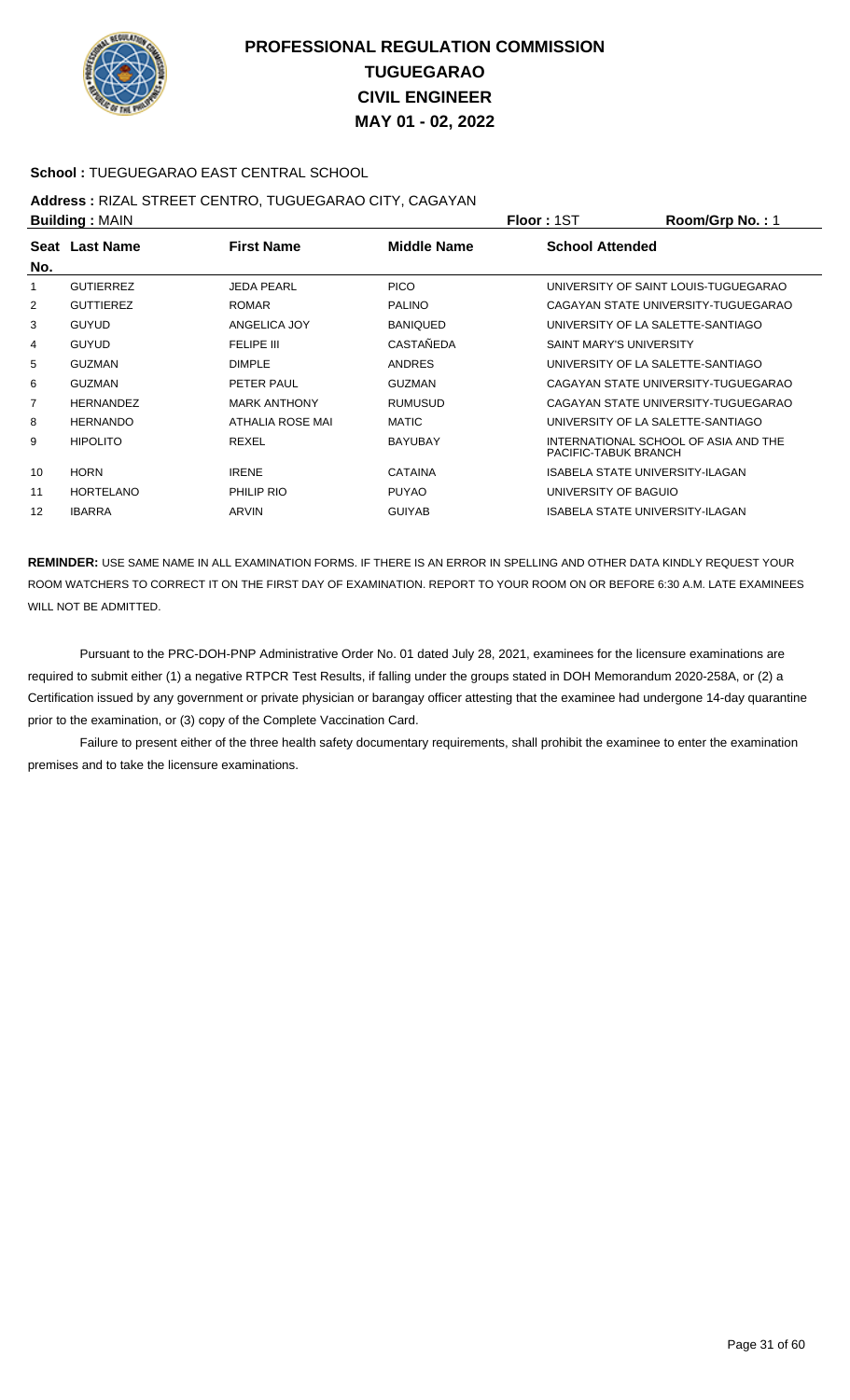

### **School :** TUEGUEGARAO EAST CENTRAL SCHOOL

## **Address :** RIZAL STREET CENTRO, TUGUEGARAO CITY, CAGAYAN

| <b>Building: MAIN</b> |                   |                        |                    | <b>Floor: 1ST</b>      | Room/Grp No.: 2                        |
|-----------------------|-------------------|------------------------|--------------------|------------------------|----------------------------------------|
| No.                   | Seat Last Name    | <b>First Name</b>      | <b>Middle Name</b> | <b>School Attended</b> |                                        |
|                       | <b>IBARRA</b>     | <b>FRANCHESKA</b>      | <b>ROMERO</b>      |                        | CAGAYAN STATE UNIVERSITY-TUGUEGARAO    |
| 2                     | <b>IBAY</b>       | <b>JERICK LEXSON</b>   | <b>ALCANTARA</b>   |                        | <b>ISABELA STATE UNIVERSITY-ILAGAN</b> |
| 3                     | <b>IGNACIO</b>    | <b>CHRISTINE JOY</b>   | <b>TANGDOL</b>     |                        | UNIVERSITY OF SAINT LOUIS-TUGUEGARAO   |
| 4                     | <b>ILLUSTRADO</b> | <b>TEUDO LITE</b>      | <b>RALUSTIAN</b>   |                        | FLORENCIO L. VARGAS COLLEGE-TUGUEGARAO |
| 5                     | <b>IRINGAN</b>    | <b>IVANN MAVERICK</b>  | <b>MAGGAY</b>      |                        | SAINT PAUL UNIVERSITY-TUGUEGARAO       |
| 6                     | <b>JACINTO</b>    | <b>JANETH</b>          | <b>MENOR</b>       |                        | UNIVERSITY OF LA SALETTE-SANTIAGO      |
| $\overline{7}$        | <b>JACOB</b>      | <b>KRIS KING</b>       | <b>DOMINGO</b>     |                        | ISABELA STATE UNIVERSITY-ECHAGUE       |
| 8                     | <b>JAMORAL</b>    | <b>CHARLES VINCENT</b> | <b>PASCUAL</b>     |                        | CAGAYAN STATE UNIVERSITY-TUGUEGARAO    |
| 9                     | <b>JAMSURI</b>    | SHARIFFA MARIAN        | <b>TAGUIAM</b>     |                        | CAGAYAN STATE UNIVERSITY-TUGUEGARAO    |
| 10                    | <b>JAVIER</b>     | <b>JAY VINCENT</b>     | <b>DELOS REYES</b> |                        | CAGAYAN STATE UNIVERSITY-TUGUEGARAO    |
| 11                    | <b>JAVIER</b>     | KIMBERLY APRIL         | <b>SOMERA</b>      |                        | UNIVERSITY OF LA SALETTE-SANTIAGO      |
| 12                    | LAAB              | <b>ERICSON</b>         | <b>GOLLAYAN</b>    |                        | UNIVERSITY OF SAINT LOUIS-TUGUEGARAO   |

**REMINDER:** USE SAME NAME IN ALL EXAMINATION FORMS. IF THERE IS AN ERROR IN SPELLING AND OTHER DATA KINDLY REQUEST YOUR ROOM WATCHERS TO CORRECT IT ON THE FIRST DAY OF EXAMINATION. REPORT TO YOUR ROOM ON OR BEFORE 6:30 A.M. LATE EXAMINEES WILL NOT BE ADMITTED.

 Pursuant to the PRC-DOH-PNP Administrative Order No. 01 dated July 28, 2021, examinees for the licensure examinations are required to submit either (1) a negative RTPCR Test Results, if falling under the groups stated in DOH Memorandum 2020-258A, or (2) a Certification issued by any government or private physician or barangay officer attesting that the examinee had undergone 14-day quarantine prior to the examination, or (3) copy of the Complete Vaccination Card.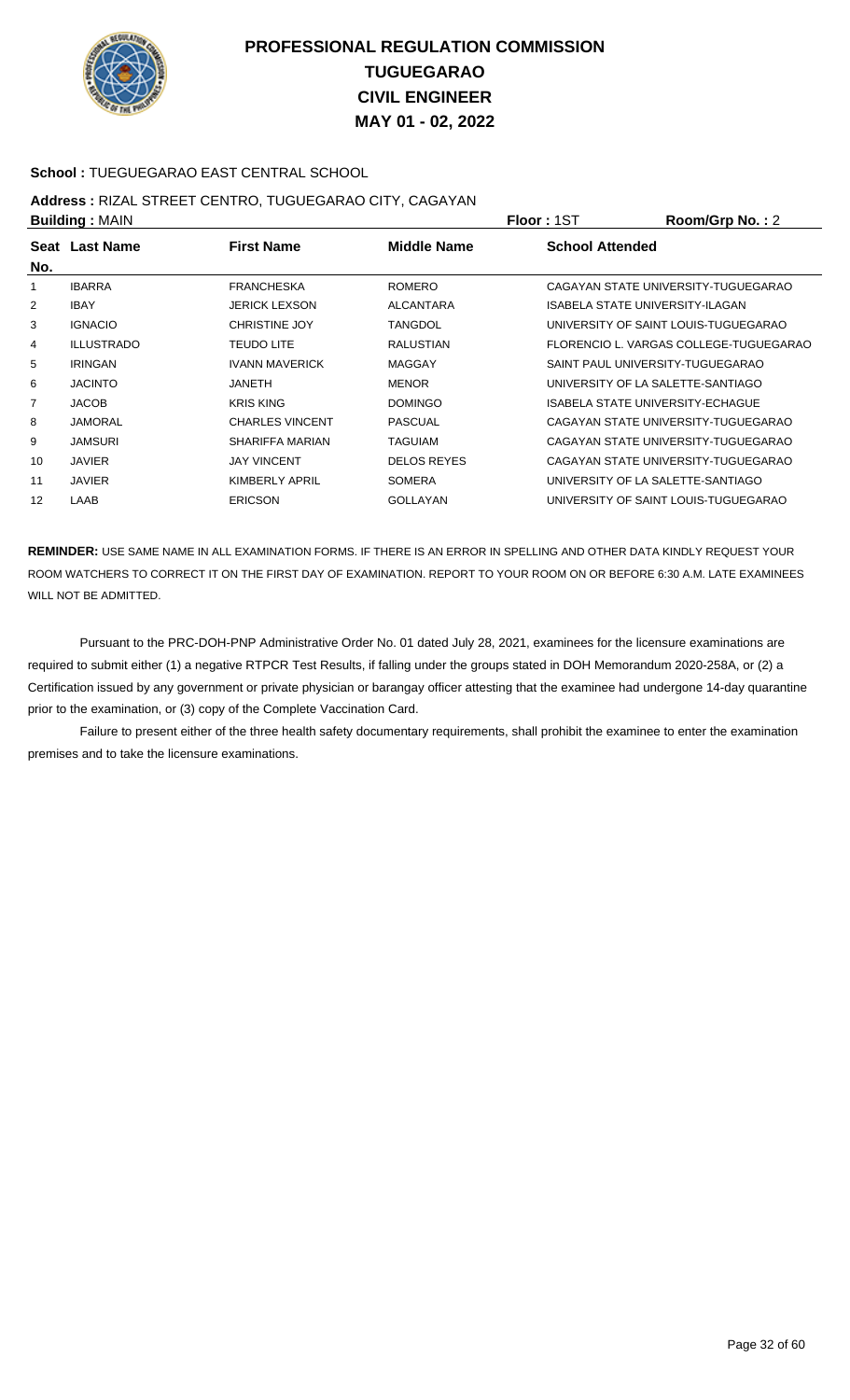

### **School :** TUEGUEGARAO EAST CENTRAL SCHOOL

## **Address :** RIZAL STREET CENTRO, TUGUEGARAO CITY, CAGAYAN

| <b>Building: MAIN</b> |                 |                       |                    | <b>Floor: 1ST</b>                       | Room/Grp No.: 3                        |
|-----------------------|-----------------|-----------------------|--------------------|-----------------------------------------|----------------------------------------|
| No.                   | Seat Last Name  | <b>First Name</b>     | <b>Middle Name</b> | <b>School Attended</b>                  |                                        |
| 1                     | <b>LABANG</b>   | <b>CHRISTIAN MARK</b> |                    |                                         | CAGAYAN STATE UNIVERSITY-TUGUEGARAO    |
| 2                     | <b>LABRADOR</b> | <b>ARCHIGINE</b>      | AGLEHAM            |                                         | UNIVERSITY OF SAINT LOUIS-TUGUEGARAO   |
| 3                     | <b>LACAMBRA</b> | <b>JOANNA MHAREEH</b> | LAZARO             |                                         | UNIVERSITY OF SAINT LOUIS-TUGUEGARAO   |
| 4                     | <b>LACAMBRA</b> | <b>TRISTAN JAKE</b>   | <b>CALIMAG</b>     |                                         | UNIVERSITY OF SAINT LOUIS-TUGUEGARAO   |
| 5                     | <b>LACISTE</b>  | <b>FERNANDO II</b>    | <b>NAZARENO</b>    |                                         | FLORENCIO L. VARGAS COLLEGE-TUGUEGARAO |
| 6                     | LACSA           | <b>MAY MYSTICA</b>    | <b>AGGUIO</b>      | APAYAO STATE COLL.)                     | KALINGA STATE UNIVERSITY (FOR KALINGA  |
| $\overline{7}$        | LADDARAN        | TEODORICO             | <b>LIGUTAN</b>     |                                         | CAGAYAN STATE UNIVERSITY-TUGUEGARAO    |
| 8                     | LAGGUI          | <b>ANTONIO ERWIN</b>  | <b>DURAN</b>       | ISABELA STATE UNIVERSITY-ILAGAN         |                                        |
| 9                     | LAGGUI          | <b>JAMES</b>          | <b>BENITEZ</b>     | ISABELA STATE UNIVERSITY-ILAGAN         |                                        |
| 10                    | LAGUISMA        | <b>LORETO</b>         | ASIS               | ISABELA STATE UNIVERSITY-ECHAGUE        |                                        |
| 11                    | LAMAGON         | ERWIN                 | <b>MEDIOS</b>      | UNIVERSITY OF LA SALETTE-SANTIAGO       |                                        |
| 12                    | <b>LAMPITOC</b> | ANGELICA MAE          | <b>CASTRO</b>      | <b>ISABELA STATE UNIVERSITY-ECHAGUE</b> |                                        |
|                       |                 |                       |                    |                                         |                                        |

**REMINDER:** USE SAME NAME IN ALL EXAMINATION FORMS. IF THERE IS AN ERROR IN SPELLING AND OTHER DATA KINDLY REQUEST YOUR ROOM WATCHERS TO CORRECT IT ON THE FIRST DAY OF EXAMINATION. REPORT TO YOUR ROOM ON OR BEFORE 6:30 A.M. LATE EXAMINEES WILL NOT BE ADMITTED.

 Pursuant to the PRC-DOH-PNP Administrative Order No. 01 dated July 28, 2021, examinees for the licensure examinations are required to submit either (1) a negative RTPCR Test Results, if falling under the groups stated in DOH Memorandum 2020-258A, or (2) a Certification issued by any government or private physician or barangay officer attesting that the examinee had undergone 14-day quarantine prior to the examination, or (3) copy of the Complete Vaccination Card.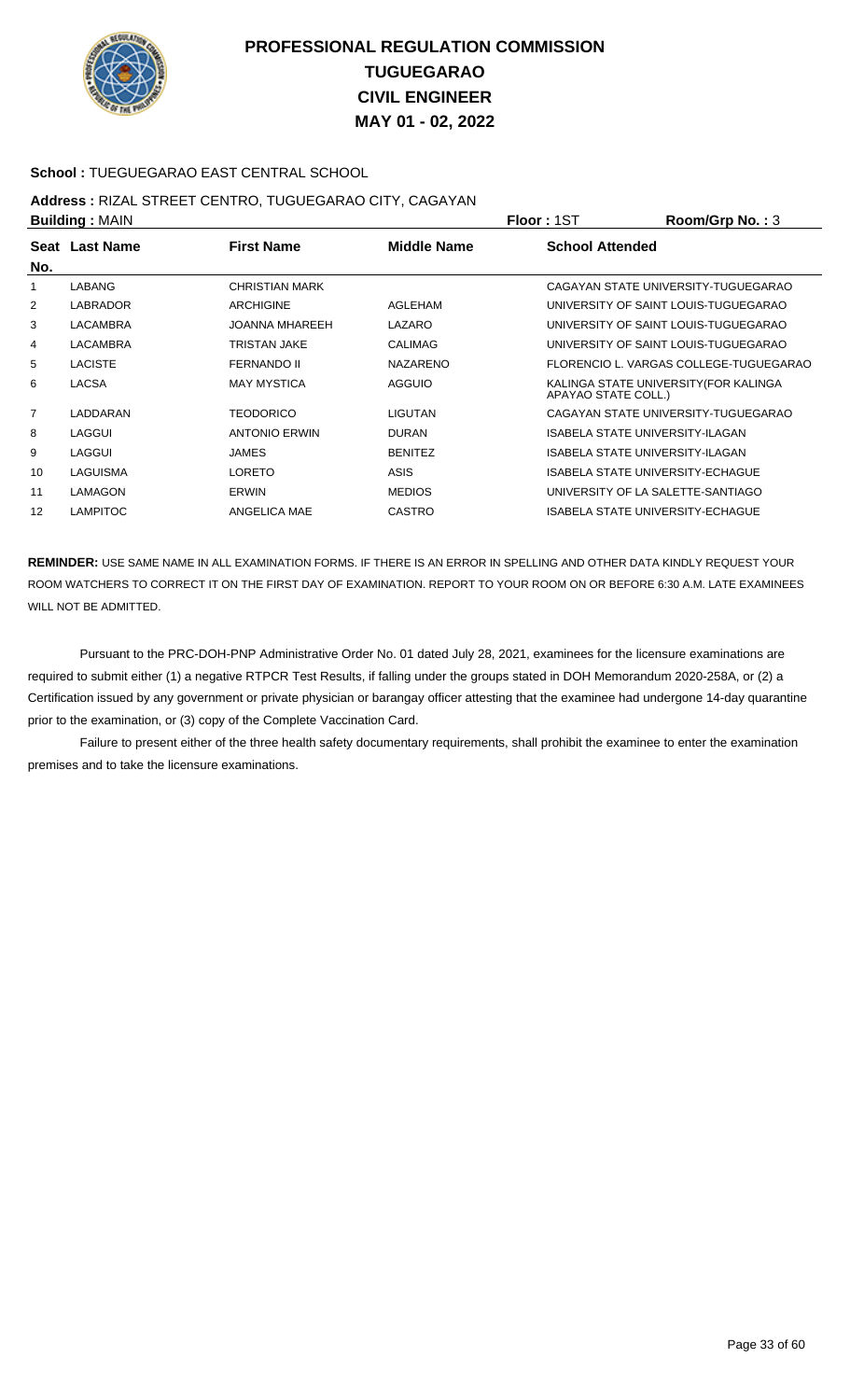

### **School :** TUEGUEGARAO EAST CENTRAL SCHOOL

## **Address :** RIZAL STREET CENTRO, TUGUEGARAO CITY, CAGAYAN

| <b>Building: MAIN</b> |                |                          |                     | <b>Floor: 1ST</b>         | Room/Grp No.: 4                         |
|-----------------------|----------------|--------------------------|---------------------|---------------------------|-----------------------------------------|
|                       | Seat Last Name | <b>First Name</b>        | <b>Middle Name</b>  | <b>School Attended</b>    |                                         |
| No.                   |                |                          |                     |                           |                                         |
| 1                     | LANGOEY        | <b>AMIRA</b>             | <b>PURIFICACION</b> |                           | UNIVERSITY OF SAINT LOUIS-TUGUEGARAO    |
| 2                     | <b>LAPPAY</b>  | <b>JHON CARLO</b>        | <b>SOLIVA</b>       |                           | UNIVERSITY OF SAINT LOUIS-TUGUEGARAO    |
| 3                     | LARA           | CLIFFORD JAMES           | <b>TABANGCURA</b>   | <b>NEW ERA UNIVERSITY</b> |                                         |
| 4                     | LASQUERO       | <b>KRISZLE MAIVE</b>     | <b>RAFUL</b>        |                           | UNIVERSITY OF SAINT LOUIS-TUGUEGARAO    |
| 5                     | LATTAO         | <b>PRINCESS LEI</b>      | <b>PANGALIMAN</b>   |                           | UNIVERSITY OF SAINT LOUIS-TUGUEGARAO    |
| 6                     | LAVERINTO      | <b>JESSICA</b>           | SAGAYSAY            |                           | ISABELA STATE UNIVERSITY-ILAGAN         |
| 7                     | LAZO           | <b>STELLA MARIE</b>      | ALMAZAN             |                           | CAGAYAN STATE UNIVERSITY-TUGUEGARAO     |
| 8                     | LEAL           | <b>RJ</b>                | <b>FERNANDEZ</b>    | <b>BAYOMBONG</b>          | NUEVA VIZCAYA STATE UNIVERSITY (NVSIT)- |
| 9                     | <b>LIBNAO</b>  | <b>CHARMAINE KRISTEL</b> | <b>SOLINTO</b>      | APAYAO STATE COLL.)       | KALINGA STATE UNIVERSITY (FOR KALINGA   |
| 10                    | LIKIGAN        | <b>MARK CHESTER</b>      | <b>BATAWIG</b>      |                           | CAGAYAN STATE UNIVERSITY-TUGUEGARAO     |
| 11                    | LIM            | <b>EDHELYN</b>           | <b>AWISI</b>        |                           | UNIVERSITY OF SAINT LOUIS-TUGUEGARAO    |
| 12                    | LIM            | <b>JAN RYAN PAUL</b>     | <b>AQUINO</b>       |                           | SAINT PAUL UNIVERSITY-TUGUEGARAO        |
|                       |                |                          |                     |                           |                                         |

**REMINDER:** USE SAME NAME IN ALL EXAMINATION FORMS. IF THERE IS AN ERROR IN SPELLING AND OTHER DATA KINDLY REQUEST YOUR ROOM WATCHERS TO CORRECT IT ON THE FIRST DAY OF EXAMINATION. REPORT TO YOUR ROOM ON OR BEFORE 6:30 A.M. LATE EXAMINEES WILL NOT BE ADMITTED.

 Pursuant to the PRC-DOH-PNP Administrative Order No. 01 dated July 28, 2021, examinees for the licensure examinations are required to submit either (1) a negative RTPCR Test Results, if falling under the groups stated in DOH Memorandum 2020-258A, or (2) a Certification issued by any government or private physician or barangay officer attesting that the examinee had undergone 14-day quarantine prior to the examination, or (3) copy of the Complete Vaccination Card.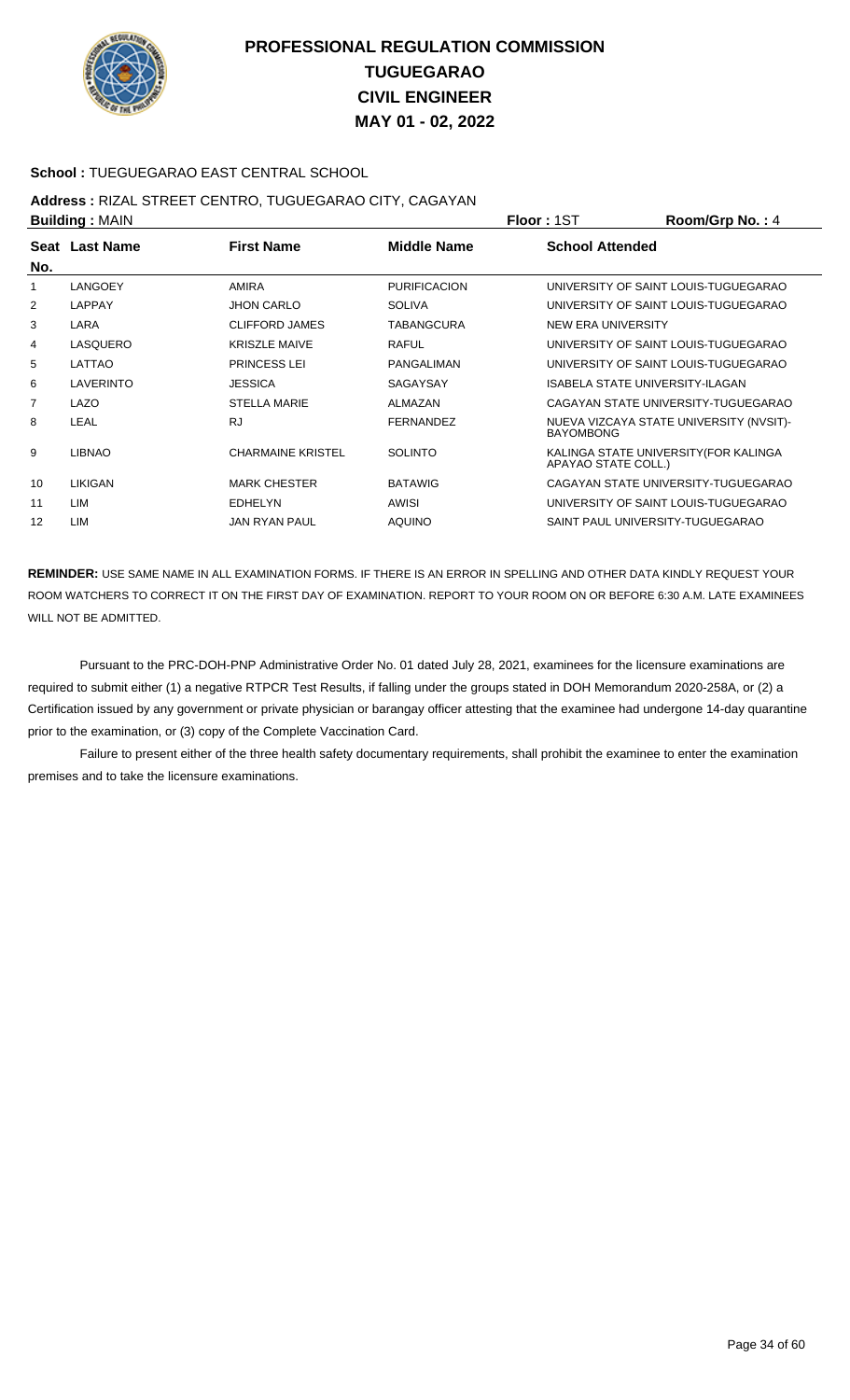

### **School :** TUEGUEGARAO EAST CENTRAL SCHOOL

## **Address :** RIZAL STREET CENTRO, TUGUEGARAO CITY, CAGAYAN

| <b>Building: MAIN</b> |                                                           |                        | <b>Floor: 1ST</b> | Room/Grp No.: 5        |                                        |  |
|-----------------------|-----------------------------------------------------------|------------------------|-------------------|------------------------|----------------------------------------|--|
|                       | <b>Middle Name</b><br><b>First Name</b><br>Seat Last Name |                        |                   | <b>School Attended</b> |                                        |  |
| No.                   |                                                           |                        |                   |                        |                                        |  |
|                       | LIMET                                                     | <b>ROMEL</b>           | <b>POOTEN</b>     | APAYAO STATE COLL.)    | KALINGA STATE UNIVERSITY (FOR KALINGA  |  |
| 2                     | <b>LIMON</b>                                              | <b>JOHNDEL</b>         | <b>BALIWAG</b>    |                        | <b>ISABELA STATE UNIVERSITY-ILAGAN</b> |  |
| 3                     | <b>LIMON</b>                                              | <b>MARK ANTHONY</b>    | CARIÑO            |                        | ISABELA STATE UNIVERSITY-ILAGAN        |  |
| 4                     | <b>LIMON</b>                                              | <b>ROSE</b>            | <b>FARIÑAS</b>    |                        | ISABELA STATE UNIVERSITY-ILAGAN        |  |
| 5                     | <b>LINGAN</b>                                             | KYLE JEM               | CALLANGAN         |                        | UNIVERSITY OF SAINT LOUIS-TUGUEGARAO   |  |
| 6                     | <b>LINGAN</b>                                             | <b>MARGARITA</b>       | <b>GUITERING</b>  |                        | SAINT PAUL UNIVERSITY-TUGUEGARAO       |  |
| 7                     | LO                                                        | <b>IMEE FRANCHEZKA</b> | <b>BORROMEO</b>   |                        | ISABELA STATE UNIVERSITY-ILAGAN        |  |
| 8                     | <b>LONGID</b>                                             | <b>MELINA</b>          | <b>DIEZA</b>      |                        | APAYAO STATE COLLEGE-CONNER            |  |
| 9                     | <b>LOPEZ</b>                                              | <b>BILLY JOE</b>       | ALLAUIGAN         |                        | UNIVERSITY OF SAINT LOUIS-TUGUEGARAO   |  |
| 10                    | LORENZANA                                                 | <b>JOIE</b>            | <b>TAMAYO</b>     |                        | CENTRAL COLLEGES OF THE PHILIPPINES    |  |
| 11                    | <b>LORENZO</b>                                            | <b>JOHN KRISTOFFER</b> | <b>MATAS</b>      |                        | NATIONAL UNIVERSITY-MANILA             |  |
| 12                    | LOVINIA                                                   | <b>BRYAN</b>           | <b>GARIDAN</b>    |                        | ISABELA STATE UNIVERSITY-ECHAGUE       |  |

**REMINDER:** USE SAME NAME IN ALL EXAMINATION FORMS. IF THERE IS AN ERROR IN SPELLING AND OTHER DATA KINDLY REQUEST YOUR ROOM WATCHERS TO CORRECT IT ON THE FIRST DAY OF EXAMINATION. REPORT TO YOUR ROOM ON OR BEFORE 6:30 A.M. LATE EXAMINEES WILL NOT BE ADMITTED.

 Pursuant to the PRC-DOH-PNP Administrative Order No. 01 dated July 28, 2021, examinees for the licensure examinations are required to submit either (1) a negative RTPCR Test Results, if falling under the groups stated in DOH Memorandum 2020-258A, or (2) a Certification issued by any government or private physician or barangay officer attesting that the examinee had undergone 14-day quarantine prior to the examination, or (3) copy of the Complete Vaccination Card.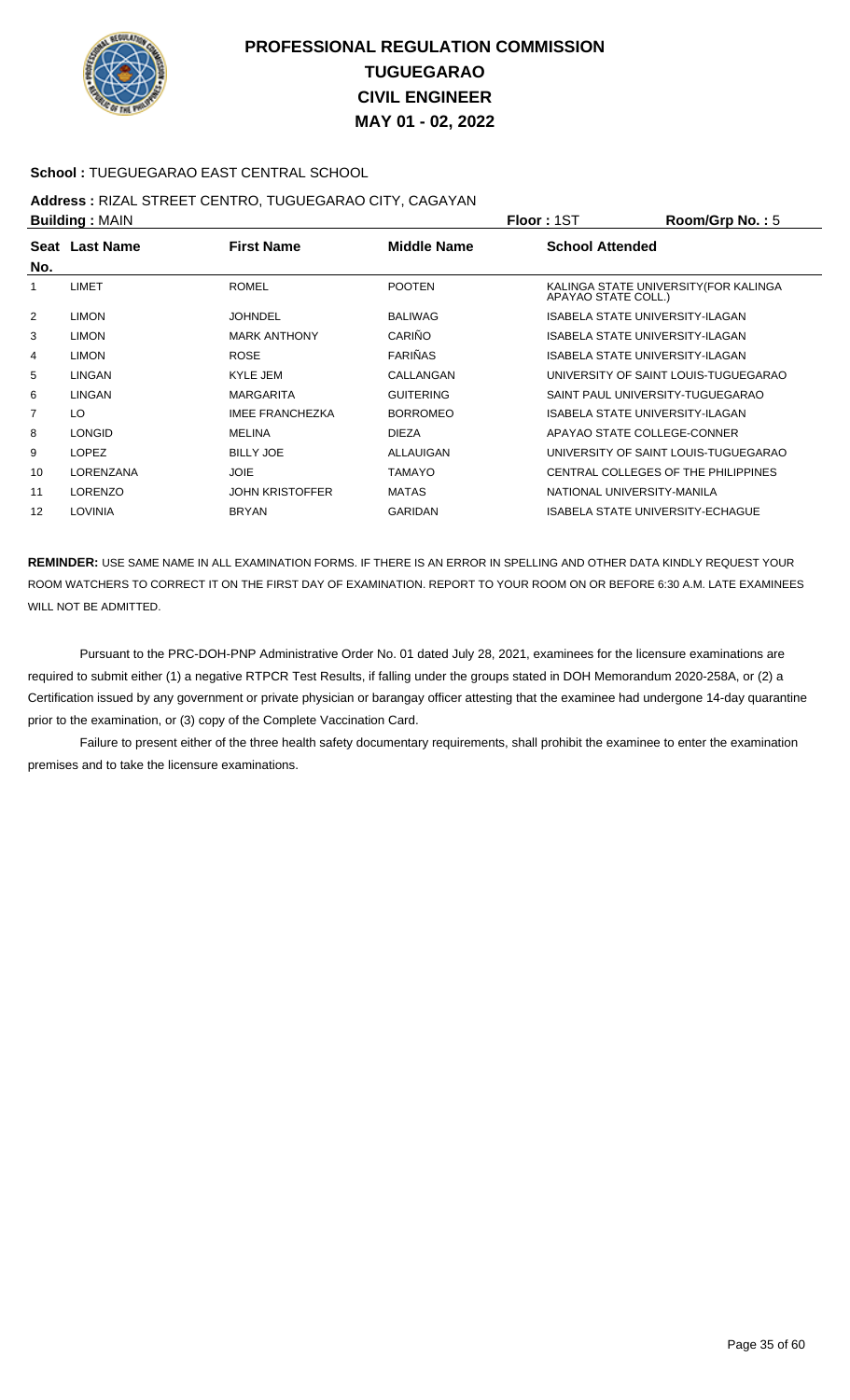

### **School :** TUEGUEGARAO EAST CENTRAL SCHOOL

## **Address :** RIZAL STREET CENTRO, TUGUEGARAO CITY, CAGAYAN

|                  |                                         |                   |                                 | Room/Grp No.: 6                        |
|------------------|-----------------------------------------|-------------------|---------------------------------|----------------------------------------|
|                  | <b>First Name</b>                       | Middle Name       | <b>School Attended</b>          |                                        |
| LOZADA           | LIMUEL                                  | <b>BUGUINA</b>    | ISABELA STATE UNIVERSITY-ILAGAN |                                        |
| <b>LUCAS</b>     | <b>ALVIN</b>                            | <b>ANTONIO</b>    |                                 | UNIVERSITY OF SAINT LOUIS-TUGUEGARAO   |
| <b>LUCAS</b>     | <b>FROLINE</b>                          | <b>DELA CRUZ</b>  | ISABELA STATE UNIVERSITY-ILAGAN |                                        |
| <b>LUCENA</b>    | <b>NEIL VINCENT</b>                     | <b>MARCOS</b>     | <b>SAINT MARY'S UNIVERSITY</b>  |                                        |
| <b>LUGUE</b>     | <b>LORNA LEI</b>                        | <b>TUMALIUAN</b>  |                                 | CAGAYAN STATE UNIVERSITY-TUGUEGARAO    |
| <b>LUIS</b>      | <b>SHAIDELLE</b>                        | <b>CORNEJO</b>    |                                 | UNIVERSITY OF SAINT LOUIS-TUGUEGARAO   |
| <b>LUNGUB</b>    | <b>RHEA</b>                             | <b>FRANCISCO</b>  | ISABELA STATE UNIVERSITY-ILAGAN |                                        |
| LUTAO            | MAXIMO V                                | PHI               |                                 | CAGAYAN STATE UNIVERSITY-TUGUEGARAO    |
| LUYUN            | <b>MARK ANJO</b>                        | <b>DULIN</b>      |                                 | FLORENCIO L. VARGAS COLLEGE-TUGUEGARAO |
| MABBAYAD         | <b>DANIEL</b>                           | <b>MAGALLONES</b> |                                 | CAGAYAN STATE UNIVERSITY-TUGUEGARAO    |
| <b>MACARAOB</b>  | <b>ABDUL HALIM</b>                      | <b>MACARAMBON</b> | UNIVERSITY OF THE EAST-CALOOCAN |                                        |
| <b>MACARIOLA</b> | <b>FRITZ SLY</b>                        | <b>BANGALAN</b>   |                                 | UNIVERSITY OF SAINT LOUIS-TUGUEGARAO   |
|                  | <b>Building: MAIN</b><br>Seat Last Name |                   |                                 | <b>Floor: 1ST</b>                      |

**REMINDER:** USE SAME NAME IN ALL EXAMINATION FORMS. IF THERE IS AN ERROR IN SPELLING AND OTHER DATA KINDLY REQUEST YOUR ROOM WATCHERS TO CORRECT IT ON THE FIRST DAY OF EXAMINATION. REPORT TO YOUR ROOM ON OR BEFORE 6:30 A.M. LATE EXAMINEES WILL NOT BE ADMITTED.

 Pursuant to the PRC-DOH-PNP Administrative Order No. 01 dated July 28, 2021, examinees for the licensure examinations are required to submit either (1) a negative RTPCR Test Results, if falling under the groups stated in DOH Memorandum 2020-258A, or (2) a Certification issued by any government or private physician or barangay officer attesting that the examinee had undergone 14-day quarantine prior to the examination, or (3) copy of the Complete Vaccination Card.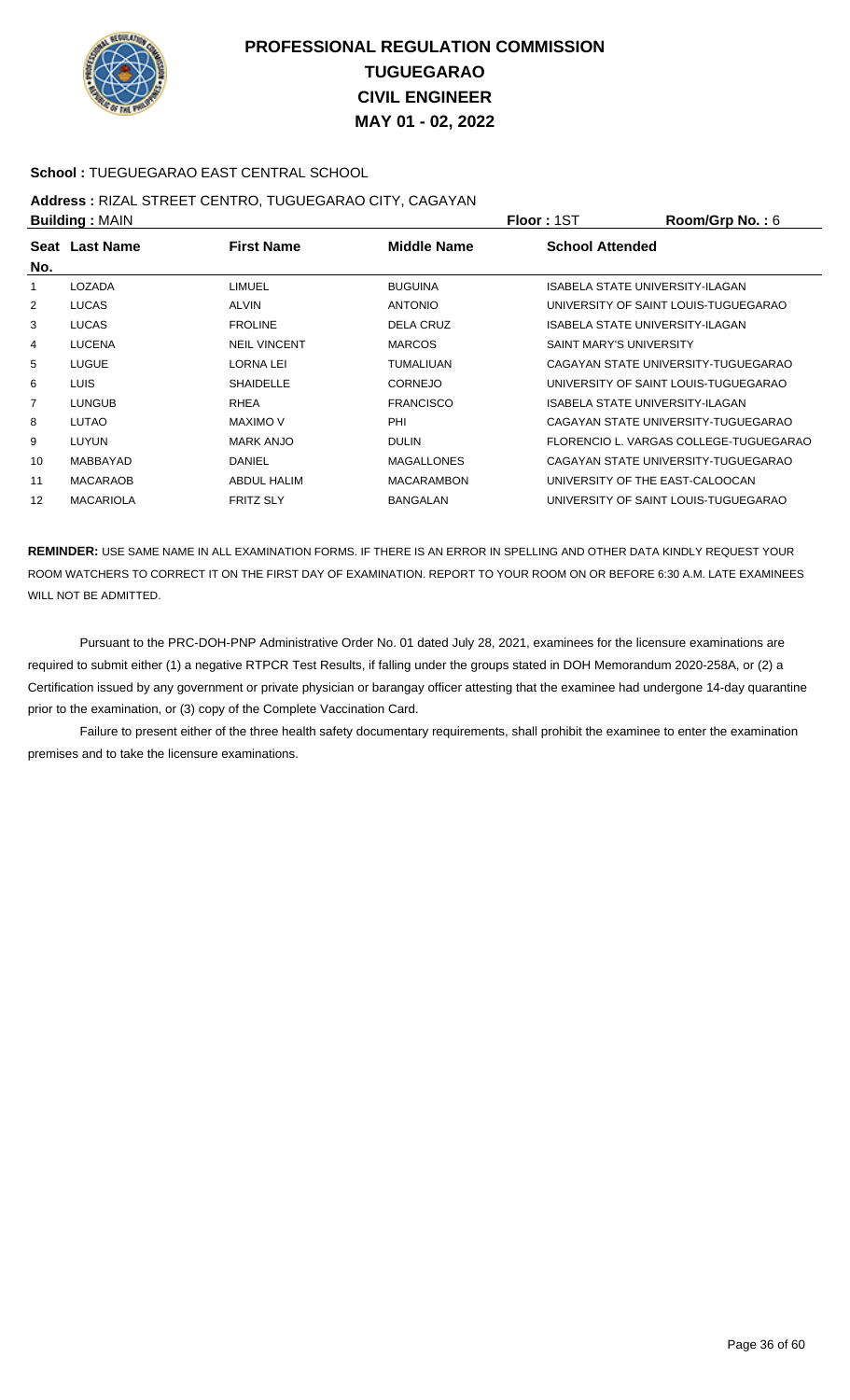

### **School :** TUEGUEGARAO EAST CENTRAL SCHOOL

## **Address :** RIZAL STREET CENTRO, TUGUEGARAO CITY, CAGAYAN

| <b>Building: MAIN</b> |                  |                                      | <b>Floor: 1ST</b>  | Room/Grp No.: 7        |                                                               |
|-----------------------|------------------|--------------------------------------|--------------------|------------------------|---------------------------------------------------------------|
|                       | Seat Last Name   | <b>First Name</b>                    | <b>Middle Name</b> | <b>School Attended</b> |                                                               |
| No.                   |                  |                                      |                    |                        |                                                               |
| 1                     | <b>MACATULAD</b> | <b>AIRA</b>                          | <b>DALOPE</b>      |                        | UNIVERSITY OF LA SALETTE-SANTIAGO                             |
| 2                     | <b>MADDUMA</b>   | <b>JAYVIN</b>                        | <b>BANGUG</b>      |                        | ISABELA STATE UNIVERSITY-ILAGAN                               |
| 3                     | <b>MAGAYANO</b>  | <b>JICK</b>                          | <b>ARENDON</b>     |                        | CAGAYAN STATE UNIVERSITY-TUGUEGARAO                           |
| 4                     | MAGDANGAL        | DIANA JOAN                           | <b>TOMAS</b>       |                        | UNIVERSITY OF LA SALETTE-SANTIAGO                             |
| 5                     | <b>MAGGAY</b>    | <b>KRYZZIALEI</b>                    | <b>DEL ROSARIO</b> |                        | SAINT PAUL UNIVERSITY-TUGUEGARAO                              |
| 6                     | <b>MAGNO</b>     | <b>OMER ALEXIS</b>                   | <b>DAYAO</b>       |                        | NUEVA ECIJA UNIVERSITY OF SCIENCE &<br>TECHNOLOGY-CABANATUAN) |
| $\overline{7}$        | MALAGYAB         | <b>CHRISTIAN BILL</b>                | <b>ALCANTARA</b>   |                        | CAGAYAN STATE UNIVERSITY-TUGUEGARAO                           |
| 8                     | <b>MALAMUG</b>   | JANMARINI DANIELLE<br><b>CAMERON</b> | ABELLA             |                        | UNIVERSITY OF SAINT LOUIS-TUGUEGARAO                          |
| 9                     | <b>MALAWIS</b>   | <b>JULIMAE</b>                       | LAMMAWIN           |                        | <b>BAGUIO CENTRAL UNIVERSITY</b>                              |
| 10                    | MALAZZAB         | <b>MARK</b>                          | <b>MAPPATAO</b>    | LYCEUM OF APARRI       |                                                               |
| 11                    | <b>MALLANAO</b>  | <b>JOEY BOY</b>                      | <b>CABACCAN</b>    |                        | ISABELA STATE UNIVERSITY-ILAGAN                               |
| 12                    | <b>MALLILLIN</b> | LITO JR                              | <b>PADILLA</b>     |                        | UNIVERSITY OF SAINT LOUIS-TUGUEGARAO                          |

**REMINDER:** USE SAME NAME IN ALL EXAMINATION FORMS. IF THERE IS AN ERROR IN SPELLING AND OTHER DATA KINDLY REQUEST YOUR ROOM WATCHERS TO CORRECT IT ON THE FIRST DAY OF EXAMINATION. REPORT TO YOUR ROOM ON OR BEFORE 6:30 A.M. LATE EXAMINEES WILL NOT BE ADMITTED.

 Pursuant to the PRC-DOH-PNP Administrative Order No. 01 dated July 28, 2021, examinees for the licensure examinations are required to submit either (1) a negative RTPCR Test Results, if falling under the groups stated in DOH Memorandum 2020-258A, or (2) a Certification issued by any government or private physician or barangay officer attesting that the examinee had undergone 14-day quarantine prior to the examination, or (3) copy of the Complete Vaccination Card.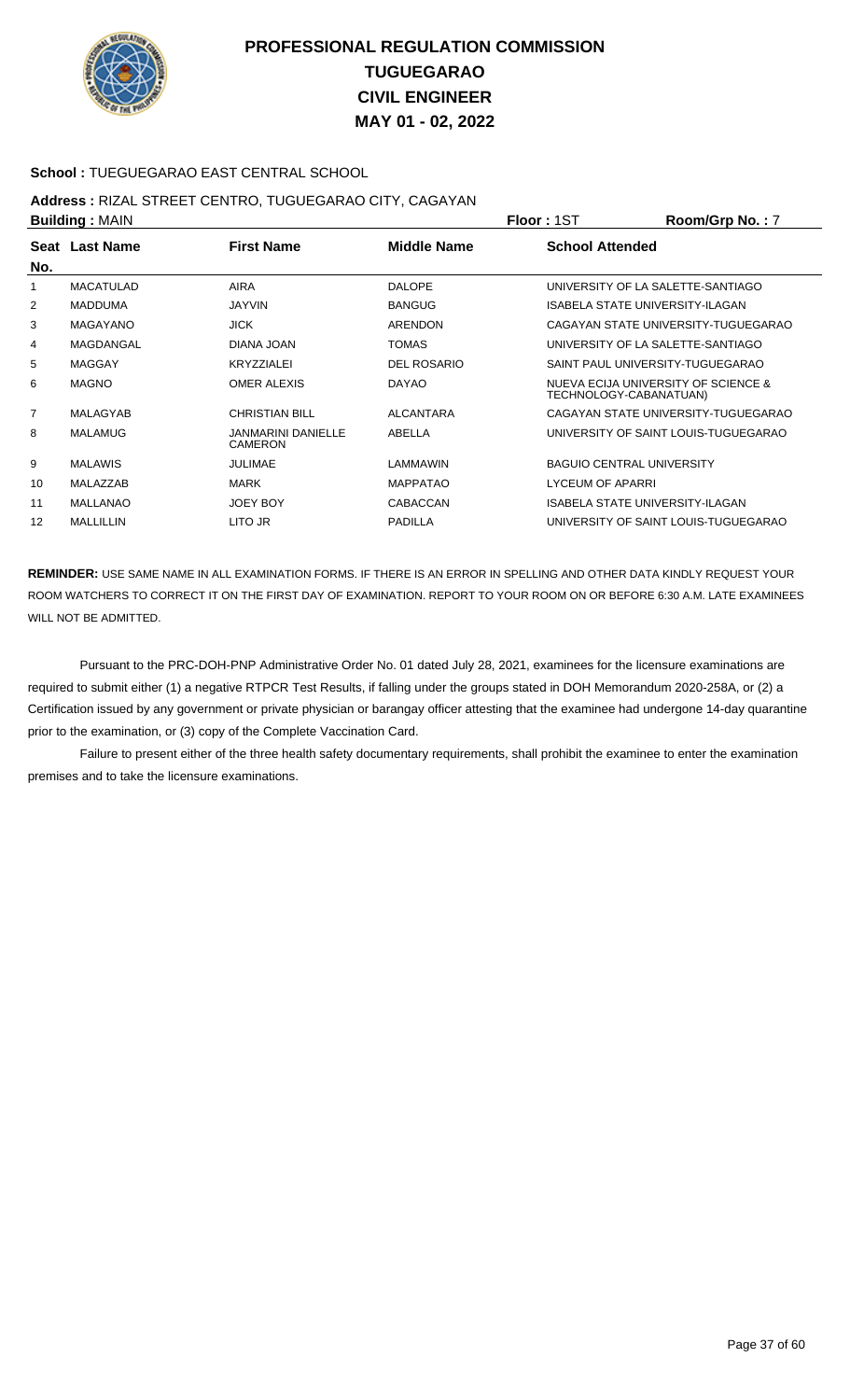

### **School :** TUEGUEGARAO EAST CENTRAL SCHOOL

## **Address :** RIZAL STREET CENTRO, TUGUEGARAO CITY, CAGAYAN

| <b>Building: MAIN</b> |                  |                          |                  | <b>Floor: 1ST</b>                       | Room/Grp No.: 8                        |
|-----------------------|------------------|--------------------------|------------------|-----------------------------------------|----------------------------------------|
| No.                   | Seat Last Name   | <b>First Name</b>        | Middle Name      | <b>School Attended</b>                  |                                        |
| 1                     | MALLILLIN        | <b>MARY GRACE</b>        | <b>JAVELLANA</b> |                                         | CAGAYAN STATE UNIVERSITY-TUGUEGARAO    |
| $\overline{2}$        | <b>MALUBAY</b>   | <b>JEROME</b>            | CABALBAL         |                                         | FLORENCIO L. VARGAS COLLEGE-TUGUEGARAO |
| 3                     | <b>MAMAUAG</b>   | AMIEL BENEDICT           | VILLANUEVA       |                                         | UNIVERSITY OF SAINT LOUIS-TUGUEGARAO   |
| 4                     | <b>MAMURI</b>    | ALEXANDER                | <b>VISAYA</b>    | ISABELA STATE UNIVERSITY-ILAGAN         |                                        |
| 5                     | <b>MANALIGOD</b> | SILVERIO JR              | <b>CABALONGA</b> | ISABELA STATE UNIVERSITY-ILAGAN         |                                        |
| 6                     | <b>MANALO</b>    | <b>KATHERINE JOY</b>     | <b>BRAVO</b>     | <b>ISABELA STATE UNIVERSITY-ECHAGUE</b> |                                        |
| 7                     | <b>MANALO</b>    | ROEHL RICHARD III        | <b>SAMBU</b>     | <b>ISABELA STATE UNIVERSITY-ILAGAN</b>  |                                        |
| 8                     | <b>MANAOIS</b>   | <b>HIPOLITO</b>          | <b>NOOL</b>      | ALDERSGATE COLLEGE                      |                                        |
| 9                     | MANEGDEG         | <b>DESIREE ANTONETTE</b> | <b>BELEN</b>     |                                         | UNIVERSITY OF SAINT LOUIS-TUGUEGARAO   |
| 10                    | <b>MANGOBA</b>   | ANGELO                   | <b>MELEGRITO</b> |                                         | CAGAYAN STATE UNIVERSITY-TUGUEGARAO    |
| 11                    | MANGULAB         | <b>BRYLL CAESAR</b>      | DE SESTO         | NEW ERA UNIVERSITY                      |                                        |
| 12                    | <b>MANGULAD</b>  | <b>ELENOR</b>            | CALLANGAN        |                                         | CAGAYAN STATE UNIVERSITY-TUGUEGARAO    |
|                       |                  |                          |                  |                                         |                                        |

**REMINDER:** USE SAME NAME IN ALL EXAMINATION FORMS. IF THERE IS AN ERROR IN SPELLING AND OTHER DATA KINDLY REQUEST YOUR ROOM WATCHERS TO CORRECT IT ON THE FIRST DAY OF EXAMINATION. REPORT TO YOUR ROOM ON OR BEFORE 6:30 A.M. LATE EXAMINEES WILL NOT BE ADMITTED.

 Pursuant to the PRC-DOH-PNP Administrative Order No. 01 dated July 28, 2021, examinees for the licensure examinations are required to submit either (1) a negative RTPCR Test Results, if falling under the groups stated in DOH Memorandum 2020-258A, or (2) a Certification issued by any government or private physician or barangay officer attesting that the examinee had undergone 14-day quarantine prior to the examination, or (3) copy of the Complete Vaccination Card.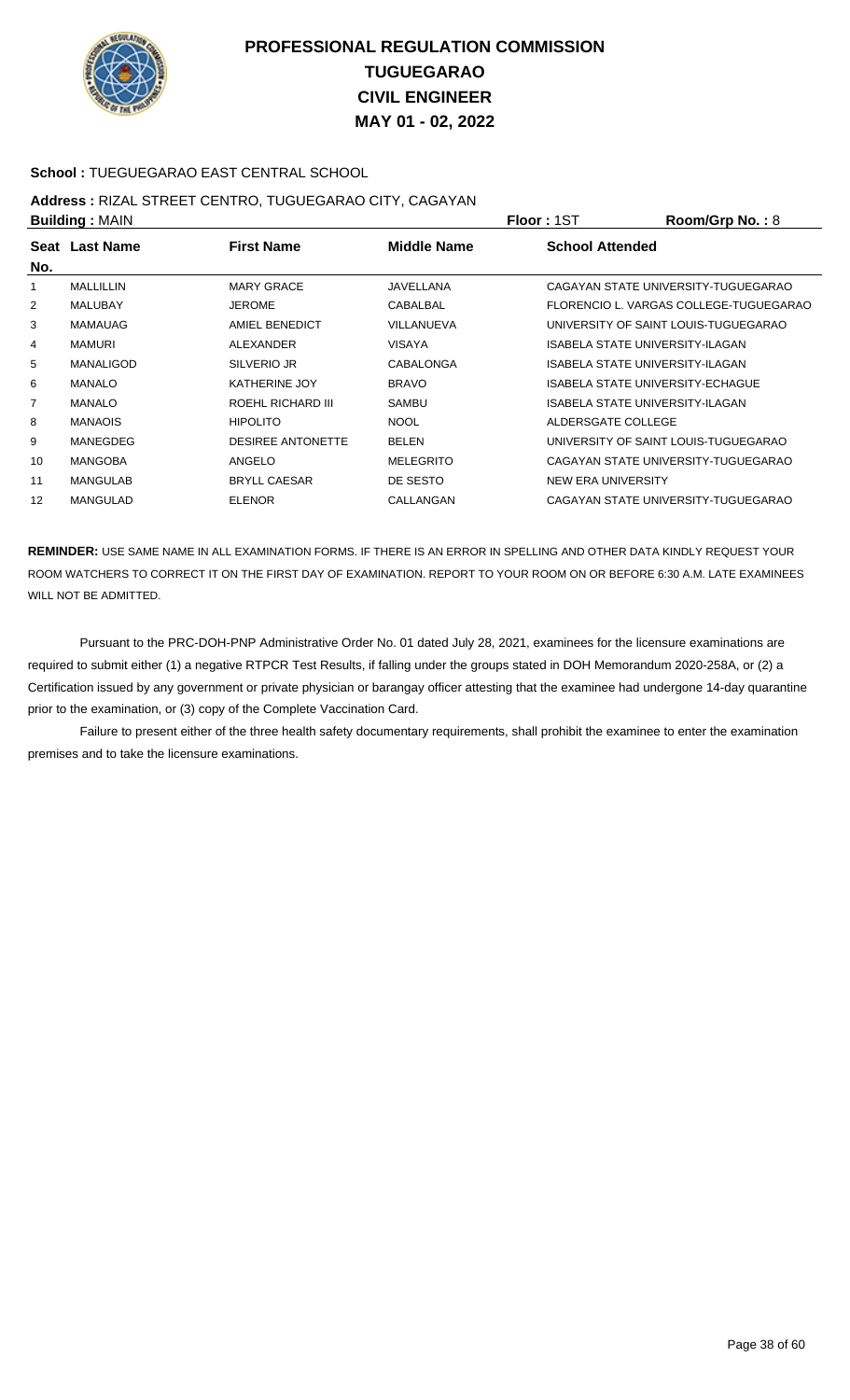

### **School :** TUEGUEGARAO EAST CENTRAL SCHOOL

## **Address :** RIZAL STREET CENTRO, TUGUEGARAO CITY, CAGAYAN

| <b>Building: MAIN</b> |                  |                         |                  | <b>Floor: 1ST</b>                      | Room/Grp No.: 9                      |
|-----------------------|------------------|-------------------------|------------------|----------------------------------------|--------------------------------------|
| No.                   | Seat Last Name   | <b>First Name</b>       | Middle Name      | <b>School Attended</b>                 |                                      |
|                       | <b>MANTILLA</b>  | <b>DESEREE</b>          | CALLANGAN        |                                        | CAGAYAN STATE UNIVERSITY-TUGUEGARAO  |
| $\overline{2}$        | MANUEL           | EL SHAIRA JOY           | <b>MEDICO</b>    | <b>ISABELA STATE UNIVERSITY-ILAGAN</b> |                                      |
| 3                     | MANUEL           | <b>GENNA MARIZ</b>      | <b>NAVARRO</b>   | SAINT PAUL UNIVERSITY-TUGUEGARAO       |                                      |
| 4                     | <b>MANUEL</b>    | <b>RAQUEL</b>           | <b>BUCAD</b>     | <b>ISABELA STATE UNIVERSITY-ILAGAN</b> |                                      |
| 5                     | <b>MARAMAG</b>   | <b>JELSHA MAE</b>       | <b>NORIEGA</b>   | ISABELA STATE UNIVERSITY-ILAGAN        |                                      |
| 6                     | <b>MARAMAG</b>   | <b>MARIANE FAYE</b>     | <b>NORIEGA</b>   | ISABELA STATE UNIVERSITY-ILAGAN        |                                      |
| $\overline{7}$        | <b>MARCELINO</b> | NATHANIEL CHRISTIAN     |                  | UNIVERSITY OF LA SALETTE-SANTIAGO      |                                      |
| 8                     | <b>MARIBBAY</b>  | <b>MARK JULIUS</b>      | <b>GARCIA</b>    |                                        | UNIVERSITY OF SAINT LOUIS-TUGUEGARAO |
| 9                     | <b>MARQUEZ</b>   | <b>MARK FRANCIS</b>     | <b>VERONA</b>    | ISABELA STATE UNIVERSITY-ILAGAN        |                                      |
| 10                    | MASIGAN          | <b>JOHN CHRISTOPHER</b> | <b>BULAN</b>     |                                        | UNIVERSITY OF SAINT LOUIS-TUGUEGARAO |
| 11                    | <b>MASIGAN</b>   | <b>OLIVER JEW III</b>   | <b>GUZMAN</b>    | UNIVERSITY OF SANTO TOMAS              |                                      |
| 12                    | MATEO            | <b>JOVEN CARL</b>       | <b>MACARUBBO</b> | ISABELA STATE UNIVERSITY-ILAGAN        |                                      |

**REMINDER:** USE SAME NAME IN ALL EXAMINATION FORMS. IF THERE IS AN ERROR IN SPELLING AND OTHER DATA KINDLY REQUEST YOUR ROOM WATCHERS TO CORRECT IT ON THE FIRST DAY OF EXAMINATION. REPORT TO YOUR ROOM ON OR BEFORE 6:30 A.M. LATE EXAMINEES WILL NOT BE ADMITTED.

 Pursuant to the PRC-DOH-PNP Administrative Order No. 01 dated July 28, 2021, examinees for the licensure examinations are required to submit either (1) a negative RTPCR Test Results, if falling under the groups stated in DOH Memorandum 2020-258A, or (2) a Certification issued by any government or private physician or barangay officer attesting that the examinee had undergone 14-day quarantine prior to the examination, or (3) copy of the Complete Vaccination Card.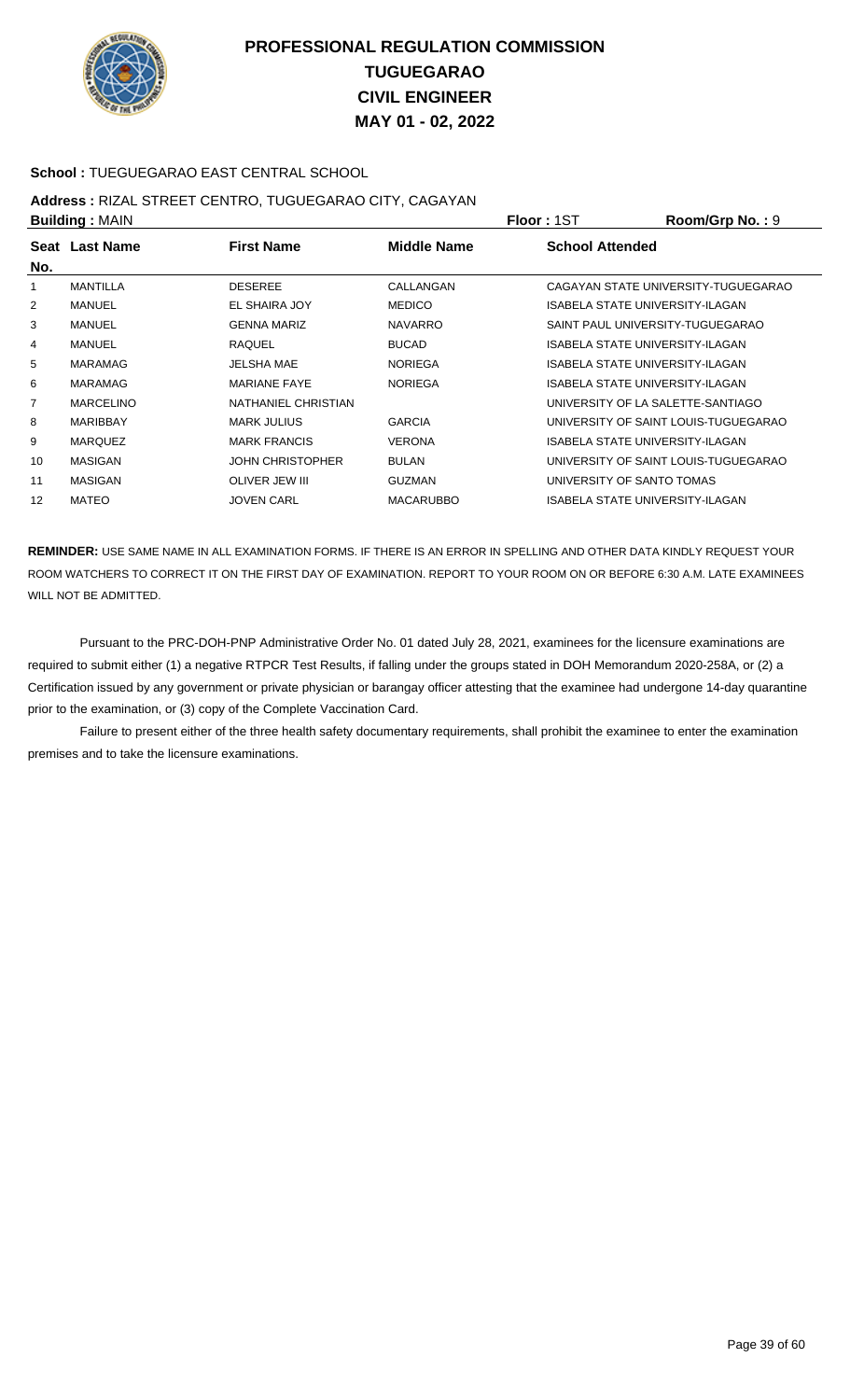

### **School :** TUEGUEGARAO EAST CENTRAL SCHOOL

## **Address :** RIZAL STREET CENTRO, TUGUEGARAO CITY, CAGAYAN

| <b>Building: MAIN</b> |                |                      |                  | <b>Floor: 1ST</b>                | Room/Grp No.: 10                      |
|-----------------------|----------------|----------------------|------------------|----------------------------------|---------------------------------------|
| No.                   | Seat Last Name | <b>First Name</b>    | Middle Name      | <b>School Attended</b>           |                                       |
| 1                     | <b>MATIAS</b>  | YOGI MAI             | <b>CABANLONG</b> |                                  | UNIVERSITY OF SAINT LOUIS-TUGUEGARAO  |
| 2                     | <b>MATIPO</b>  | <b>TRIZH SHANLEY</b> | <b>REYES</b>     |                                  | MARIANO MARCOS STATE UNIVERSITY-BATAC |
| 3                     | <b>MATOTE</b>  | ARIEL                | <b>ARCHIBIDO</b> |                                  | CAGAYAN STATE UNIVERSITY-TUGUEGARAO   |
| 4                     | <b>MAXIMO</b>  | <b>ALBERTO</b>       | <b>DANAO</b>     |                                  | CAGAYAN STATE UNIVERSITY-TUGUEGARAO   |
| 5                     | <b>MAXIMO</b>  | <b>FREANNE KATE</b>  | <b>PASION</b>    | <b>SAINT MARY'S UNIVERSITY</b>   |                                       |
| 6                     | <b>MEDRANO</b> | SHARA JOYCE          | <b>LEONES</b>    |                                  | UNIVERSITY OF SAINT LOUIS-TUGUEGARAO  |
| $\overline{7}$        | <b>MENDOZA</b> | CLIFFORD JAMES       | <b>VELICARIA</b> | <b>SAINT MARY'S UNIVERSITY</b>   |                                       |
| 8                     | <b>MIGUEL</b>  | APOLLO               | <b>BARROZO</b>   |                                  | CAGAYAN STATE UNIVERSITY-TUGUEGARAO   |
| 9                     | <b>MILLO</b>   | <b>CHRISTINE JOY</b> | <b>BALANGUE</b>  | ISABELA STATE UNIVERSITY-ILAGAN  |                                       |
| 10                    | <b>MOLINA</b>  | ROMULO JR            | <b>ANTOLIN</b>   | ISABELA STATE UNIVERSITY-ILAGAN  |                                       |
| 11                    | <b>MORA</b>    | MAXUEL               | <b>CABRERA</b>   | SAINT PAUL UNIVERSITY-TUGUEGARAO |                                       |
| 12                    | <b>MORADA</b>  | <b>JOHN SHAQUEL</b>  | <b>MEDRANO</b>   | ISABELA STATE UNIVERSITY-ILAGAN  |                                       |
|                       |                |                      |                  |                                  |                                       |

**REMINDER:** USE SAME NAME IN ALL EXAMINATION FORMS. IF THERE IS AN ERROR IN SPELLING AND OTHER DATA KINDLY REQUEST YOUR ROOM WATCHERS TO CORRECT IT ON THE FIRST DAY OF EXAMINATION. REPORT TO YOUR ROOM ON OR BEFORE 6:30 A.M. LATE EXAMINEES WILL NOT BE ADMITTED.

 Pursuant to the PRC-DOH-PNP Administrative Order No. 01 dated July 28, 2021, examinees for the licensure examinations are required to submit either (1) a negative RTPCR Test Results, if falling under the groups stated in DOH Memorandum 2020-258A, or (2) a Certification issued by any government or private physician or barangay officer attesting that the examinee had undergone 14-day quarantine prior to the examination, or (3) copy of the Complete Vaccination Card.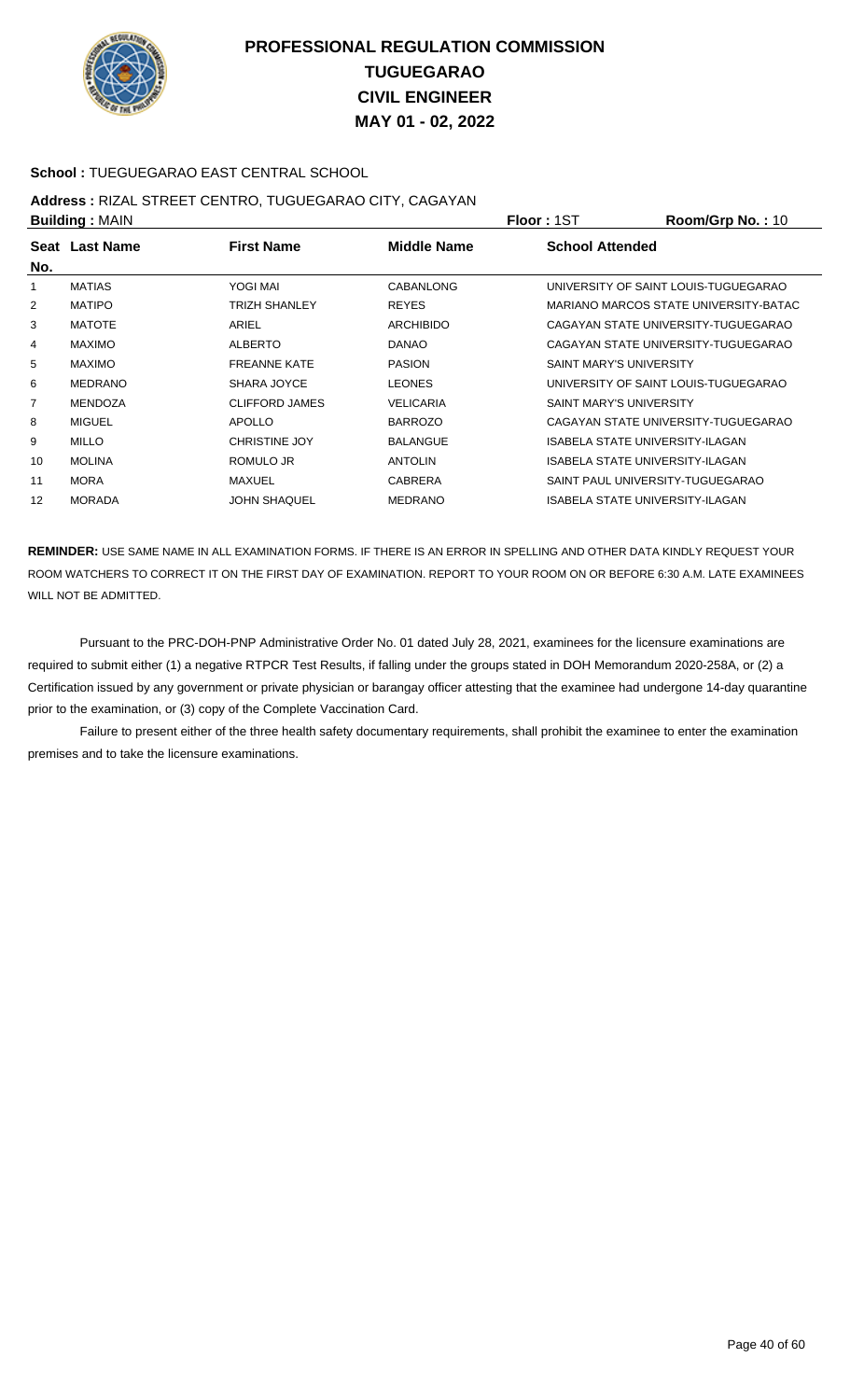

### **School :** TUEGUEGARAO EAST CENTRAL SCHOOL

## **Address :** RIZAL STREET CENTRO, TUGUEGARAO CITY, CAGAYAN

| <b>Building: MAIN</b> |                  |                      |                 | <b>Floor: 1ST</b>                 | Room/Grp No.: 11                      |
|-----------------------|------------------|----------------------|-----------------|-----------------------------------|---------------------------------------|
|                       | Seat Last Name   | <b>First Name</b>    | Middle Name     | <b>School Attended</b>            |                                       |
| No.                   |                  |                      |                 |                                   |                                       |
|                       | <b>MORALES</b>   | <b>JAMILLE DAWN</b>  | <b>MATERUM</b>  |                                   | UNIVERSITY OF SAINT LOUIS-TUGUEGARAO  |
| 2                     | <b>MORGADO</b>   | <b>PAULYN GRACE</b>  | LAGDA           |                                   | UNIVERSITY OF SAINT LOUIS-TUGUEGARAO  |
| 3                     | <b>MOYAEN</b>    | <b>JOSHUA</b>        | <b>NAMATTOC</b> | SAINT PAUL UNIVERSITY-TUGUEGARAO  |                                       |
| 4                     | NA-OY            | ANGEL                | <b>MADRIAGA</b> | APAYAO STATE COLL.)               | KALINGA STATE UNIVERSITY (FOR KALINGA |
| 5                     | <b>NARAG</b>     | <b>ANTHONY</b>       | <b>PASCUAL</b>  | SAINT PAUL UNIVERSITY-TUGUEGARAO  |                                       |
| 6                     | <b>NARAG</b>     | <b>IGNATIUS</b>      | ANGOLUAN        |                                   | UNIVERSITY OF SAINT LOUIS-TUGUEGARAO  |
| 7                     | <b>NARAG</b>     | <b>MILBERT</b>       | <b>GARCIA</b>   |                                   | UNIVERSITY OF SAINT LOUIS-TUGUEGARAO  |
| 8                     | <b>NARAG</b>     | PABLO JR             | SUYU            |                                   | CAGAYAN STATE UNIVERSITY-TUGUEGARAO   |
| 9                     | <b>NARAG</b>     | <b>ROWELL</b>        | AGCARACAR       |                                   | CAGAYAN STATE UNIVERSITY-TUGUEGARAO   |
| 10                    | <b>NATIVIDAD</b> | CHRISTOPHER JOHN     | <b>MAMAUAG</b>  | SAINT PAUL UNIVERSITY-TUGUEGARAO  |                                       |
| 11                    | <b>NAVARRO</b>   | <b>DIANNE COLEEN</b> | <b>ANGOBUNG</b> |                                   | UNIVERSITY OF SAINT LOUIS-TUGUEGARAO  |
| 12                    | <b>NOOL</b>      | <b>JERIEMY</b>       | <b>ENRIQUEZ</b> | UNIVERSITY OF LA SALETTE-SANTIAGO |                                       |

**REMINDER:** USE SAME NAME IN ALL EXAMINATION FORMS. IF THERE IS AN ERROR IN SPELLING AND OTHER DATA KINDLY REQUEST YOUR ROOM WATCHERS TO CORRECT IT ON THE FIRST DAY OF EXAMINATION. REPORT TO YOUR ROOM ON OR BEFORE 6:30 A.M. LATE EXAMINEES WILL NOT BE ADMITTED.

 Pursuant to the PRC-DOH-PNP Administrative Order No. 01 dated July 28, 2021, examinees for the licensure examinations are required to submit either (1) a negative RTPCR Test Results, if falling under the groups stated in DOH Memorandum 2020-258A, or (2) a Certification issued by any government or private physician or barangay officer attesting that the examinee had undergone 14-day quarantine prior to the examination, or (3) copy of the Complete Vaccination Card.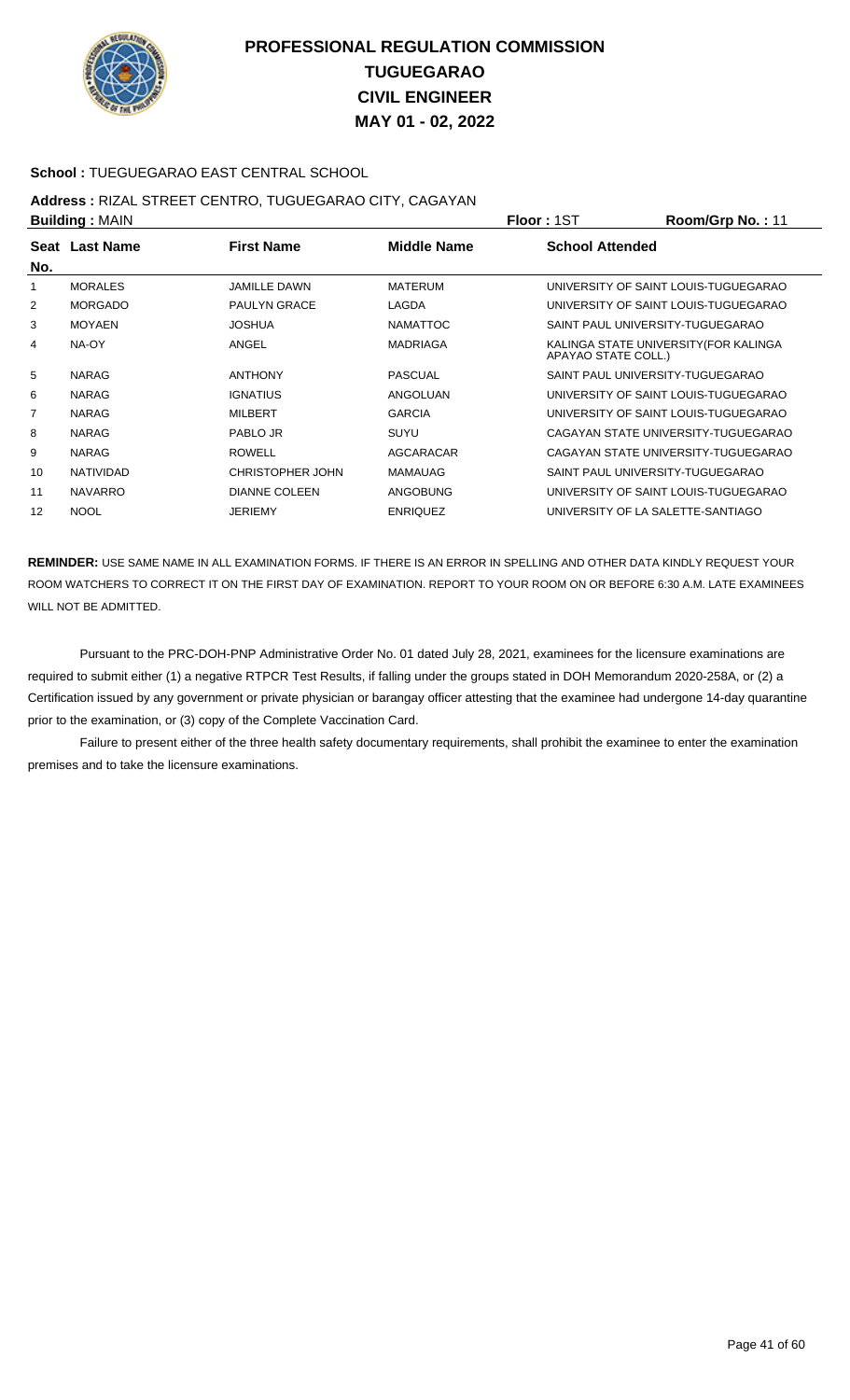

### **School :** TUEGUEGARAO EAST CENTRAL SCHOOL

## **Address :** RIZAL STREET CENTRO, TUGUEGARAO CITY, CAGAYAN

| <b>Building: MAIN</b> |                   |                       |                 | <b>Floor: 1ST</b>       | Room/Grp No.: 12                        |
|-----------------------|-------------------|-----------------------|-----------------|-------------------------|-----------------------------------------|
|                       | Seat Last Name    | <b>First Name</b>     | Middle Name     | <b>School Attended</b>  |                                         |
| No.                   |                   |                       |                 |                         |                                         |
|                       | <b>OBLEA</b>      | ANGELIE ANN           | <b>DANDOY</b>   |                         | ISABELA STATE UNIVERSITY-ILAGAN         |
| 2                     | <b>OBRERO</b>     | <b>KLAYRE JANEANE</b> | <b>CARDENAS</b> |                         | CAGAYAN STATE UNIVERSITY-TUGUEGARAO     |
| 3                     | <b>OLEGARIO</b>   | RICHELLE MAE          | <b>REYES</b>    |                         | <b>ISABELA STATE UNIVERSITY-ECHAGUE</b> |
| 4                     | <b>OLIVEROS</b>   | <b>JAYSON</b>         | <b>ATANACIO</b> | SAINT MARY'S UNIVERSITY |                                         |
| 5                     | <b>OMANITO</b>    | <b>NIMPHA</b>         | <b>BACUD</b>    | <b>BAYOMBONG</b>        | NUEVA VIZCAYA STATE UNIVERSITY (NVSIT)- |
| 6                     | <b>OMILDA</b>     | <b>ROSEMARY</b>       | <b>ESTEVES</b>  |                         | SAINT PAUL UNIVERSITY-TUGUEGARAO        |
| $\overline{7}$        | OPERAÑA           | JONATHAN              | <b>DAQUIOAG</b> |                         | UNIVERSITY OF THE EAST-MANILA           |
| 8                     | <b>ORATA</b>      | <b>HERBERT</b>        | <b>PAA</b>      |                         | UNIVERSITY OF SAINT LOUIS-TUGUEGARAO    |
| 9                     | <b>ORDINARIO</b>  | <b>JAYSON REY</b>     | VILLANUEVA      |                         | <b>ISABELA STATE UNIVERSITY-ECHAGUE</b> |
| 10                    | <b>PADDAYUMAN</b> | EFREN, JR.            | <b>DALAFU</b>   |                         | UNIVERSITY OF SAINT LOUIS-TUGUEGARAO    |
| 11                    | <b>PADDAYUMAN</b> | <b>MARY ZANE</b>      | <b>IGNACIO</b>  |                         | SAINT PAUL UNIVERSITY-TUGUEGARAO        |
| 12                    | <b>PADRE</b>      | <b>LICHELLE</b>       | <b>TONGOL</b>   | LYCEUM OF APARRI        |                                         |

**REMINDER:** USE SAME NAME IN ALL EXAMINATION FORMS. IF THERE IS AN ERROR IN SPELLING AND OTHER DATA KINDLY REQUEST YOUR ROOM WATCHERS TO CORRECT IT ON THE FIRST DAY OF EXAMINATION. REPORT TO YOUR ROOM ON OR BEFORE 6:30 A.M. LATE EXAMINEES WILL NOT BE ADMITTED.

 Pursuant to the PRC-DOH-PNP Administrative Order No. 01 dated July 28, 2021, examinees for the licensure examinations are required to submit either (1) a negative RTPCR Test Results, if falling under the groups stated in DOH Memorandum 2020-258A, or (2) a Certification issued by any government or private physician or barangay officer attesting that the examinee had undergone 14-day quarantine prior to the examination, or (3) copy of the Complete Vaccination Card.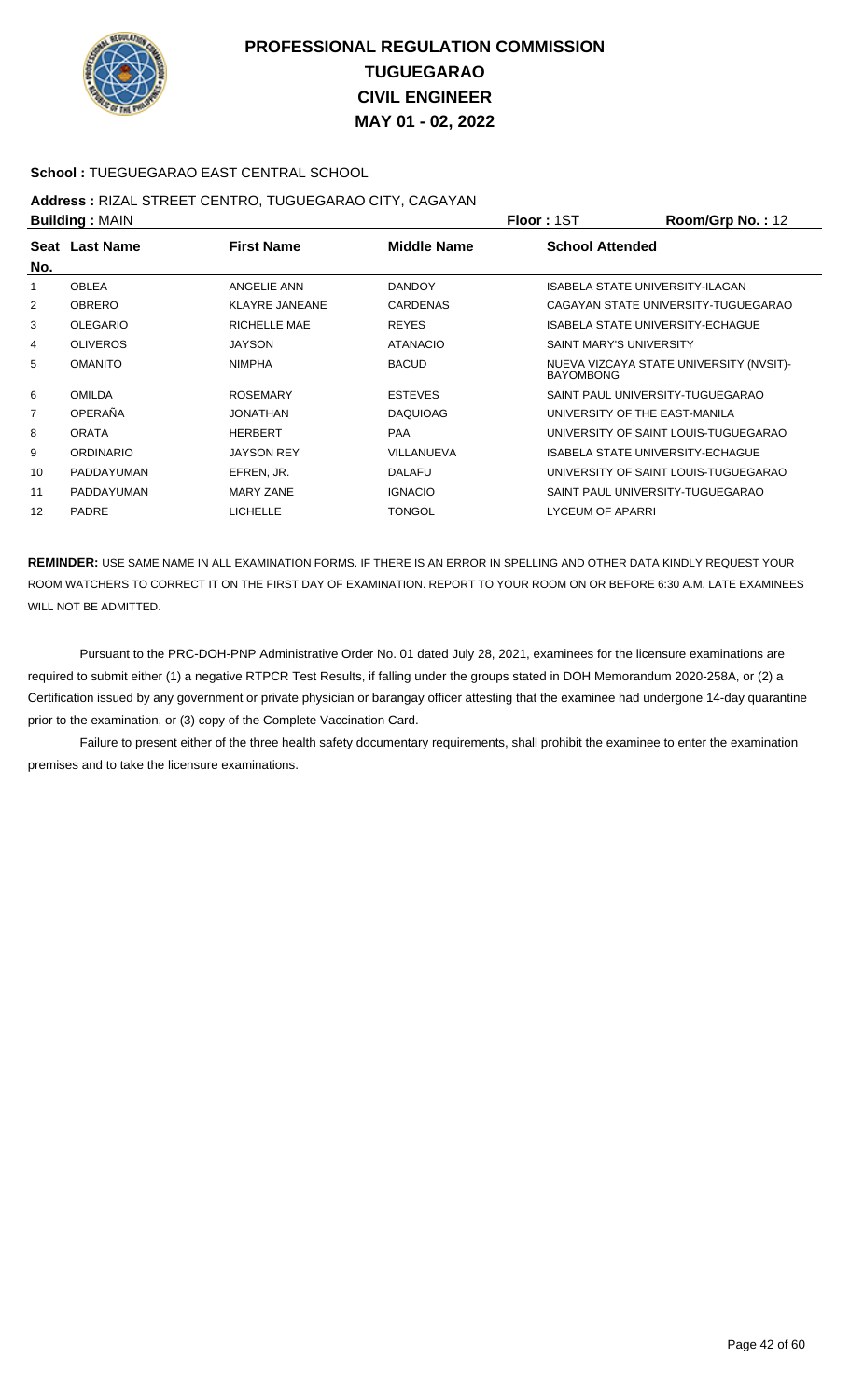

### **School :** TUEGUEGARAO EAST CENTRAL SCHOOL

## **Address :** RIZAL STREET CENTRO, TUGUEGARAO CITY, CAGAYAN

| <b>Building: MAIN</b> |                   |                      |                   | <b>Floor: 1ST</b>                | Room/Grp No.: 13                     |
|-----------------------|-------------------|----------------------|-------------------|----------------------------------|--------------------------------------|
| No.                   | Seat Last Name    | <b>First Name</b>    | Middle Name       | <b>School Attended</b>           |                                      |
|                       | <b>PADRON</b>     | <b>JULIUS MARK</b>   | <b>RUIZ</b>       |                                  | UNIVERSITY OF SAINT LOUIS-TUGUEGARAO |
| 2                     | <b>PADUA</b>      | <b>LOUIE</b>         | <b>ASUNCION</b>   |                                  | UNIVERSITY OF SAINT LOUIS-TUGUEGARAO |
| 3                     | <b>PADUIT</b>     | <b>ZCHK ANGELO</b>   | <b>BAYONG</b>     |                                  | UNIVERSITY OF SAINT LOUIS-TUGUEGARAO |
| 4                     | PAGADUAN          | <b>CHRISTINE JOY</b> | <b>ALONZO</b>     | <b>SAINT LOUIS UNIVERSITY</b>    |                                      |
| 5                     | <b>PAGANI</b>     | <b>EDIEL</b>         | <b>DOMINGO</b>    | ISABELA STATE UNIVERSITY-ILAGAN  |                                      |
| 6                     | PAGAYATAN         | <b>ALEXIS</b>        | <b>GUINACARAN</b> |                                  | UNIVERSITY OF SAINT LOUIS-TUGUEGARAO |
| $\overline{7}$        | <b>PAGUIO</b>     | <b>MARK ANGELO</b>   | <b>BAJO</b>       | SAINT PAUL UNIVERSITY-TUGUEGARAO |                                      |
| 8                     | <b>PAGUIRIGAN</b> | PHILIP JHON LAWRENCE | <b>LIMBAUAN</b>   | <b>SAINT MARY'S UNIVERSITY</b>   |                                      |
| 9                     | PAGULAYAN         | <b>GLADYS NICOLE</b> | ANNANG            |                                  | UNIVERSITY OF SAINT LOUIS-TUGUEGARAO |
| 10                    | PAGULAYAN         | <b>SHALIMAR</b>      | <b>MADDELA</b>    |                                  | CAGAYAN STATE UNIVERSITY-TUGUEGARAO  |
| 11                    | PALAPAL           | <b>GUIRLIEDANE</b>   | <b>ANTONIO</b>    | ISABELA STATE UNIVERSITY-ECHAGUE |                                      |
| 12                    | <b>PALATTAO</b>   | <b>WILFRED JR</b>    | <b>SINGAYAN</b>   |                                  | CAGAYAN STATE UNIVERSITY-TUGUEGARAO  |

**REMINDER:** USE SAME NAME IN ALL EXAMINATION FORMS. IF THERE IS AN ERROR IN SPELLING AND OTHER DATA KINDLY REQUEST YOUR ROOM WATCHERS TO CORRECT IT ON THE FIRST DAY OF EXAMINATION. REPORT TO YOUR ROOM ON OR BEFORE 6:30 A.M. LATE EXAMINEES WILL NOT BE ADMITTED.

 Pursuant to the PRC-DOH-PNP Administrative Order No. 01 dated July 28, 2021, examinees for the licensure examinations are required to submit either (1) a negative RTPCR Test Results, if falling under the groups stated in DOH Memorandum 2020-258A, or (2) a Certification issued by any government or private physician or barangay officer attesting that the examinee had undergone 14-day quarantine prior to the examination, or (3) copy of the Complete Vaccination Card.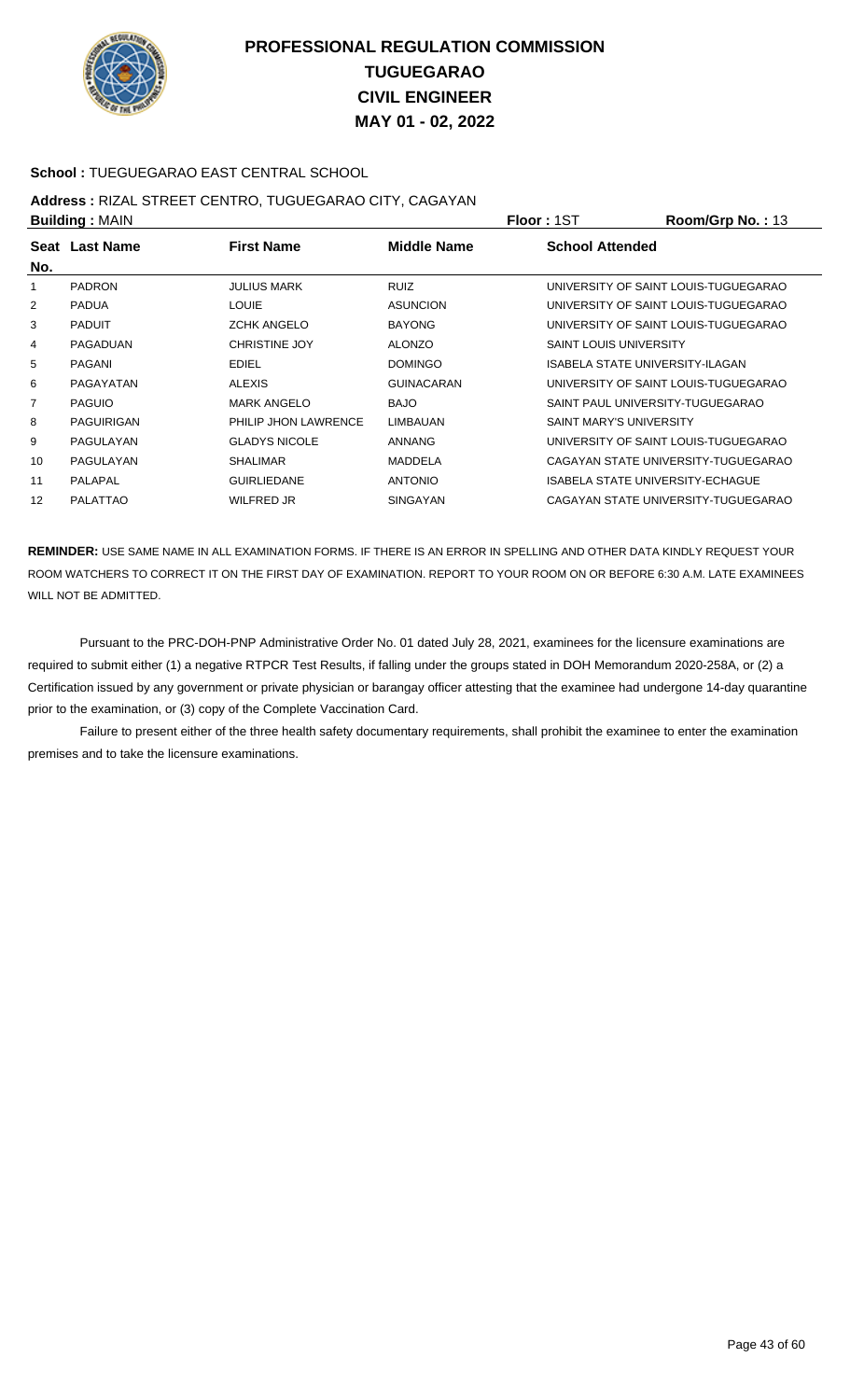

### **School :** TUEGUEGARAO EAST CENTRAL SCHOOL

## **Address :** RIZAL STREET CENTRO, TUGUEGARAO CITY, CAGAYAN

| <b>Building: MAIN</b> |                     |                  |                                                              | Room/Grp No.: 14                     |
|-----------------------|---------------------|------------------|--------------------------------------------------------------|--------------------------------------|
| Seat Last Name        | <b>First Name</b>   | Middle Name      | <b>School Attended</b>                                       |                                      |
|                       |                     |                  |                                                              |                                      |
| <b>PALAYON</b>        | <b>GRAIL</b>        | <b>REYES</b>     |                                                              | UNIVERSITY OF SAINT LOUIS-TUGUEGARAO |
| <b>PALMA</b>          | ROSE ANN ALEXIS     | ARIENDA          | <b>ISABELA STATE UNIVERSITY-ILAGAN</b>                       |                                      |
| <b>PALOMA</b>         | <b>RUSSEL JOHN</b>  | <b>MAMUAD</b>    | KALINGA STATE UNIVERSITY (FOR KALINGA<br>APAYAO STATE COLL.) |                                      |
| PAMITTAN              | <b>JULIUS CESAR</b> | MANGLANLAN       | <b>ISABELA STATE UNIVERSITY-ILAGAN</b>                       |                                      |
| <b>PAMITTAN</b>       | <b>MONIQUE</b>      | <b>ZIPAGAN</b>   | ISABELA STATE UNIVERSITY-ILAGAN                              |                                      |
| <b>PAMITTAN</b>       | <b>ROCHELLE</b>     | <b>TALLOD</b>    |                                                              | UNIVERSITY OF SAINT LOUIS-TUGUEGARAO |
| <b>PANGULO</b>        | <b>BRENT</b>        | CAMILO           | KALINGA STATE UNIVERSITY (FOR KALINGA<br>APAYAO STATE COLL.) |                                      |
| PANTALUNAN            | <b>LAURENCE</b>     | <b>MANSIBANG</b> |                                                              | CAGAYAN STATE UNIVERSITY-TUGUEGARAO  |
| <b>PASCASIO</b>       | <b>JAYA MARIE</b>   | <b>TALAY</b>     | <b>ISABELA STATE UNIVERSITY-ILAGAN</b>                       |                                      |
| <b>PASCUA</b>         | MC DAVE             | <b>BANIQUED</b>  | UNIVERSITY OF LA SALETTE-SANTIAGO                            |                                      |
| <b>PASCUAL</b>        | <b>BON CEDRIC</b>   | <b>SALAZAR</b>   |                                                              | UNIVERSITY OF SAINT LOUIS-TUGUEGARAO |
| <b>PASCUAL</b>        | <b>JENNY ROSE</b>   | <b>PARLAN</b>    | NEW ERA UNIVERSITY                                           |                                      |
|                       |                     |                  |                                                              | <b>Floor: 1ST</b>                    |

**REMINDER:** USE SAME NAME IN ALL EXAMINATION FORMS. IF THERE IS AN ERROR IN SPELLING AND OTHER DATA KINDLY REQUEST YOUR ROOM WATCHERS TO CORRECT IT ON THE FIRST DAY OF EXAMINATION. REPORT TO YOUR ROOM ON OR BEFORE 6:30 A.M. LATE EXAMINEES WILL NOT BE ADMITTED.

 Pursuant to the PRC-DOH-PNP Administrative Order No. 01 dated July 28, 2021, examinees for the licensure examinations are required to submit either (1) a negative RTPCR Test Results, if falling under the groups stated in DOH Memorandum 2020-258A, or (2) a Certification issued by any government or private physician or barangay officer attesting that the examinee had undergone 14-day quarantine prior to the examination, or (3) copy of the Complete Vaccination Card.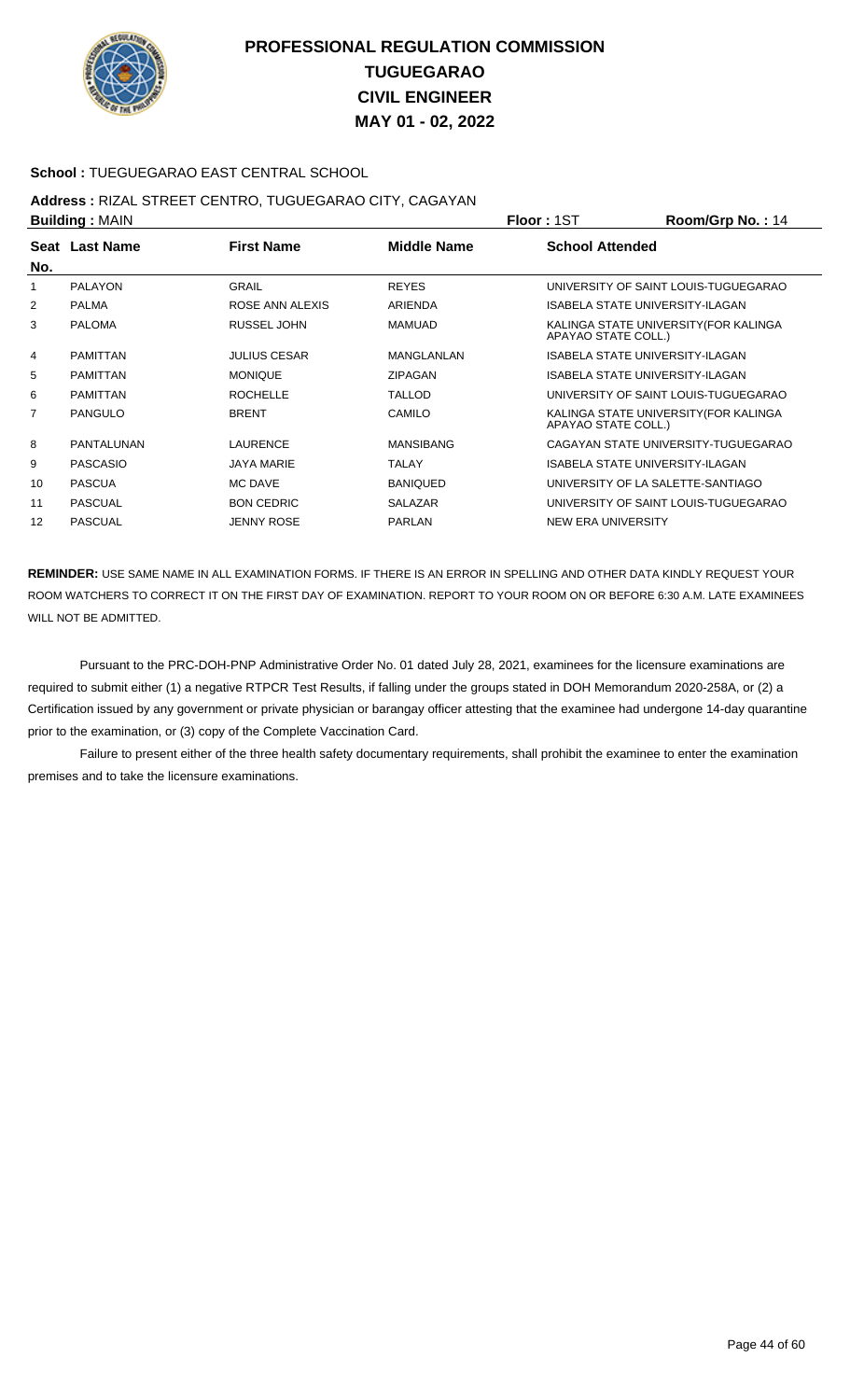

### **School :** TUEGUEGARAO EAST CENTRAL SCHOOL

## **Address :** RIZAL STREET CENTRO, TUGUEGARAO CITY, CAGAYAN

| <b>Building: MAIN</b> |                 |                       |                  | <b>Floor: 1ST</b>                      | Room/Grp No.: 15                            |
|-----------------------|-----------------|-----------------------|------------------|----------------------------------------|---------------------------------------------|
| No.                   | Seat Last Name  | <b>First Name</b>     | Middle Name      | <b>School Attended</b>                 |                                             |
| 1                     | <b>PASCUAL</b>  | <b>JEREMMIAH</b>      | <b>NOBLE</b>     | <b>ISABELA STATE UNIVERSITY-ILAGAN</b> |                                             |
| 2                     | <b>PASTOR</b>   | <b>CHERRY-RUTH</b>    | <b>INERE</b>     | <b>ISABELA STATE UNIVERSITY-ILAGAN</b> |                                             |
| 3                     | <b>PATAY</b>    | <b>MERLYN</b>         | <b>FERNANDEZ</b> |                                        | FLORENCIO L. VARGAS COLLEGE-TUGUEGARAO      |
| 4                     | PATTUGALAN      | <b>CELINA FAYE</b>    | <b>GURAY</b>     |                                        | UNIVERSITY OF SAINT LOUIS-TUGUEGARAO        |
| 5                     | <b>PAUIG</b>    | <b>FRANCISCO</b>      | <b>BASSIG</b>    |                                        | UNIVERSITY OF SAINT LOUIS-TUGUEGARAO        |
| 6                     | <b>PAULINO</b>  | <b>PAUL CHESTER</b>   | <b>INCARTADO</b> |                                        | CAGAYAN STATE UNIVERSITY-TUGUEGARAO         |
| 7                     | <b>PAYNOHON</b> | <b>MENCY</b>          | <b>BALIWANG</b>  | LAGAWE                                 | IFUGAO STATE UNIVERSITY (for. IFUGAO SCAF)- |
| 8                     | <b>PELAGIO</b>  | <b>CHRISTIAN JUDE</b> | <b>TUMBALI</b>   |                                        | FLORENCIO L. VARGAS COLLEGE-TUGUEGARAO      |
| 9                     | <b>PENOL</b>    | <b>RAYMART</b>        | <b>PESCADOR</b>  |                                        | CAGAYAN STATE UNIVERSITY-TUGUEGARAO         |
| 10                    | <b>PEREZ</b>    | <b>CRIS JAY</b>       | <b>CUDIAMAT</b>  | UNIVERSITY OF LA SALETTE-SANTIAGO      |                                             |
| 11                    | PEREZ           | <b>JANNINE</b>        | <b>PERALTA</b>   |                                        | CAGAYAN STATE UNIVERSITY-TUGUEGARAO         |
| 12                    | PEREZ           | NATHANIEL             | <b>MARTINEZ</b>  |                                        | CAGAYAN STATE UNIVERSITY-TUGUEGARAO         |

**REMINDER:** USE SAME NAME IN ALL EXAMINATION FORMS. IF THERE IS AN ERROR IN SPELLING AND OTHER DATA KINDLY REQUEST YOUR ROOM WATCHERS TO CORRECT IT ON THE FIRST DAY OF EXAMINATION. REPORT TO YOUR ROOM ON OR BEFORE 6:30 A.M. LATE EXAMINEES WILL NOT BE ADMITTED.

 Pursuant to the PRC-DOH-PNP Administrative Order No. 01 dated July 28, 2021, examinees for the licensure examinations are required to submit either (1) a negative RTPCR Test Results, if falling under the groups stated in DOH Memorandum 2020-258A, or (2) a Certification issued by any government or private physician or barangay officer attesting that the examinee had undergone 14-day quarantine prior to the examination, or (3) copy of the Complete Vaccination Card.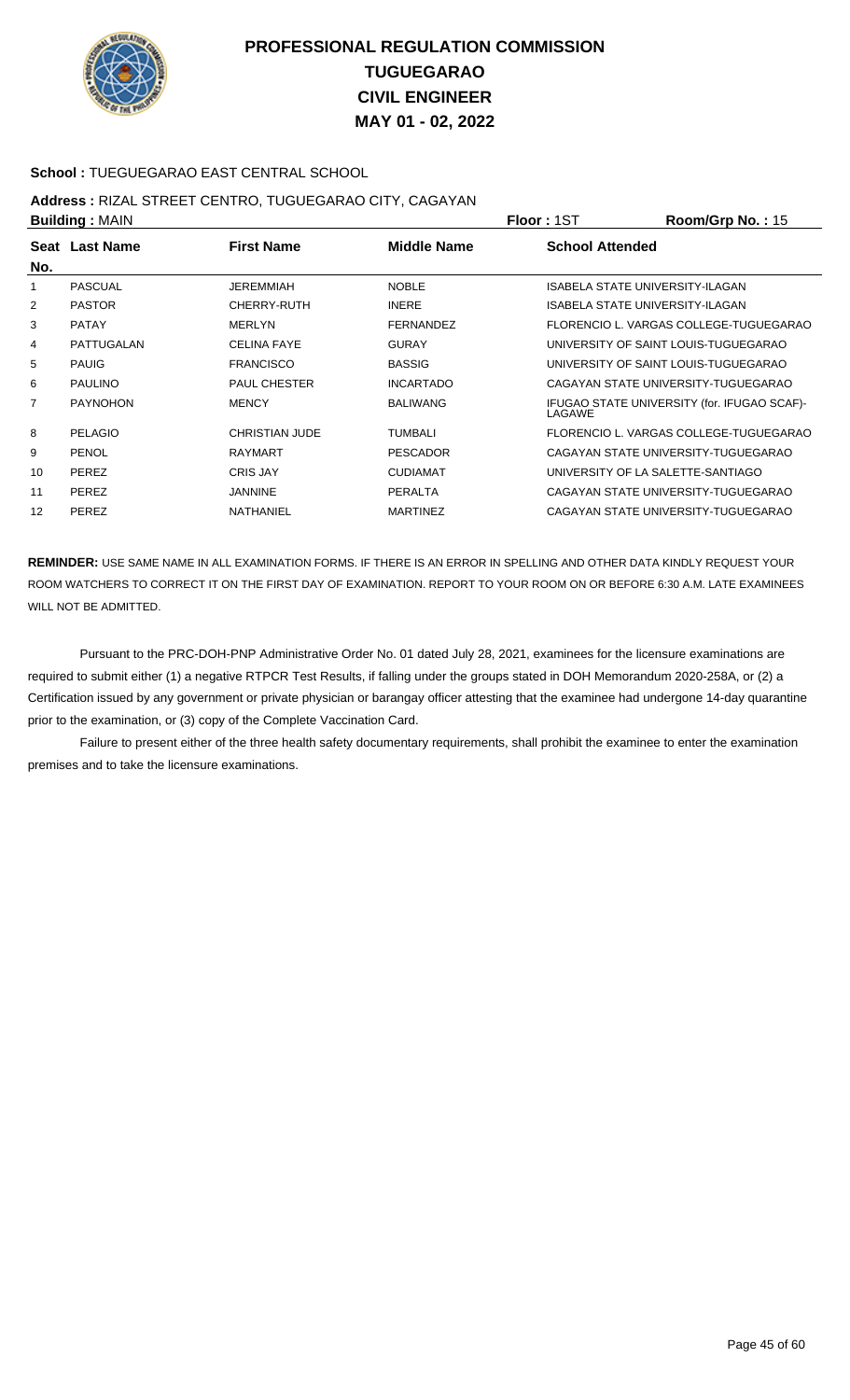

### **School :** TUEGUEGARAO NORTH-EAST CENTRAL SCHOOL

## **Address :** CAGGAY-TANZA HIGHWAY, TUGUEGARAO CITY, CAGAYAN

| <b>Building: MAIN</b> |                |                       |                  | <b>Floor: 1ST</b>              | Room/Grp No.: 1                         |
|-----------------------|----------------|-----------------------|------------------|--------------------------------|-----------------------------------------|
|                       | Seat Last Name | <b>First Name</b>     | Middle Name      | <b>School Attended</b>         |                                         |
| No.                   |                |                       |                  |                                |                                         |
|                       | <b>PERITO</b>  | JOHN MARK             | <b>SUMALENG</b>  |                                | <b>ISABELA STATE UNIVERSITY-ILAGAN</b>  |
| 2                     | <b>PICO</b>    | <b>HAROLD</b>         | <b>BAYOT</b>     | LYCEUM OF APARRI               |                                         |
| 3                     | PIEDAD         | <b>TRISTAN JOHN</b>   | <b>CANAPI</b>    |                                | UNIVERSITY OF SAINT LOUIS-TUGUEGARAO    |
| 4                     | PILLIEN        | <b>JEROME</b>         | <b>LIZARTE</b>   |                                | <b>ISABELA STATE UNIVERSITY-ECHAGUE</b> |
| 5                     | PIMENTEL       | <b>JOY</b>            | <b>BAHOM</b>     | <b>SAINT MARY'S UNIVERSITY</b> |                                         |
| 6                     | PIÑERA         | <b>JUDY DANIELLE</b>  | <b>MELCHOR</b>   | <b>SAINT LOUIS UNIVERSITY</b>  |                                         |
| 7                     | <b>PUERTO</b>  | <b>MATT BENJOEMIN</b> | <b>CARDENAS</b>  |                                | CAGAYAN STATE UNIVERSITY-TUGUEGARAO     |
| 8                     | PUNZALAN       | RUBYGILLE HANNAH      | <b>CABLING</b>   |                                | CAGAYAN STATE UNIVERSITY-TUGUEGARAO     |
| 9                     | QUEDDING       | <b>LEE MARK</b>       | <b>GONAYON</b>   | APAYAO STATE COLL.)            | KALINGA STATE UNIVERSITY (FOR KALINGA   |
| 10                    | QUIJANO        | <b>RICHARD</b>        | <b>ANCHETA</b>   |                                | UNIVERSITY OF LA SALETTE-SANTIAGO       |
| 11                    | QUILANG        | <b>CARL PHILLIPE</b>  | <b>TUMALIUAN</b> |                                | UNIVERSITY OF SAINT LOUIS-TUGUEGARAO    |
| 12                    | QUILANG        | <b>MANOLITO JR</b>    | TAGUINOD         |                                | UNIVERSITY OF SAINT LOUIS-TUGUEGARAO    |

**REMINDER:** USE SAME NAME IN ALL EXAMINATION FORMS. IF THERE IS AN ERROR IN SPELLING AND OTHER DATA KINDLY REQUEST YOUR ROOM WATCHERS TO CORRECT IT ON THE FIRST DAY OF EXAMINATION. REPORT TO YOUR ROOM ON OR BEFORE 6:30 A.M. LATE EXAMINEES WILL NOT BE ADMITTED.

 Pursuant to the PRC-DOH-PNP Administrative Order No. 01 dated July 28, 2021, examinees for the licensure examinations are required to submit either (1) a negative RTPCR Test Results, if falling under the groups stated in DOH Memorandum 2020-258A, or (2) a Certification issued by any government or private physician or barangay officer attesting that the examinee had undergone 14-day quarantine prior to the examination, or (3) copy of the Complete Vaccination Card.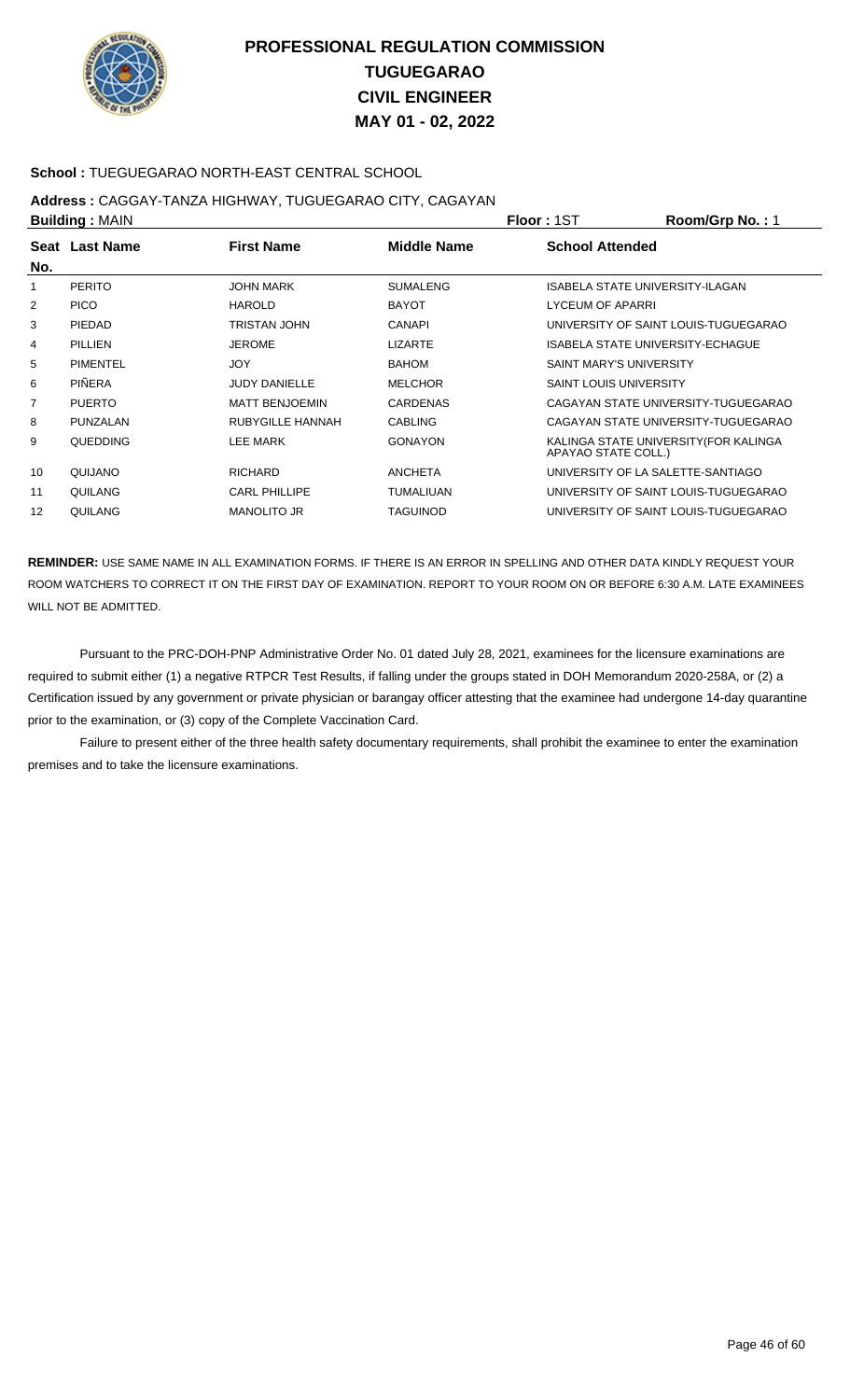

### **School :** TUEGUEGARAO NORTH-EAST CENTRAL SCHOOL

## **Address :** CAGGAY-TANZA HIGHWAY, TUGUEGARAO CITY, CAGAYAN

| <b>Building: MAIN</b> |                |                         |                    | <b>Floor: 1ST</b>                      | Room/Grp No.: 2                         |
|-----------------------|----------------|-------------------------|--------------------|----------------------------------------|-----------------------------------------|
| No.                   | Seat Last Name | <b>First Name</b>       | Middle Name        | <b>School Attended</b>                 |                                         |
|                       | QUITLONG       | <b>FATINALE</b>         | <b>DEYPIS</b>      | APAYAO STATE COLL.)                    | KALINGA STATE UNIVERSITY (FOR KALINGA   |
| 2                     | <b>QUITON</b>  | <b>MARGIE</b>           | ABAD               |                                        | CAGAYAN STATE UNIVERSITY-TUGUEGARAO     |
| 3                     | <b>RABILES</b> | <b>CALVIN</b>           | <b>PORQUILLANO</b> | UNIVERSITY OF LA SALETTE-SANTIAGO      |                                         |
| 4                     | <b>RABINO</b>  | <b>AIZA</b>             | <b>SUMER</b>       |                                        | UNIVERSITY OF SAINT LOUIS-TUGUEGARAO    |
| 5                     | <b>RAGMAC</b>  | KING JOHN RENZ          | <b>BALANAY</b>     |                                        | UNIVERSITY OF SAINT LOUIS-TUGUEGARAO    |
| 6                     | <b>RAGUNDI</b> | JOHN DHYVEDSON          | <b>ISIO</b>        | UNIVERSITY OF LA SALETTE-SANTIAGO      |                                         |
| 7                     | RAMEL          | <b>NEIL PATRICK</b>     | <b>GALAM</b>       | SAINT PAUL UNIVERSITY-TUGUEGARAO       |                                         |
| 8                     | RAMIRO         | <b>ELIZA GRACE</b>      | ABELLA             |                                        | UNIVERSITY OF SAINT LOUIS-TUGUEGARAO    |
| 9                     | <b>RAMOS</b>   | <b>CHARLENE</b>         | <b>PULIDO</b>      | DIVINE WORD COLLEGE OF LAOAG           |                                         |
| 10                    | <b>RAMOS</b>   | RACHEL FAITH            | <b>MIRANDA</b>     | <b>BAYOMBONG</b>                       | NUEVA VIZCAYA STATE UNIVERSITY (NVSIT)- |
| 11                    | RAVELA         | <b>JASMINE</b>          | <b>GENARO</b>      | UNIVERSITY OF LA SALETTE-SANTIAGO      |                                         |
| 12                    | <b>RECIO</b>   | <b>MIGNON RIZA LYKA</b> | <b>BULAN</b>       | <b>ISABELA STATE UNIVERSITY-ILAGAN</b> |                                         |

**REMINDER:** USE SAME NAME IN ALL EXAMINATION FORMS. IF THERE IS AN ERROR IN SPELLING AND OTHER DATA KINDLY REQUEST YOUR ROOM WATCHERS TO CORRECT IT ON THE FIRST DAY OF EXAMINATION. REPORT TO YOUR ROOM ON OR BEFORE 6:30 A.M. LATE EXAMINEES WILL NOT BE ADMITTED.

 Pursuant to the PRC-DOH-PNP Administrative Order No. 01 dated July 28, 2021, examinees for the licensure examinations are required to submit either (1) a negative RTPCR Test Results, if falling under the groups stated in DOH Memorandum 2020-258A, or (2) a Certification issued by any government or private physician or barangay officer attesting that the examinee had undergone 14-day quarantine prior to the examination, or (3) copy of the Complete Vaccination Card.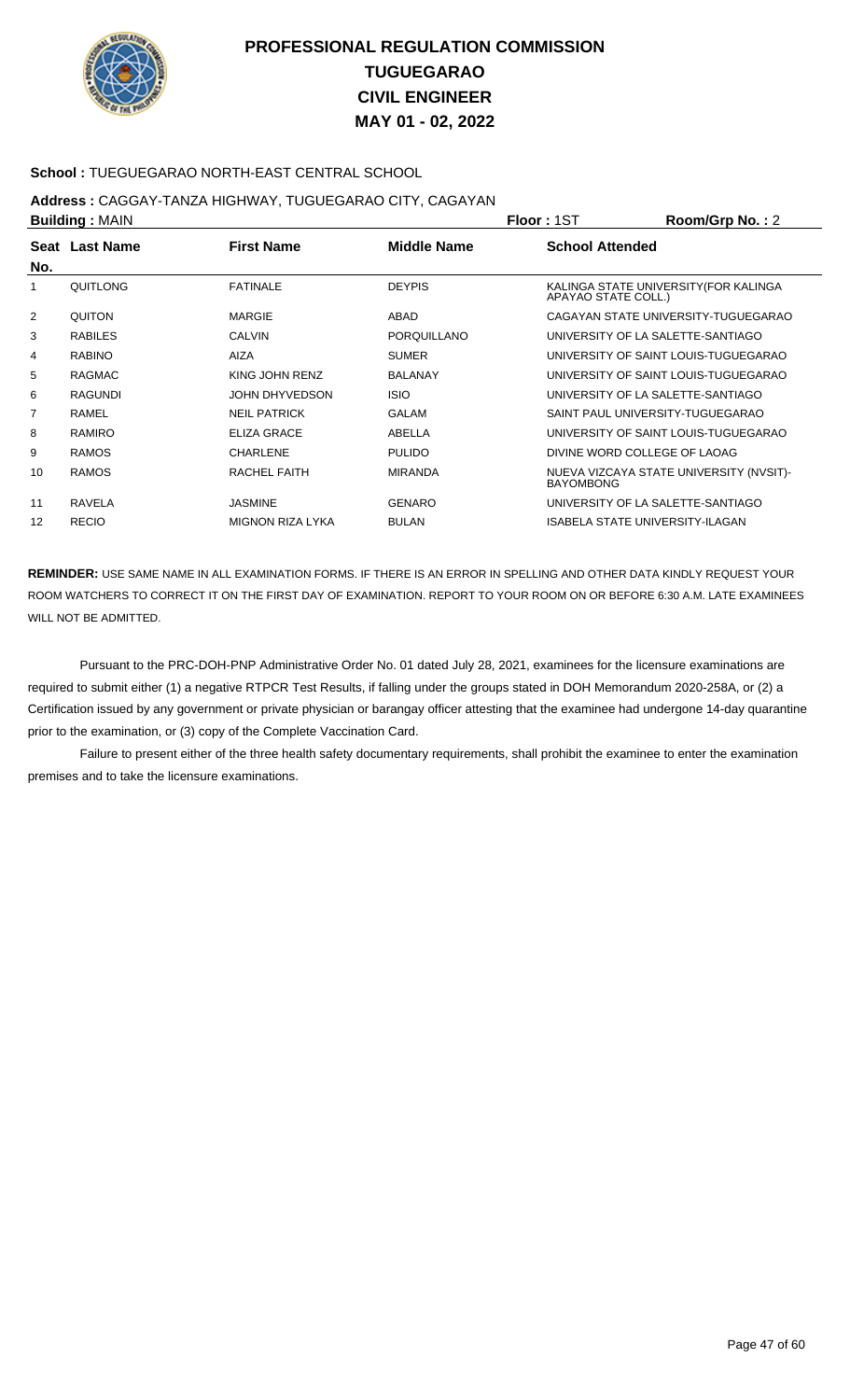

### **School :** TUEGUEGARAO NORTH-EAST CENTRAL SCHOOL

## **Address :** CAGGAY-TANZA HIGHWAY, TUGUEGARAO CITY, CAGAYAN

| <b>Building: MAIN</b> |                 |                      |                    | <b>Floor: 1ST</b>                 | Room/Grp No.: 3                        |
|-----------------------|-----------------|----------------------|--------------------|-----------------------------------|----------------------------------------|
| No.                   | Seat Last Name  | <b>First Name</b>    | <b>Middle Name</b> | <b>School Attended</b>            |                                        |
| 1                     | <b>RECONOCE</b> | <b>EDMIELENE</b>     | <b>PEDRO</b>       | SAINT PAUL UNIVERSITY-TUGUEGARAO  |                                        |
| 2                     | <b>REMEDIOS</b> | <b>QUEENIE JHANE</b> | <b>BLANCO</b>      | NORTHWESTERN UNIVERSITY           |                                        |
| 3                     | <b>REMIGIO</b>  | <b>CHRISTIAN</b>     | <b>AMURAO</b>      | UNIVERSITY OF LA SALETTE-SANTIAGO |                                        |
| 4                     | <b>RESPONZO</b> | <b>ERICK</b>         | <b>RUIZ</b>        | UNIVERSITY OF LA SALETTE-SANTIAGO |                                        |
| 5                     | <b>REYES</b>    | <b>GHIAN CARLO</b>   | <b>CASTILLO</b>    | ISABELA STATE UNIVERSITY-ILAGAN   |                                        |
| 6                     | <b>REYES</b>    | <b>MARK ERNEST</b>   | <b>REGINO</b>      | SAINT PAUL UNIVERSITY-TUGUEGARAO  |                                        |
| 7                     | <b>REYES</b>    | <b>MARK RAYMOND</b>  | <b>EDESA</b>       |                                   | UNIVERSITY OF SAINT LOUIS-TUGUEGARAO   |
| 8                     | <b>REYES</b>    | <b>NEIL ADRIAN</b>   | <b>GULATERA</b>    |                                   | CAGAYAN STATE UNIVERSITY-TUGUEGARAO    |
| 9                     | <b>REYES</b>    | <b>RICHARD</b>       | <b>HULLANA</b>     |                                   | FLORENCIO L. VARGAS COLLEGE-TUGUEGARAO |
| 10                    | <b>RIAZONDA</b> | <b>KYLE DENNIS</b>   | VALDEZ             |                                   | UNIVERSITY OF SAINT LOUIS-TUGUEGARAO   |
| 11                    | <b>RICO</b>     | ARLENE               | <b>MANALIGOD</b>   | ISABELA STATE UNIVERSITY-ILAGAN   |                                        |
| 12                    | <b>RIVERA</b>   | <b>KRISEL ANN</b>    | <b>SALES</b>       | ISABELA STATE UNIVERSITY-ILAGAN   |                                        |
|                       |                 |                      |                    |                                   |                                        |

**REMINDER:** USE SAME NAME IN ALL EXAMINATION FORMS. IF THERE IS AN ERROR IN SPELLING AND OTHER DATA KINDLY REQUEST YOUR ROOM WATCHERS TO CORRECT IT ON THE FIRST DAY OF EXAMINATION. REPORT TO YOUR ROOM ON OR BEFORE 6:30 A.M. LATE EXAMINEES WILL NOT BE ADMITTED.

 Pursuant to the PRC-DOH-PNP Administrative Order No. 01 dated July 28, 2021, examinees for the licensure examinations are required to submit either (1) a negative RTPCR Test Results, if falling under the groups stated in DOH Memorandum 2020-258A, or (2) a Certification issued by any government or private physician or barangay officer attesting that the examinee had undergone 14-day quarantine prior to the examination, or (3) copy of the Complete Vaccination Card.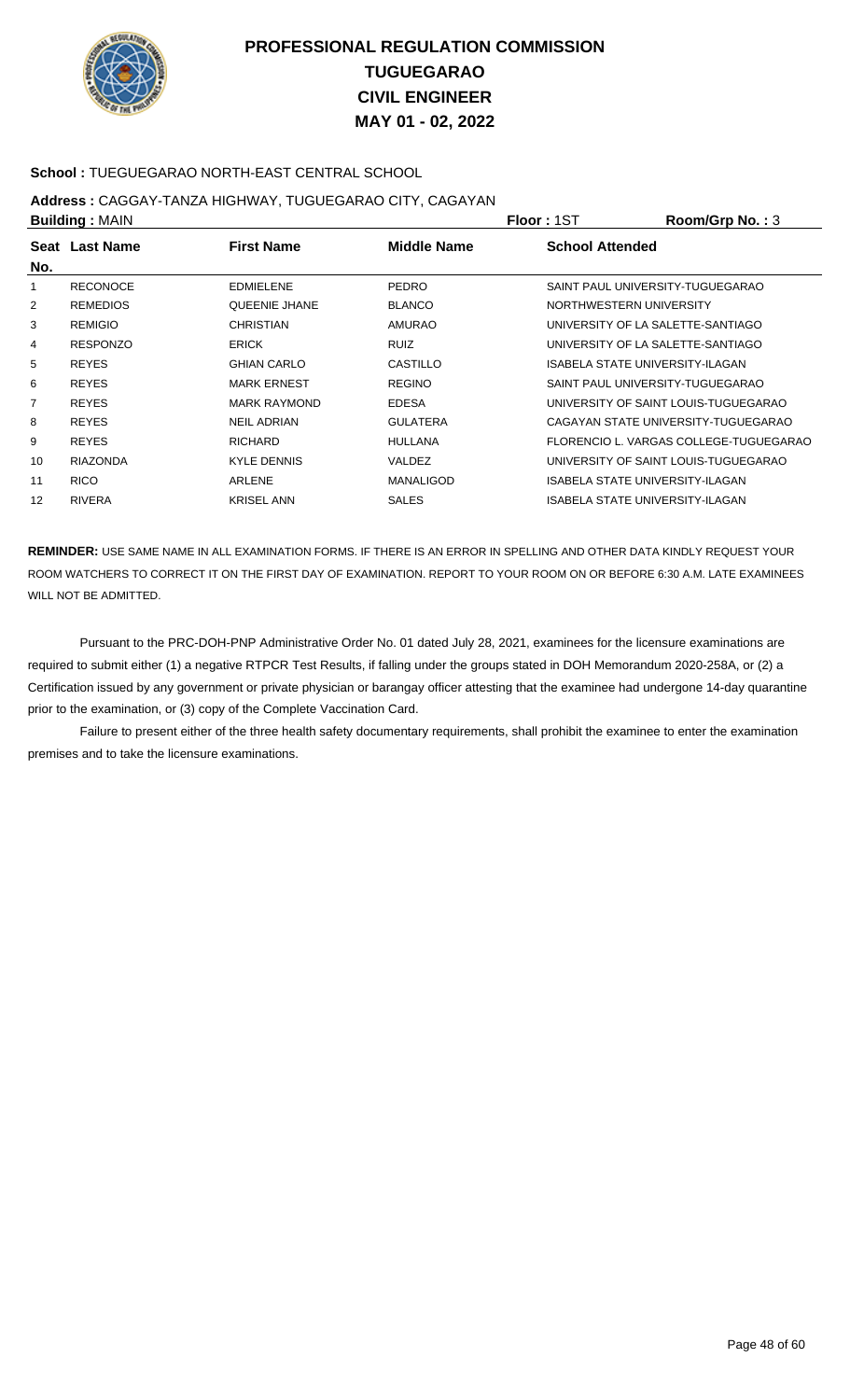

### **School :** TUEGUEGARAO NORTH-EAST CENTRAL SCHOOL

## **Address :** CAGGAY-TANZA HIGHWAY, TUGUEGARAO CITY, CAGAYAN

| <b>Building: MAIN</b> |                 | <b>Floor: 1ST</b>   | Room/Grp No.: 4   |                        |                                         |
|-----------------------|-----------------|---------------------|-------------------|------------------------|-----------------------------------------|
|                       | Seat Last Name  | <b>First Name</b>   | Middle Name       | <b>School Attended</b> |                                         |
| No.                   |                 |                     |                   |                        |                                         |
| 1                     | <b>RIVERA</b>   | <b>VJAY FRANZ</b>   | DE VEAS           |                        | <b>ISABELA STATE UNIVERSITY-ILAGAN</b>  |
| 2                     | <b>RODRIGO</b>  | <b>JAMES MARCO</b>  | <b>BACUYAG</b>    |                        | CAGAYAN STATE UNIVERSITY-TUGUEGARAO     |
| 3                     | <b>ROMERO</b>   | CARLA ANGELA        | <b>BERMEJO</b>    |                        | UNIVERSITY OF SAINT LOUIS-TUGUEGARAO    |
| 4                     | <b>RONCAL</b>   | JAN-JAN             | <b>QUINES</b>     | LYCEUM OF APARRI       |                                         |
| 5                     | <b>ROSARIO</b>  | <b>RODANTE</b>      | GANNABAN          |                        | CAGAYAN STATE UNIVERSITY-TUGUEGARAO     |
| 6                     | <b>ROSQUITA</b> | <b>JULIE ANN</b>    | <b>TABARNILLA</b> |                        | UNIVERSITY OF LA SALETTE-SANTIAGO       |
| 7                     | <b>RUMBAOA</b>  | <b>MARIA FAYE</b>   | <b>BAUTISTA</b>   |                        | CAGAYAN STATE UNIVERSITY-TUGUEGARAO     |
| 8                     | <b>SAAVEDRA</b> | <b>NIKKO BRYAN</b>  | <b>MAGGAY</b>     |                        | CAGAYAN STATE UNIVERSITY-TUGUEGARAO     |
| 9                     | <b>SABADO</b>   | PHIL JOHN           | <b>COSTALES</b>   | <b>BAYOMBONG</b>       | NUEVA VIZCAYA STATE UNIVERSITY (NVSIT)- |
| 10                    | <b>SABIANO</b>  | <b>CHARLES JR</b>   | CASTILLO          |                        | UNIVERSITY OF SAINT LOUIS-TUGUEGARAO    |
| 11                    | <b>SALADINO</b> | <b>LORITES</b>      | <b>EDRADA</b>     |                        | ISABELA STATE UNIVERSITY-ILAGAN         |
| 12                    | <b>SALAZAR</b>  | <b>THERESE KAYE</b> | <b>MAGORA</b>     |                        | CAGAYAN STATE UNIVERSITY-TUGUEGARAO     |

**REMINDER:** USE SAME NAME IN ALL EXAMINATION FORMS. IF THERE IS AN ERROR IN SPELLING AND OTHER DATA KINDLY REQUEST YOUR ROOM WATCHERS TO CORRECT IT ON THE FIRST DAY OF EXAMINATION. REPORT TO YOUR ROOM ON OR BEFORE 6:30 A.M. LATE EXAMINEES WILL NOT BE ADMITTED.

 Pursuant to the PRC-DOH-PNP Administrative Order No. 01 dated July 28, 2021, examinees for the licensure examinations are required to submit either (1) a negative RTPCR Test Results, if falling under the groups stated in DOH Memorandum 2020-258A, or (2) a Certification issued by any government or private physician or barangay officer attesting that the examinee had undergone 14-day quarantine prior to the examination, or (3) copy of the Complete Vaccination Card.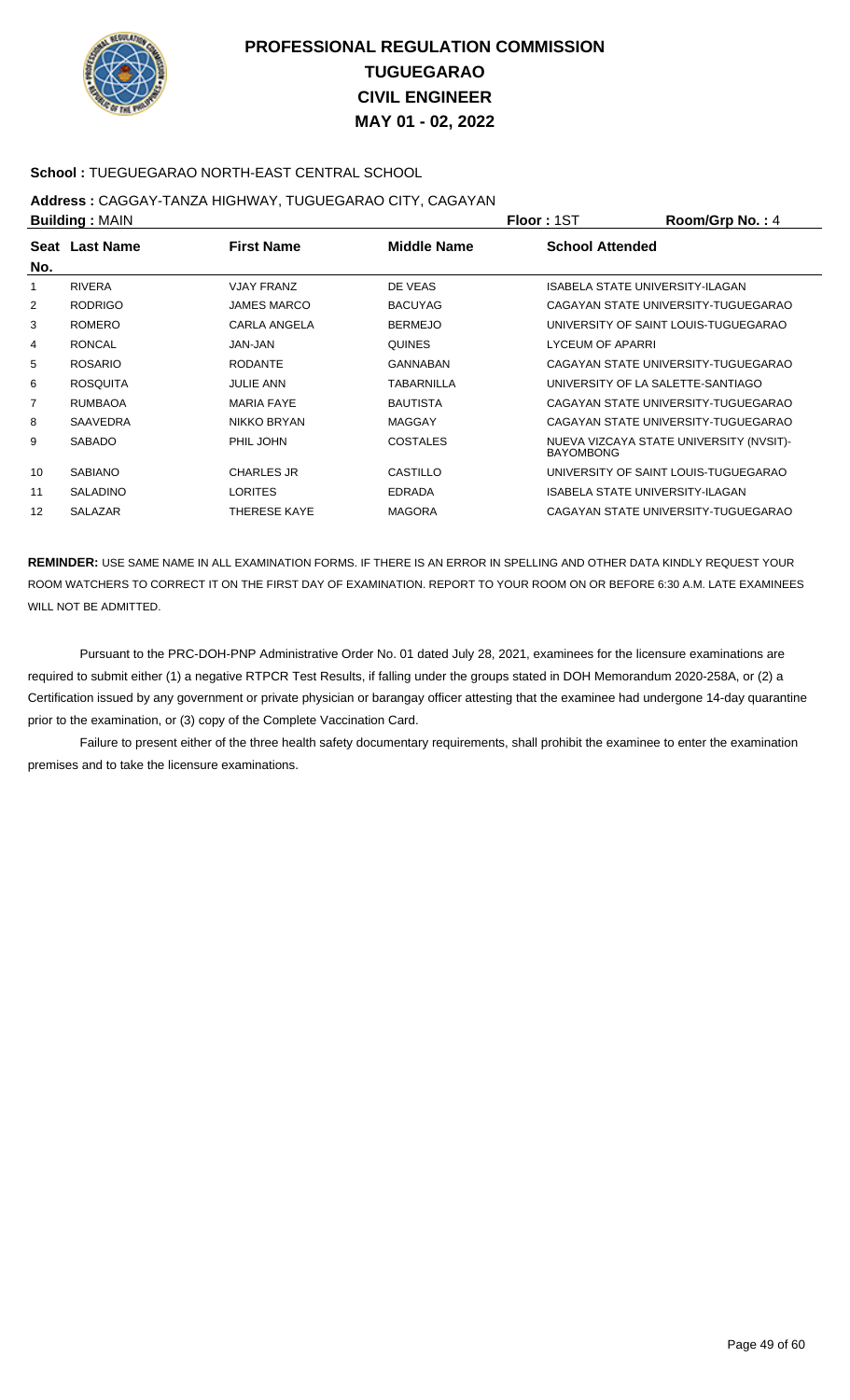

### **School :** TUEGUEGARAO NORTH-EAST CENTRAL SCHOOL

## **Address :** CAGGAY-TANZA HIGHWAY, TUGUEGARAO CITY, CAGAYAN

| <b>Building: MAIN</b> |                 |                        |                    | <b>Floor: 1ST</b>      | Room/Grp No.: 5                       |
|-----------------------|-----------------|------------------------|--------------------|------------------------|---------------------------------------|
|                       | Seat Last Name  | <b>First Name</b>      | <b>Middle Name</b> | <b>School Attended</b> |                                       |
| No.                   |                 |                        |                    |                        |                                       |
| 1                     | <b>SALLAYA</b>  | <b>MIA CLAUDINE</b>    | <b>BAAWA</b>       |                        | UNIVERSITY OF SAINT LOUIS-TUGUEGARAO  |
| 2                     | <b>SALUD</b>    | <b>CHRISTIAN PAUL</b>  | PEÑALVER           |                        | SAINT PAUL UNIVERSITY-TUGUEGARAO      |
| 3                     | <b>SALVADOR</b> | <b>DONALYN</b>         | <b>MORALES</b>     |                        | ISABELA STATE UNIVERSITY-ILAGAN       |
| 4                     | <b>SALVADOR</b> | <b>ELIZER</b>          | <b>BALLESTEROS</b> |                        | NORTHWESTERN UNIVERSITY               |
| 5                     | <b>SALVADOR</b> | PHILIP                 | CARIZAL            |                        | SAINT PAUL UNIVERSITY-TUGUEGARAO      |
| 6                     | <b>SALVADOR</b> | SARAH JANE             | <b>RESPICIO</b>    |                        | ISABELA STATE UNIVERSITY-ECHAGUE      |
| $\overline{7}$        | <b>SALVADOR</b> | <b>SHARMAINE</b>       | <b>MARCOS</b>      |                        | UNIVERSITY OF SAINT LOUIS-TUGUEGARAO  |
| 8                     | <b>SAMSON</b>   | RHALYN JOY             | ALMAZAN            |                        | ISABELA STATE UNIVERSITY-ILAGAN       |
| 9                     | SANDI           | <b>RAVEN</b>           | <b>MALUPENG</b>    |                        | UNIVERSITY OF SAINT LOUIS-TUGUEGARAO  |
| 10                    | SANGNGANGAO     | <b>ALLEEN</b>          | <b>ACUAT</b>       | APAYAO STATE COLL.)    | KALINGA STATE UNIVERSITY (FOR KALINGA |
| 11                    | <b>SANTIAGO</b> | CARLA MAE              | <b>DULIN</b>       |                        | CAGAYAN STATE UNIVERSITY-TUGUEGARAO   |
| 12                    | <b>SANTIAGO</b> | <b>JIMWELL SPENCER</b> | <b>PARCASIO</b>    |                        | SAINT PAUL UNIVERSITY-TUGUEGARAO      |

**REMINDER:** USE SAME NAME IN ALL EXAMINATION FORMS. IF THERE IS AN ERROR IN SPELLING AND OTHER DATA KINDLY REQUEST YOUR ROOM WATCHERS TO CORRECT IT ON THE FIRST DAY OF EXAMINATION. REPORT TO YOUR ROOM ON OR BEFORE 6:30 A.M. LATE EXAMINEES WILL NOT BE ADMITTED.

 Pursuant to the PRC-DOH-PNP Administrative Order No. 01 dated July 28, 2021, examinees for the licensure examinations are required to submit either (1) a negative RTPCR Test Results, if falling under the groups stated in DOH Memorandum 2020-258A, or (2) a Certification issued by any government or private physician or barangay officer attesting that the examinee had undergone 14-day quarantine prior to the examination, or (3) copy of the Complete Vaccination Card.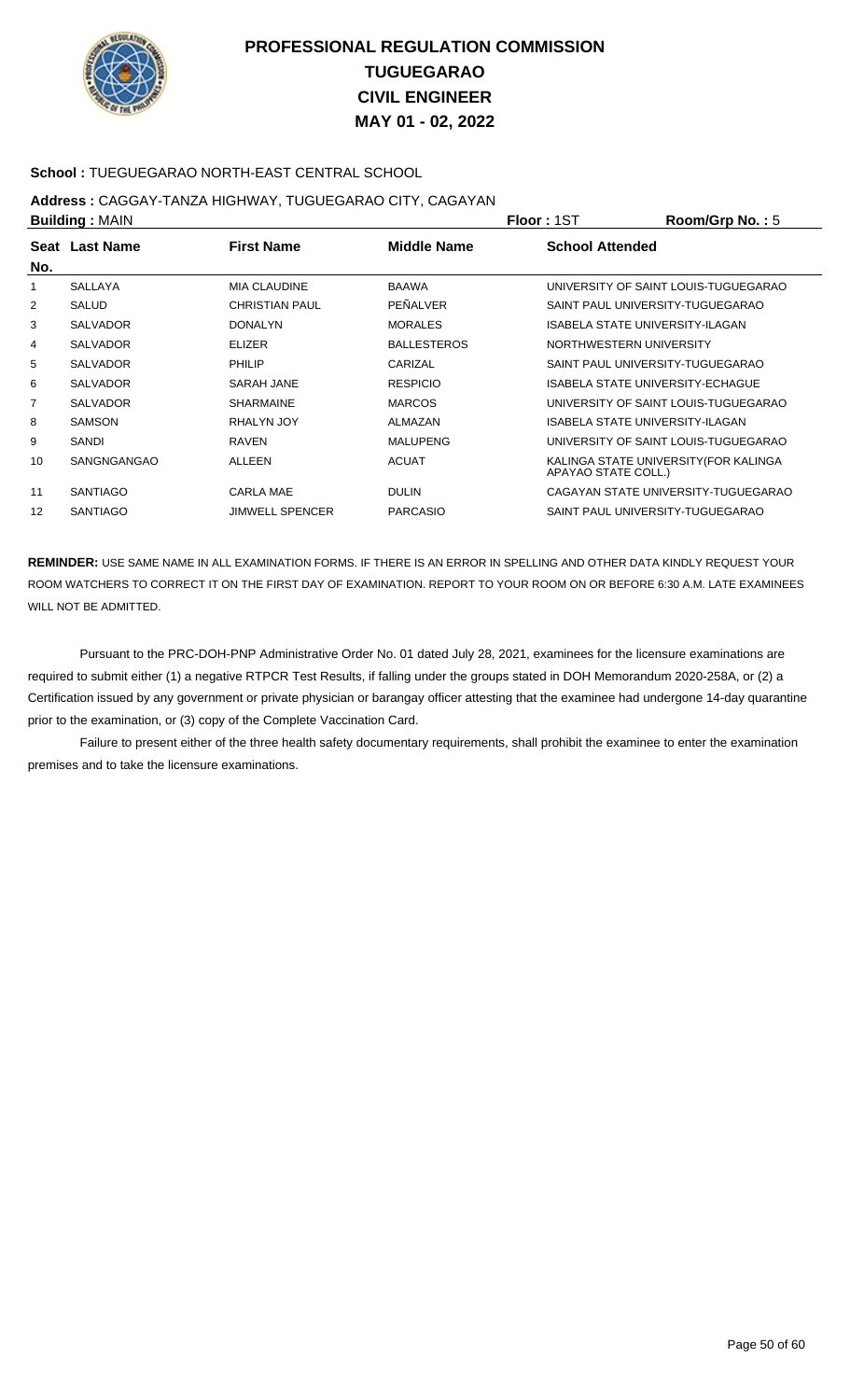

### **School :** TUEGUEGARAO NORTH-EAST CENTRAL SCHOOL

## **Address :** CAGGAY-TANZA HIGHWAY, TUGUEGARAO CITY, CAGAYAN

| <b>Building: MAIN</b> |                       | <b>Floor: 1ST</b>  | Room/Grp No.: $6$      |                                         |
|-----------------------|-----------------------|--------------------|------------------------|-----------------------------------------|
| Seat Last Name        | <b>First Name</b>     | <b>Middle Name</b> | <b>School Attended</b> |                                         |
|                       |                       |                    |                        |                                         |
| <b>SANTIAGO</b>       | <b>JUAN CARLOS</b>    | <b>PASCUAL</b>     |                        | ISABELA STATE UNIVERSITY-ILAGAN         |
| <b>SANTIAGO</b>       | LENARD                | JUAN               |                        | <b>ISABELA STATE UNIVERSITY-ECHAGUE</b> |
| <b>SANTIAGO</b>       | <b>MARIVIC</b>        | <b>DOONG</b>       |                        | ISABELA STATE UNIVERSITY-ILAGAN         |
| <b>SANTOS</b>         | <b>JOHN CHRISTIAN</b> | <b>BRILLIANTES</b> |                        | UNIVERSITY OF LA SALETTE-SANTIAGO       |
| <b>SANTOS</b>         | <b>JOHN LESTER</b>    | <b>BULACLAC</b>    |                        | UNIVERSITY OF LA SALETTE-SANTIAGO       |
| <b>SANTOS</b>         | <b>JOHN PAUL</b>      | <b>RANESES</b>     |                        | CAGAYAN STATE UNIVERSITY-TUGUEGARAO     |
| SAPLAN                | <b>MARIA KRISTINA</b> | <b>RECOBO</b>      |                        | <b>ISABELA STATE UNIVERSITY-ECHAGUE</b> |
| <b>SAPPA</b>          | CRYSTAL               | <b>MABBAYAC</b>    | PACIFIC-TABUK BRANCH   | INTERNATIONAL SCHOOL OF ASIA AND THE    |
| <b>SAPPA</b>          | <b>CRYSTAL</b>        | <b>MABBAYAC</b>    | PACIFIC-TABUK BRANCH   | INTERNATIONAL SCHOOL OF ASIA AND THE    |
| <b>SAQUING</b>        | <b>HIGINIO</b>        | AGGABAO            |                        | CAGAYAN STATE UNIVERSITY-CARITAN        |
| <b>SAQUING</b>        | <b>JOANNE</b>         | <b>PARAGUISON</b>  |                        | ISABELA STATE UNIVERSITY-ILAGAN         |
| <b>SARIBAY</b>        | <b>HESSE GRISETTE</b> | <b>RABANG</b>      |                        | UNIVERSITY OF SAINT LOUIS-TUGUEGARAO    |
|                       |                       |                    |                        |                                         |

**REMINDER:** USE SAME NAME IN ALL EXAMINATION FORMS. IF THERE IS AN ERROR IN SPELLING AND OTHER DATA KINDLY REQUEST YOUR ROOM WATCHERS TO CORRECT IT ON THE FIRST DAY OF EXAMINATION. REPORT TO YOUR ROOM ON OR BEFORE 6:30 A.M. LATE EXAMINEES WILL NOT BE ADMITTED.

 Pursuant to the PRC-DOH-PNP Administrative Order No. 01 dated July 28, 2021, examinees for the licensure examinations are required to submit either (1) a negative RTPCR Test Results, if falling under the groups stated in DOH Memorandum 2020-258A, or (2) a Certification issued by any government or private physician or barangay officer attesting that the examinee had undergone 14-day quarantine prior to the examination, or (3) copy of the Complete Vaccination Card.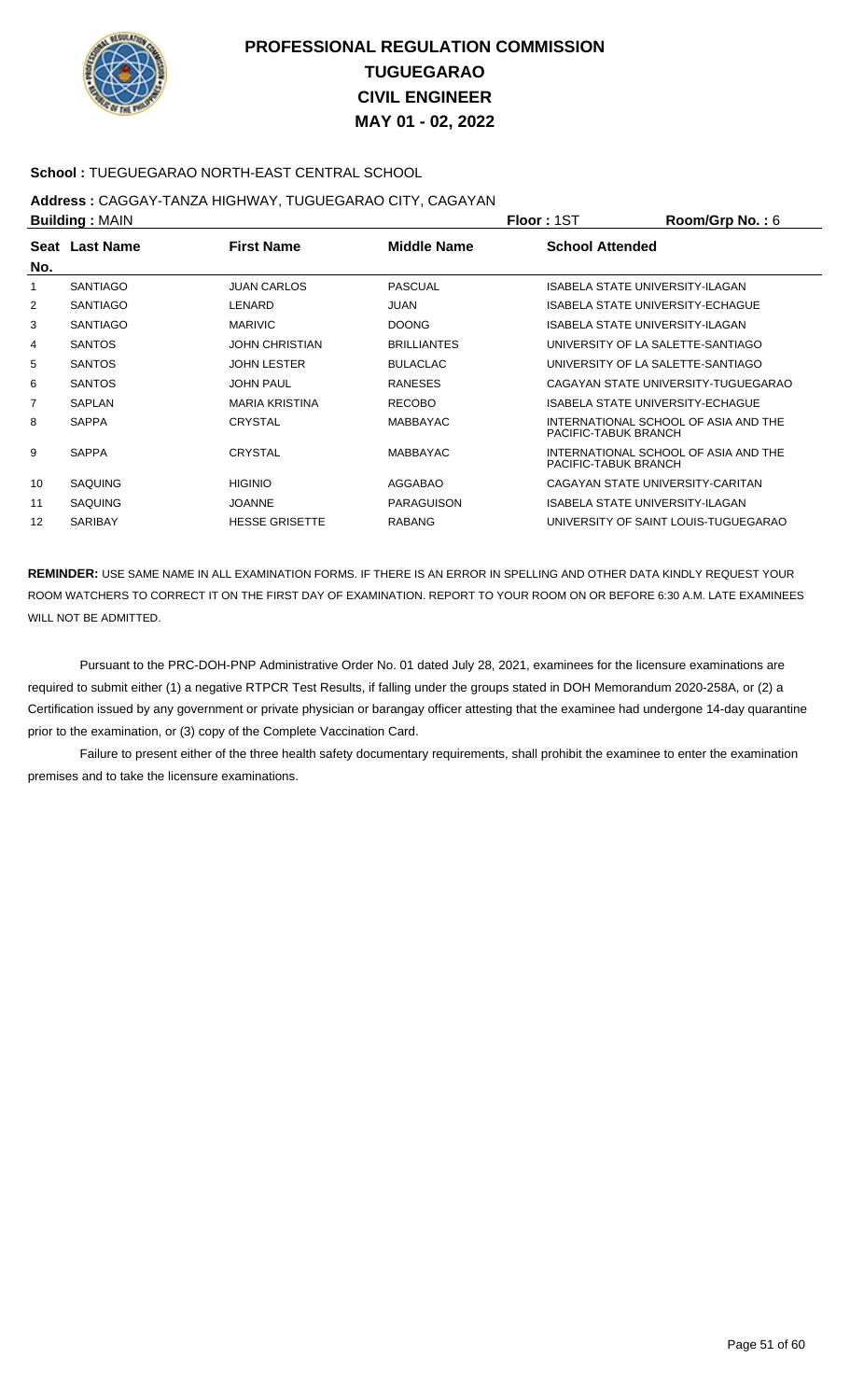

### **School :** TUEGUEGARAO NORTH-EAST CENTRAL SCHOOL

## **Address :** CAGGAY-TANZA HIGHWAY, TUGUEGARAO CITY, CAGAYAN

| <b>Building: MAIN</b> |                 |                         |                 | <b>Floor: 1ST</b>      | Room/Grp No.: 7                       |
|-----------------------|-----------------|-------------------------|-----------------|------------------------|---------------------------------------|
| No.                   | Seat Last Name  | <b>First Name</b>       | Middle Name     | <b>School Attended</b> |                                       |
| 1                     | <b>SASIS</b>    | <b>GLENN VINCENT</b>    | <b>TAGUBASI</b> |                        | ISABELA STATE UNIVERSITY-ILAGAN       |
| 2                     | SAVELLANO       | <b>JEFERSON</b>         | <b>PALINO</b>   |                        | UNIVERSITY OF SAINT LOUIS-TUGUEGARAO  |
| 3                     | <b>SERRANO</b>  | <b>BRINGERT NEIL</b>    | <b>ASCUETA</b>  |                        | CAGAYAN STATE UNIVERSITY-TUGUEGARAO   |
| 4                     | <b>SIBAL</b>    | <b>CHARMAGNE JOY</b>    | <b>JACOBE</b>   |                        | UNIVERSITY OF SAINT LOUIS-TUGUEGARAO  |
| 5                     | <b>SIBAYAN</b>  | <b>GEMINA KRISTELLE</b> | <b>VELASCO</b>  |                        | UNIVERSITY OF LA SALETTE-SANTIAGO     |
| 6                     | <b>SIDDAYAO</b> | <b>MYRNA</b>            | <b>BIRI</b>     |                        | CAGAYAN STATE UNIVERSITY-TUGUEGARAO   |
| 7                     | <b>SILLOS</b>   | <b>GEORGE MIGUEL</b>    | LIWAG           |                        | UNIVERSITY OF LA SALETTE-SANTIAGO     |
| 8                     | <b>SIMANGAN</b> | <b>ROLDAN</b>           | LADERA          |                        | APAYAO STATE COLLEGE-CONNER           |
| 9                     | <b>SIMON</b>    | <b>CAROL MAE</b>        | <b>DIONES</b>   |                        | ISABELA STATE UNIVERSITY-ILAGAN       |
| 10                    | <b>SOLAINA</b>  | MAYLENE                 | <b>PURUEL</b>   |                        | CAGAYAN STATE UNIVERSITY-TUGUEGARAO   |
| 11                    | <b>SOLIVEN</b>  | ARSEN JOSHUA            | <b>TULOD</b>    |                        | UNIVERSITY OF LA SALETTE-SANTIAGO     |
| 12                    | <b>SOLIVEN</b>  | <b>JOSHUA LYNNE</b>     | <b>TUMBALI</b>  | APAYAO STATE COLL.)    | KALINGA STATE UNIVERSITY (FOR KALINGA |

**REMINDER:** USE SAME NAME IN ALL EXAMINATION FORMS. IF THERE IS AN ERROR IN SPELLING AND OTHER DATA KINDLY REQUEST YOUR ROOM WATCHERS TO CORRECT IT ON THE FIRST DAY OF EXAMINATION. REPORT TO YOUR ROOM ON OR BEFORE 6:30 A.M. LATE EXAMINEES WILL NOT BE ADMITTED.

 Pursuant to the PRC-DOH-PNP Administrative Order No. 01 dated July 28, 2021, examinees for the licensure examinations are required to submit either (1) a negative RTPCR Test Results, if falling under the groups stated in DOH Memorandum 2020-258A, or (2) a Certification issued by any government or private physician or barangay officer attesting that the examinee had undergone 14-day quarantine prior to the examination, or (3) copy of the Complete Vaccination Card.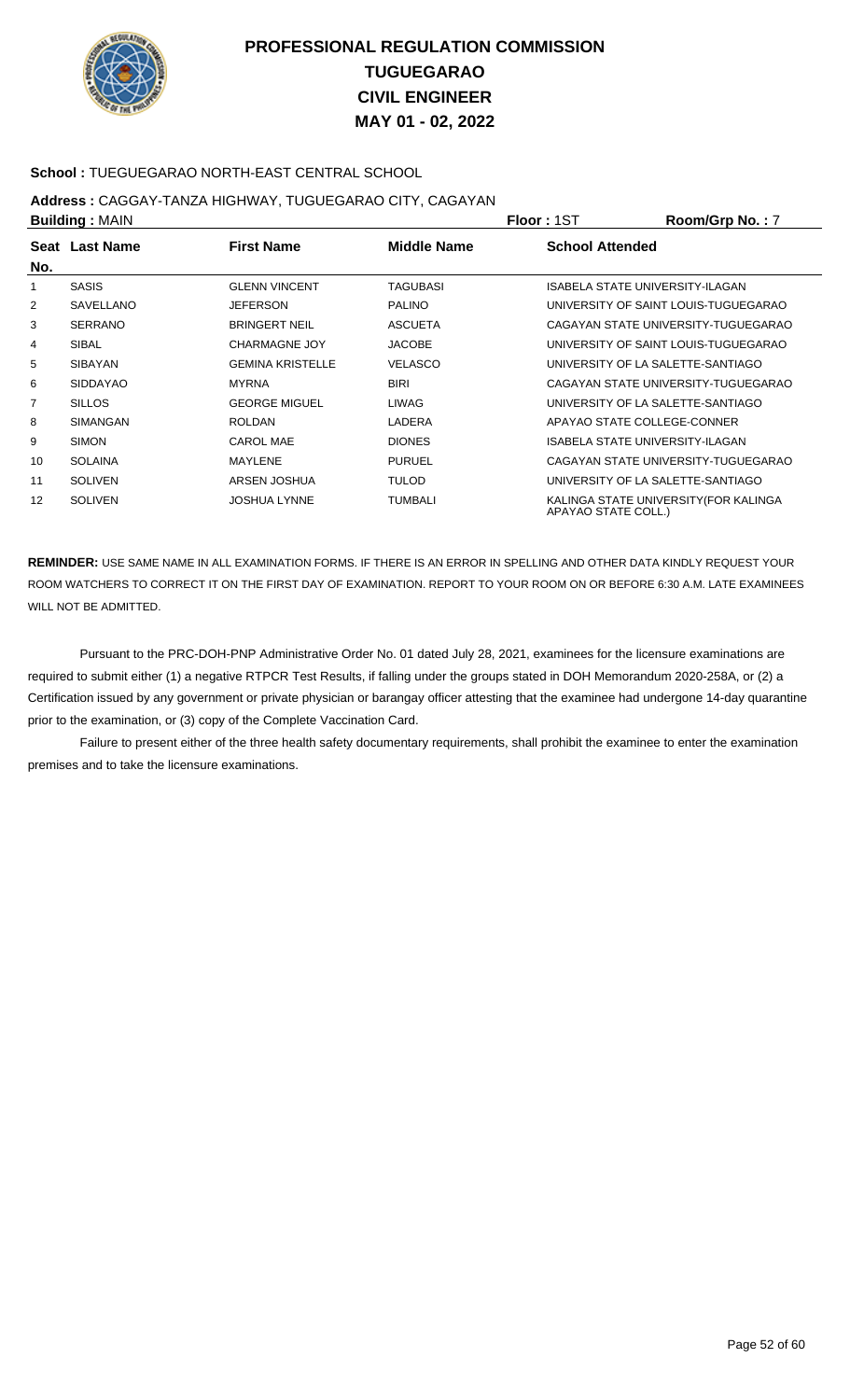

### **School :** TUEGUEGARAO NORTH-EAST CENTRAL SCHOOL

## **Address :** CAGGAY-TANZA HIGHWAY, TUGUEGARAO CITY, CAGAYAN

| Room/Grp No.: 8                         |
|-----------------------------------------|
|                                         |
| CAGAYAN STATE UNIVERSITY-TUGUEGARAO     |
| KALINGA STATE UNIVERSITY (FOR KALINGA   |
| SAINT PAUL UNIVERSITY-TUGUEGARAO        |
| CAGAYAN STATE UNIVERSITY-TUGUEGARAO     |
| SAINT PAUL UNIVERSITY-TUGUEGARAO        |
| <b>ISABELA STATE UNIVERSITY-ILAGAN</b>  |
| NUEVA VIZCAYA STATE UNIVERSITY (NVSIT)- |
| CAGAYAN STATE UNIVERSITY-TUGUEGARAO     |
| <b>ISABELA STATE UNIVERSITY-ECHAGUE</b> |
| <b>ISABELA STATE UNIVERSITY-ILAGAN</b>  |
| KALINGA STATE UNIVERSITY (FOR KALINGA   |
| <b>ISABELA STATE UNIVERSITY-ILAGAN</b>  |
|                                         |

**REMINDER:** USE SAME NAME IN ALL EXAMINATION FORMS. IF THERE IS AN ERROR IN SPELLING AND OTHER DATA KINDLY REQUEST YOUR ROOM WATCHERS TO CORRECT IT ON THE FIRST DAY OF EXAMINATION. REPORT TO YOUR ROOM ON OR BEFORE 6:30 A.M. LATE EXAMINEES WILL NOT BE ADMITTED.

 Pursuant to the PRC-DOH-PNP Administrative Order No. 01 dated July 28, 2021, examinees for the licensure examinations are required to submit either (1) a negative RTPCR Test Results, if falling under the groups stated in DOH Memorandum 2020-258A, or (2) a Certification issued by any government or private physician or barangay officer attesting that the examinee had undergone 14-day quarantine prior to the examination, or (3) copy of the Complete Vaccination Card.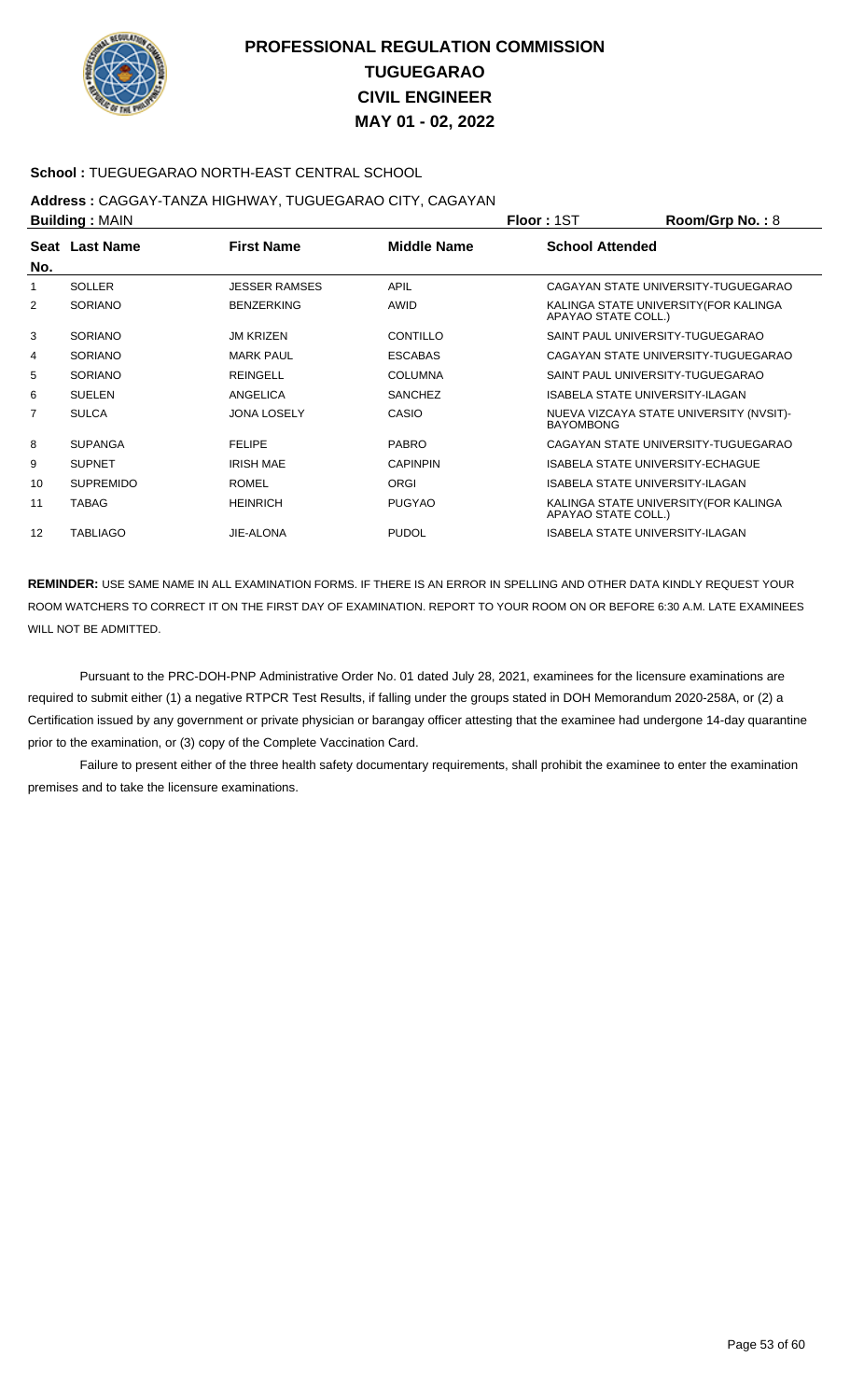

### **School :** TUEGUEGARAO NORTH-EAST CENTRAL SCHOOL

## **Address :** CAGGAY-TANZA HIGHWAY, TUGUEGARAO CITY, CAGAYAN

| <b>Building: MAIN</b> |                 |                       | <b>Floor: 1ST</b> | Room/Grp No.: 9        |                                           |
|-----------------------|-----------------|-----------------------|-------------------|------------------------|-------------------------------------------|
| No.                   | Seat Last Name  | <b>First Name</b>     | Middle Name       | <b>School Attended</b> |                                           |
| 1                     | TACDERAN        | <b>MELFROY</b>        | <b>DOMINGO</b>    |                        | ISABELA STATE UNIVERSITY-ILAGAN           |
| 2                     | <b>TAGACAY</b>  | SHEENA IRA            | <b>CABATIN</b>    |                        | UNIVERSITY OF SAINT LOUIS-TUGUEGARAO      |
| 3                     | TAGAL           | KIRCHOFF BERNABE OHMS | <b>BIRONIA</b>    |                        | UNIVERSITY OF SAINT LOUIS-TUGUEGARAO      |
| 4                     | TAGAO           | <b>SUNSHINE KATE</b>  | <b>CARDIÑO</b>    |                        | ISABELA STATE UNIVERSITY-ILAGAN           |
| 5                     | <b>TAGUIAM</b>  | CARL ANGELO           | <b>CATENZA</b>    |                        | UNIVERSITY OF SAINT LOUIS-TUGUEGARAO      |
| 6                     | <b>TAGUIAM</b>  | DIETHER JHON          | <b>DORUELO</b>    |                        | ISABELA STATE UNIVERSITY-ILAGAN           |
| 7                     | TAGUIBAO        | <b>JOHN MARK</b>      | MALAZZAB          |                        | CAGAYAN STATE UNIVERSITY-TUGUEGARAO       |
| 8                     | <b>TAGUINOD</b> | <b>MARLONEL</b>       | <b>CANJA</b>      |                        | ISABELA STATE UNIVERSITY-ILAGAN           |
| 9                     | <b>TALAY</b>    | <b>IVANNA</b>         | <b>BUSAL</b>      |                        | UNIVERSITY OF SAINT LOUIS-TUGUEGARAO      |
| 10                    | <b>TALLOG</b>   | <b>GILVE</b>          | <b>DICKLY</b>     | C.F.                   | UNIVERSITY OF THE CORDILLERAS (for BAGUIO |
| 11                    | <b>TALLUD</b>   | RAFAEL                | <b>TAMAYAO</b>    |                        | CAGAYAN STATE UNIVERSITY-TUGUEGARAO       |
| 12                    | <b>TALOSIG</b>  | <b>RENZ OLIVIER</b>   | PARAGGUA          |                        | CAGAYAN STATE UNIVERSITY-TUGUEGARAO       |

**REMINDER:** USE SAME NAME IN ALL EXAMINATION FORMS. IF THERE IS AN ERROR IN SPELLING AND OTHER DATA KINDLY REQUEST YOUR ROOM WATCHERS TO CORRECT IT ON THE FIRST DAY OF EXAMINATION. REPORT TO YOUR ROOM ON OR BEFORE 6:30 A.M. LATE EXAMINEES WILL NOT BE ADMITTED.

 Pursuant to the PRC-DOH-PNP Administrative Order No. 01 dated July 28, 2021, examinees for the licensure examinations are required to submit either (1) a negative RTPCR Test Results, if falling under the groups stated in DOH Memorandum 2020-258A, or (2) a Certification issued by any government or private physician or barangay officer attesting that the examinee had undergone 14-day quarantine prior to the examination, or (3) copy of the Complete Vaccination Card.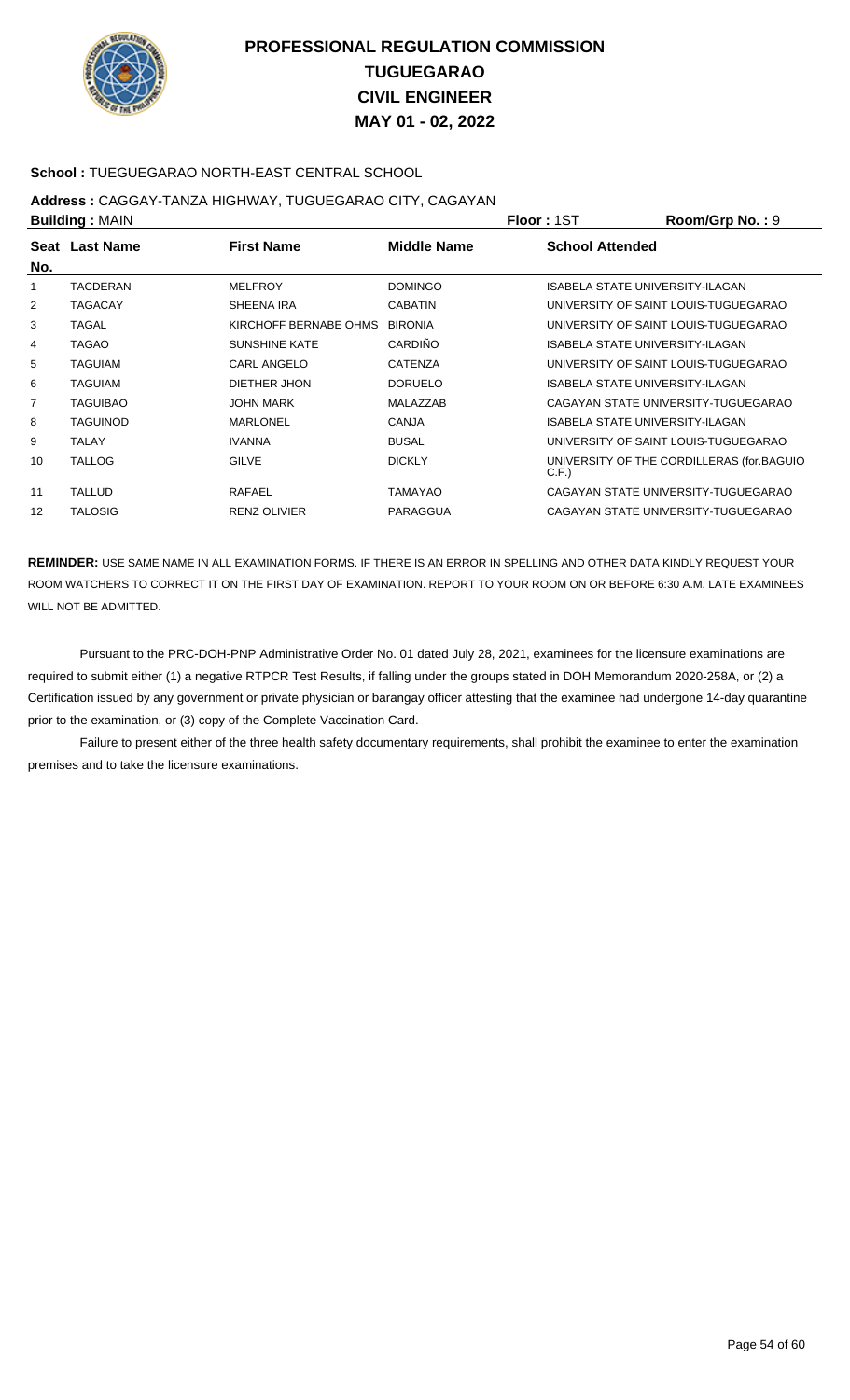

### **School :** TUEGUEGARAO NORTH-EAST CENTRAL SCHOOL

## **Address :** CAGGAY-TANZA HIGHWAY, TUGUEGARAO CITY, CAGAYAN

| <b>Building: MAIN</b> |                 |                     |                 | <b>Floor: 1ST</b>             | Room/Grp No.: 10                       |
|-----------------------|-----------------|---------------------|-----------------|-------------------------------|----------------------------------------|
| No.                   | Seat Last Name  | <b>First Name</b>   | Middle Name     | <b>School Attended</b>        |                                        |
| 1                     | <b>TALOZA</b>   | <b>MARK VINCENT</b> | <b>NOVIO</b>    |                               | CAGAYAN STATE UNIVERSITY-TUGUEGARAO    |
| 2                     | TAMAYAO         | PRINCESS CONNIE     | CALANDA         | DE LA SALLE UNIVERSITY-MANILA |                                        |
| 3                     | <b>TAMAYO</b>   | <b>KEVIN JAN</b>    | <b>REQUISO</b>  |                               | FLORENCIO L. VARGAS COLLEGE-TUGUEGARAO |
| 4                     | <b>TAMON</b>    | <b>JOMARIE</b>      | <b>FUGABAN</b>  |                               | CAGAYAN STATE UNIVERSITY-TUGUEGARAO    |
| 5                     | TANNAGAN        | <b>JOHN ELYKURT</b> | <b>MATOTE</b>   |                               | FLORENCIO L. VARGAS COLLEGE-TUGUEGARAO |
| 6                     | TEJADA          | <b>JAY MARK</b>     | <b>USITA</b>    |                               | UNIVERSITY OF SAINT LOUIS-TUGUEGARAO   |
| 7                     | <b>TIANGCO</b>  | ASHLEY KATE         | CALABAZARON     |                               | UNIVERSITY OF SAINT LOUIS-TUGUEGARAO   |
| 8                     | TIO             | <b>KATLEEN</b>      | CASTILLO        |                               | UNIVERSITY OF SAINT LOUIS-TUGUEGARAO   |
| 9                     | <b>TOBIAGON</b> | <b>KRISTIE JEN</b>  | <b>INDOPIA</b>  |                               | UNIVERSITY OF SAINT LOUIS-TUGUEGARAO   |
| 10                    | <b>TOBIAS</b>   | <b>JACKELYN</b>     | <b>FLORES</b>   |                               | UNIVERSITY OF SAINT LOUIS-TUGUEGARAO   |
| 11                    | TOMAS           | <b>DONA ANGEL</b>   | <b>GANOTICE</b> | APAYAO STATE COLL.)           | KALINGA STATE UNIVERSITY (FOR KALINGA  |
| 12                    | <b>TOMAS</b>    | <b>JHAYBEELAINE</b> | TRUMPO          | DIVINE WORD COLLEGE OF LAOAG  |                                        |

**REMINDER:** USE SAME NAME IN ALL EXAMINATION FORMS. IF THERE IS AN ERROR IN SPELLING AND OTHER DATA KINDLY REQUEST YOUR ROOM WATCHERS TO CORRECT IT ON THE FIRST DAY OF EXAMINATION. REPORT TO YOUR ROOM ON OR BEFORE 6:30 A.M. LATE EXAMINEES WILL NOT BE ADMITTED.

 Pursuant to the PRC-DOH-PNP Administrative Order No. 01 dated July 28, 2021, examinees for the licensure examinations are required to submit either (1) a negative RTPCR Test Results, if falling under the groups stated in DOH Memorandum 2020-258A, or (2) a Certification issued by any government or private physician or barangay officer attesting that the examinee had undergone 14-day quarantine prior to the examination, or (3) copy of the Complete Vaccination Card.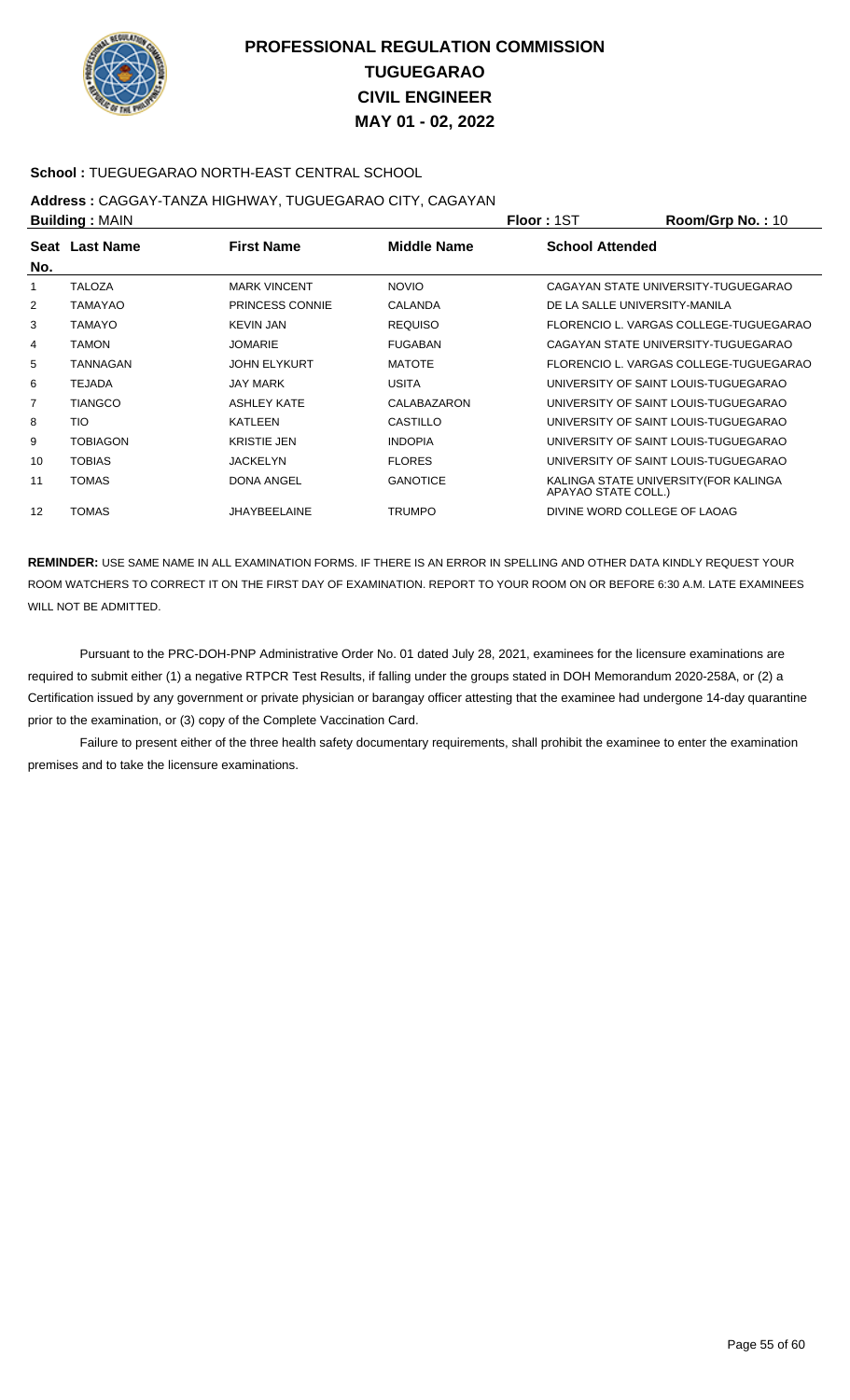

### **School :** TUEGUEGARAO NORTH-EAST CENTRAL SCHOOL

## **Address :** CAGGAY-TANZA HIGHWAY, TUGUEGARAO CITY, CAGAYAN

| <b>Building: MAIN</b> |                 |                      |                    | <b>Floor: 1ST</b>                                             | Room/Grp No.: 11                          |
|-----------------------|-----------------|----------------------|--------------------|---------------------------------------------------------------|-------------------------------------------|
| No.                   | Seat Last Name  | <b>First Name</b>    | <b>Middle Name</b> | <b>School Attended</b>                                        |                                           |
|                       | <b>TOREJOS</b>  | GAELORD              | <b>GAMOZO</b>      | ALDERSGATE COLLEGE                                            |                                           |
| 2                     | <b>TRINIDAD</b> | <b>ALVIN</b>         | <b>SAQUING</b>     |                                                               | CAGAYAN STATE UNIVERSITY-TUGUEGARAO       |
| 3                     | <b>TUGADE</b>   | <b>REX OLIVER</b>    | <b>BAQUIRAN</b>    | ISABELA STATE UNIVERSITY-ILAGAN                               |                                           |
| 4                     | <b>TULAUAN</b>  | <b>HERDELIZA MAE</b> | <b>ALEJO</b>       |                                                               | UNIVERSITY OF SAINT LOUIS-TUGUEGARAO      |
| 5                     | <b>TULIAO</b>   | <b>JUDY ANN</b>      | <b>LIQUIGAN</b>    |                                                               | CAGAYAN STATE UNIVERSITY-TUGUEGARAO       |
| 6                     | <b>TUMOLVA</b>  | <b>LOUIE MAR</b>     | <b>GATERING</b>    |                                                               | UNIVERSITY OF SAINT LOUIS-TUGUEGARAO      |
| $\overline{7}$        | <b>TUNGCUL</b>  | <b>BRYAN JAKE</b>    | <b>CAMBA</b>       |                                                               | FLORENCIO L. VARGAS COLLEGE-TUGUEGARAO    |
| 8                     | <b>TUNGCUL</b>  | ROSE ANN             | <b>VIOLA</b>       | NUEVA ECIJA UNIVERSITY OF SCIENCE &<br>TECHNOLOGY-CABANATUAN) |                                           |
| 9                     | TUNGPALAN       | AIAN CHESTER         | <b>CONCORDIA</b>   | C.F.                                                          | UNIVERSITY OF THE CORDILLERAS (for.BAGUIO |
| 10                    | TUNGPALAN       | <b>CHRISSIE GALE</b> | <b>SALVADOR</b>    |                                                               | UNIVERSITY OF SAINT LOUIS-TUGUEGARAO      |
| 11                    | <b>TURARAY</b>  | ARIEL                | <b>CABRERA</b>     | SAINT PAUL UNIVERSITY-TUGUEGARAO                              |                                           |
| 12                    | <b>TURINGAN</b> | <b>GYDE</b>          | <b>SANTOS</b>      | ISABELA STATE UNIVERSITY-ILAGAN                               |                                           |

**REMINDER:** USE SAME NAME IN ALL EXAMINATION FORMS. IF THERE IS AN ERROR IN SPELLING AND OTHER DATA KINDLY REQUEST YOUR ROOM WATCHERS TO CORRECT IT ON THE FIRST DAY OF EXAMINATION. REPORT TO YOUR ROOM ON OR BEFORE 6:30 A.M. LATE EXAMINEES WILL NOT BE ADMITTED.

 Pursuant to the PRC-DOH-PNP Administrative Order No. 01 dated July 28, 2021, examinees for the licensure examinations are required to submit either (1) a negative RTPCR Test Results, if falling under the groups stated in DOH Memorandum 2020-258A, or (2) a Certification issued by any government or private physician or barangay officer attesting that the examinee had undergone 14-day quarantine prior to the examination, or (3) copy of the Complete Vaccination Card.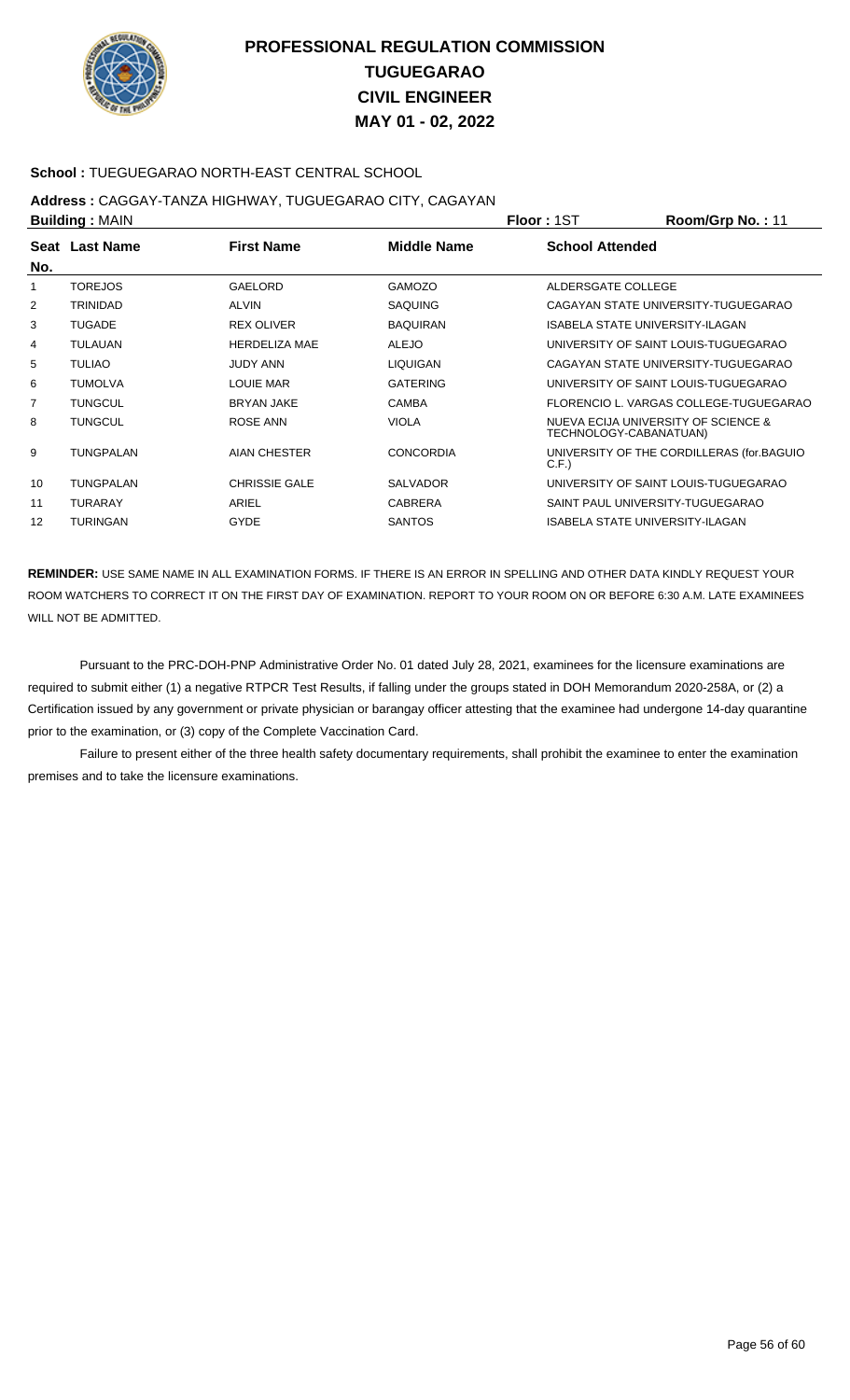

### **School :** TUEGUEGARAO NORTH-EAST CENTRAL SCHOOL

## **Address :** CAGGAY-TANZA HIGHWAY, TUGUEGARAO CITY, CAGAYAN

| <b>Building: MAIN</b> |                 |                      |                   | Floor: 1ST                     | Room/Grp No.: 12                      |
|-----------------------|-----------------|----------------------|-------------------|--------------------------------|---------------------------------------|
| No.                   | Seat Last Name  | <b>First Name</b>    | Middle Name       | <b>School Attended</b>         |                                       |
| 1                     | <b>TURINGAN</b> | <b>NICOLE</b>        | <b>MATIAS</b>     |                                | UNIVERSITY OF SAINT LOUIS-TUGUEGARAO  |
| 2                     | <b>TURQUEZA</b> | ALLAN JAMES          | <b>GABA</b>       |                                | ISABELA STATE UNIVERSITY-ILAGAN       |
| 3                     | <b>UBALDO</b>   | <b>HANS DARREN</b>   | SAET              | <b>SAINT MARY'S UNIVERSITY</b> |                                       |
| 4                     | <b>UBANDO</b>   | CARLOS               | <b>PACION</b>     |                                | ISABELA STATE UNIVERSITY-ILAGAN       |
| 5                     | <b>UCLARAY</b>  | <b>KATRINA</b>       | JANE              |                                | UNIVERSITY OF SAINT LOUIS-TUGUEGARAO  |
| 6                     | <b>UDAG</b>     | <b>NIELSEN KAYE</b>  | <b>GUINACARAN</b> |                                | UNIVERSITY OF SAINT LOUIS-TUGUEGARAO  |
| 7                     | <b>UDAÑGA</b>   | <b>CELINA AURORA</b> | <b>AGATEP</b>     |                                | CAGAYAN STATE UNIVERSITY-TUGUEGARAO   |
| 8                     | <b>UGADDAN</b>  | <b>JOSHUA</b>        | <b>ABU</b>        |                                | ISABELA STATE UNIVERSITY-ILAGAN       |
| 9                     | <b>UGALE</b>    | <b>JOHN PHILIP</b>   | <b>SURIAGA</b>    |                                | SAINT PAUL UNIVERSITY-TUGUEGARAO      |
| 10                    | <b>UMAYAM</b>   | <b>WEENONIKA</b>     | <b>COMIN</b>      |                                | ISABELA STATE UNIVERSITY-ILAGAN       |
| 11                    | <b>UMOSO</b>    | <b>PRINCE ARJAY</b>  | <b>CORTEZ</b>     |                                | MARIANO MARCOS STATE UNIVERSITY-BATAC |
| 12                    | <b>UNIDA</b>    | <b>JOHN LOUIE</b>    | <b>FLORES</b>     |                                | SAINT PAUL UNIVERSITY-TUGUEGARAO      |

**REMINDER:** USE SAME NAME IN ALL EXAMINATION FORMS. IF THERE IS AN ERROR IN SPELLING AND OTHER DATA KINDLY REQUEST YOUR ROOM WATCHERS TO CORRECT IT ON THE FIRST DAY OF EXAMINATION. REPORT TO YOUR ROOM ON OR BEFORE 6:30 A.M. LATE EXAMINEES WILL NOT BE ADMITTED.

 Pursuant to the PRC-DOH-PNP Administrative Order No. 01 dated July 28, 2021, examinees for the licensure examinations are required to submit either (1) a negative RTPCR Test Results, if falling under the groups stated in DOH Memorandum 2020-258A, or (2) a Certification issued by any government or private physician or barangay officer attesting that the examinee had undergone 14-day quarantine prior to the examination, or (3) copy of the Complete Vaccination Card.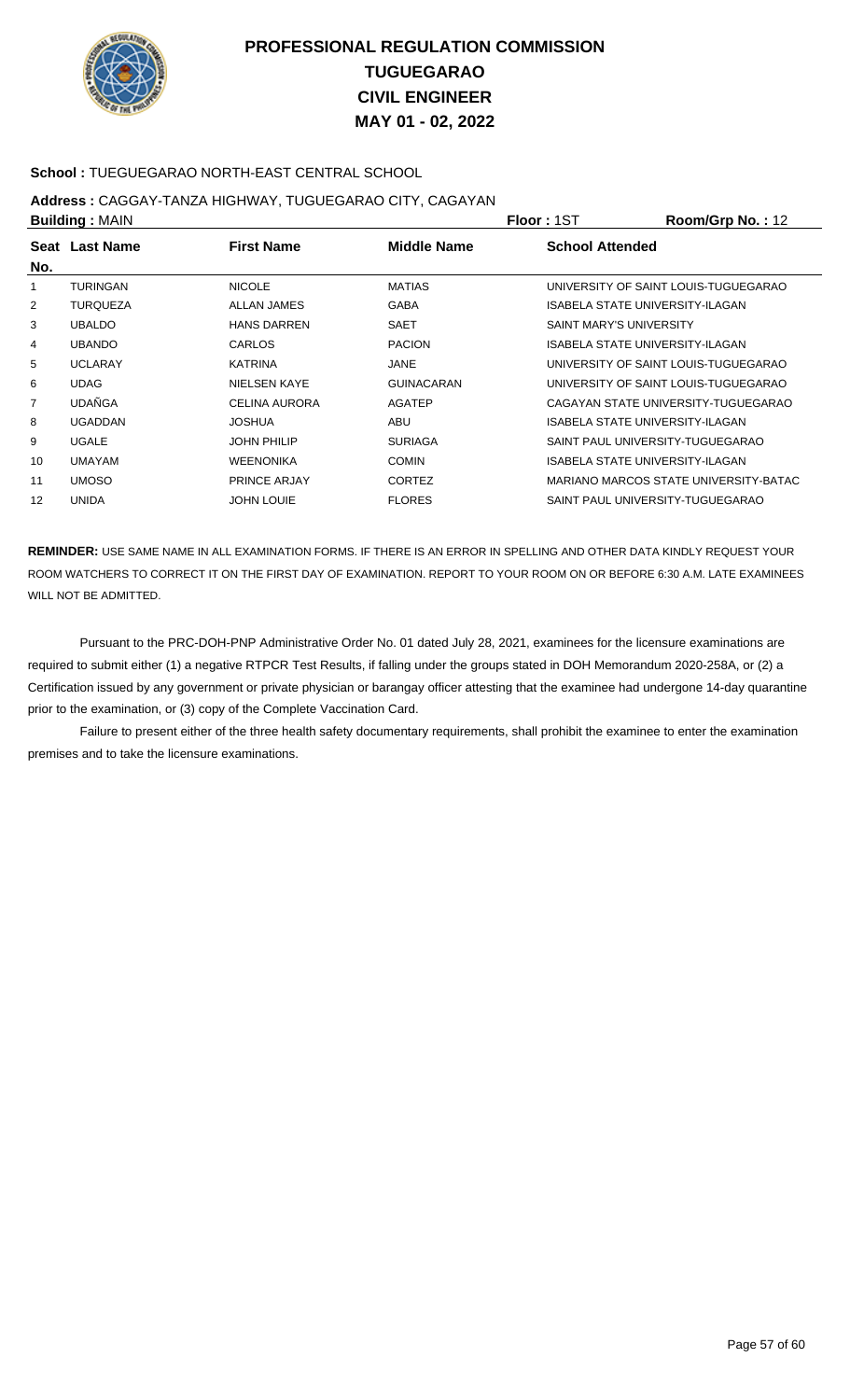

### **School :** TUEGUEGARAO NORTH-EAST CENTRAL SCHOOL

## **Address :** CAGGAY-TANZA HIGHWAY, TUGUEGARAO CITY, CAGAYAN

| <b>Building: MAIN</b> |                 |                        | <b>Floor: 1ST</b> | Room/Grp No.: 13       |                                      |
|-----------------------|-----------------|------------------------|-------------------|------------------------|--------------------------------------|
| No.                   | Seat Last Name  | <b>First Name</b>      | Middle Name       | <b>School Attended</b> |                                      |
|                       | <b>USAL</b>     | <b>ALDRIN</b>          | <b>USITA</b>      |                        | UNIVERSITY OF SAINT LOUIS-TUGUEGARAO |
| $\overline{2}$        | UY              | <b>SHERINE</b>         | <b>DALUPANG</b>   |                        | ISABELA STATE UNIVERSITY-ILAGAN      |
| 3                     | VALDEZ          | ARIESON                | <b>QUILATES</b>   |                        | ISABELA STATE UNIVERSITY-ECHAGUE     |
| 4                     | VALDEZ          | <b>FRANKLIN</b>        | <b>TAEZA</b>      |                        | CAGAYAN STATE UNIVERSITY-TUGUEGARAO  |
| 5                     | VALDEZ          | <b>GLENN JAY</b>       | <b>ACOSTA</b>     |                        | ISABELA STATE UNIVERSITY-ILAGAN      |
| 6                     | <b>VALENTIN</b> | <b>GINEVA</b>          | <b>BUGAWIT</b>    |                        | UNIVERSITY OF SAINT LOUIS-TUGUEGARAO |
| $\overline{7}$        | VALENZUELA      | <b>CEDRICK</b>         | <b>AGANA</b>      |                        | CAGAYAN STATE UNIVERSITY-TUGUEGARAO  |
| 8                     | VALENZUELA      | <b>JESSICA</b>         | <b>MALANA</b>     |                        | ISABELA STATE UNIVERSITY-ILAGAN      |
| 9                     | VALENZUELA      | <b>JOHN CRISTOPHER</b> | <b>MANOSO</b>     |                        | UNIVERSITY OF LA SALETTE-SANTIAGO    |
| 10                    | <b>VALIENTE</b> | <b>GRACE</b>           | <b>MENDOZA</b>    |                        | UNIVERSITY OF SAINT LOUIS-TUGUEGARAO |
| 11                    | <b>VARGAS</b>   | LUCKY ANGELO           | <b>ALFONZO</b>    |                        | NATIONAL UNIVERSITY-MANILA           |
| 12                    | <b>VARILA</b>   | <b>NOREEN</b>          | VENTULA           |                        | CAGAYAN STATE UNIVERSITY-TUGUEGARAO  |

**REMINDER:** USE SAME NAME IN ALL EXAMINATION FORMS. IF THERE IS AN ERROR IN SPELLING AND OTHER DATA KINDLY REQUEST YOUR ROOM WATCHERS TO CORRECT IT ON THE FIRST DAY OF EXAMINATION. REPORT TO YOUR ROOM ON OR BEFORE 6:30 A.M. LATE EXAMINEES WILL NOT BE ADMITTED.

 Pursuant to the PRC-DOH-PNP Administrative Order No. 01 dated July 28, 2021, examinees for the licensure examinations are required to submit either (1) a negative RTPCR Test Results, if falling under the groups stated in DOH Memorandum 2020-258A, or (2) a Certification issued by any government or private physician or barangay officer attesting that the examinee had undergone 14-day quarantine prior to the examination, or (3) copy of the Complete Vaccination Card.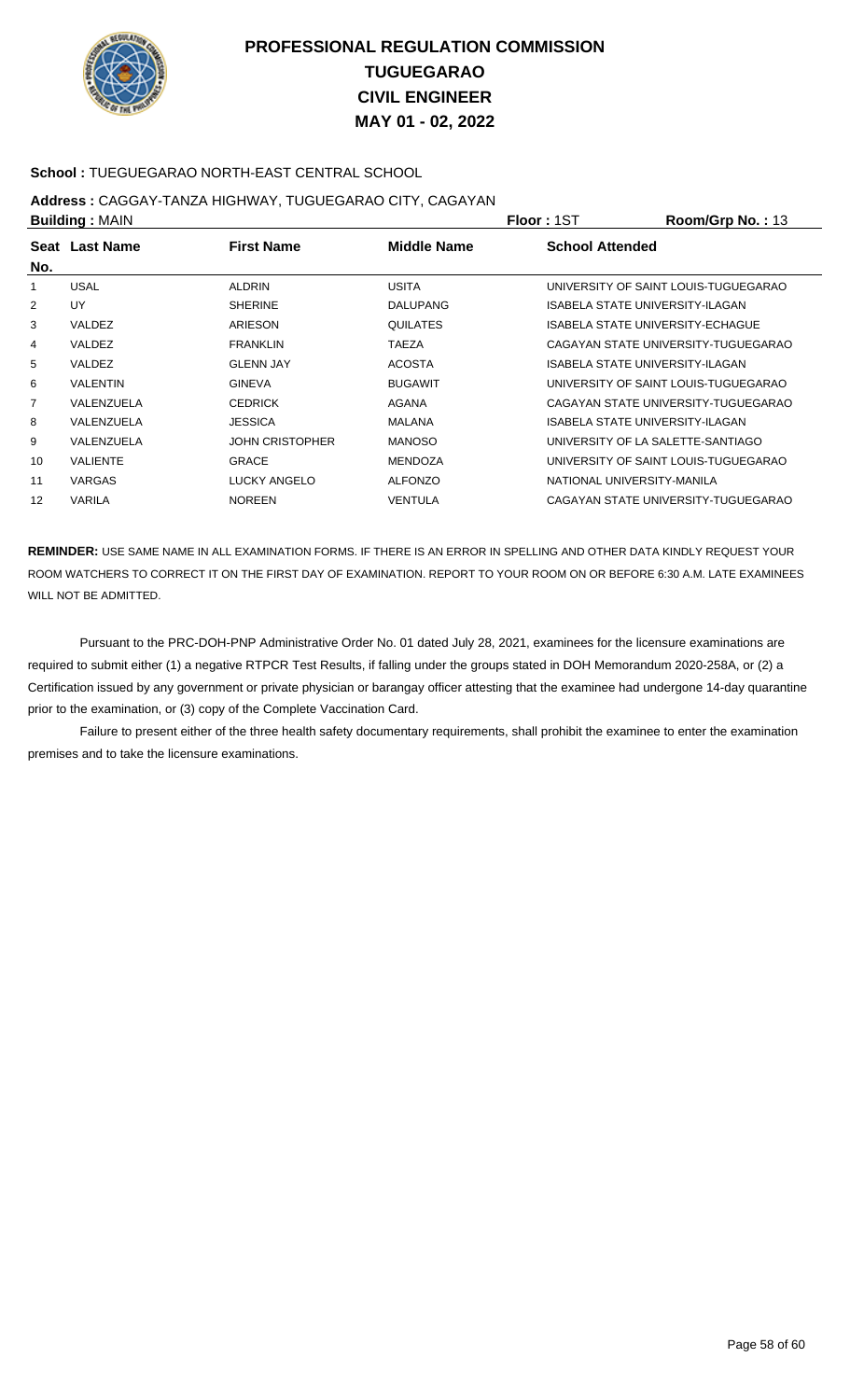

### **School :** TUEGUEGARAO NORTH-EAST CENTRAL SCHOOL

## **Address :** CAGGAY-TANZA HIGHWAY, TUGUEGARAO CITY, CAGAYAN

| <b>Building: MAIN</b> |                  |                      |                     | <b>Floor: 1ST</b>                 | Room/Grp No.: 14                             |
|-----------------------|------------------|----------------------|---------------------|-----------------------------------|----------------------------------------------|
| No.                   | Seat Last Name   | <b>First Name</b>    | Middle Name         | <b>School Attended</b>            |                                              |
|                       | <b>VEHEMENTE</b> | <b>ERWIN ROMMEL</b>  | <b>MOLINA</b>       | MAIN-STA, MESA                    | POLYTECHNIC UNIVERSITY OF THE PHILIPPINES-   |
| 2                     | <b>VELASCO</b>   | <b>JOEVAN</b>        | <b>MALULUYON</b>    | ISABELA STATE UNIVERSITY-ECHAGUE  |                                              |
| 3                     | <b>VERBO</b>     | <b>FRANCIS</b>       | <b>TAGUINOD</b>     |                                   | UNIVERSITY OF SAINT LOUIS-TUGUEGARAO         |
| 4                     | VERDADERO        | AMELIA               | <b>RAMOS</b>        | UNIVERSITY OF LA SALETTE-SANTIAGO |                                              |
| 5                     | <b>VERGARA</b>   | <b>ISIDRO</b>        | ALLAM               |                                   | CAGAYAN STATE UNIVERSITY-TUGUEGARAO          |
| 6                     | <b>VEROSIL</b>   | <b>MARK KEVIN</b>    | <b>MATIAS</b>       | UNIVERSITY OF LA SALETTE-SANTIAGO |                                              |
| 7                     | <b>VIERNES</b>   | <b>EVANGELINE</b>    | <b>OLLOS</b>        | APAYAO STATE COLL.)               | KALINGA STATE UNIVERSITY (FOR KALINGA        |
| 8                     | <b>VIERNES</b>   | <b>RICCA</b>         | <b>ANDADI</b>       | UNIVERSITY OF LA SALETTE-SANTIAGO |                                              |
| 9                     | <b>VILLA</b>     | <b>QUEENIE GRACE</b> | <b>DENUS</b>        |                                   | CAGAYAN STATE UNIVERSITY-TUGUEGARAO          |
| 10                    | <b>VILLAFLOR</b> | KHIRON ART III       | <b>ALBANO</b>       |                                   | FEU INSTITUTE OF TECHNOLOGY (for FEU-E.A.C.) |
| 11                    | VILLANUEVA       | ANGELICA             | <b>PURIFICACION</b> | ADAMSON UNIVERSITY                |                                              |
| 12                    | VILLANUEVA       | <b>REY MARK</b>      | <b>BOMBARDA</b>     | SAINT PAUL UNIVERSITY-TUGUEGARAO  |                                              |

**REMINDER:** USE SAME NAME IN ALL EXAMINATION FORMS. IF THERE IS AN ERROR IN SPELLING AND OTHER DATA KINDLY REQUEST YOUR ROOM WATCHERS TO CORRECT IT ON THE FIRST DAY OF EXAMINATION. REPORT TO YOUR ROOM ON OR BEFORE 6:30 A.M. LATE EXAMINEES WILL NOT BE ADMITTED.

 Pursuant to the PRC-DOH-PNP Administrative Order No. 01 dated July 28, 2021, examinees for the licensure examinations are required to submit either (1) a negative RTPCR Test Results, if falling under the groups stated in DOH Memorandum 2020-258A, or (2) a Certification issued by any government or private physician or barangay officer attesting that the examinee had undergone 14-day quarantine prior to the examination, or (3) copy of the Complete Vaccination Card.